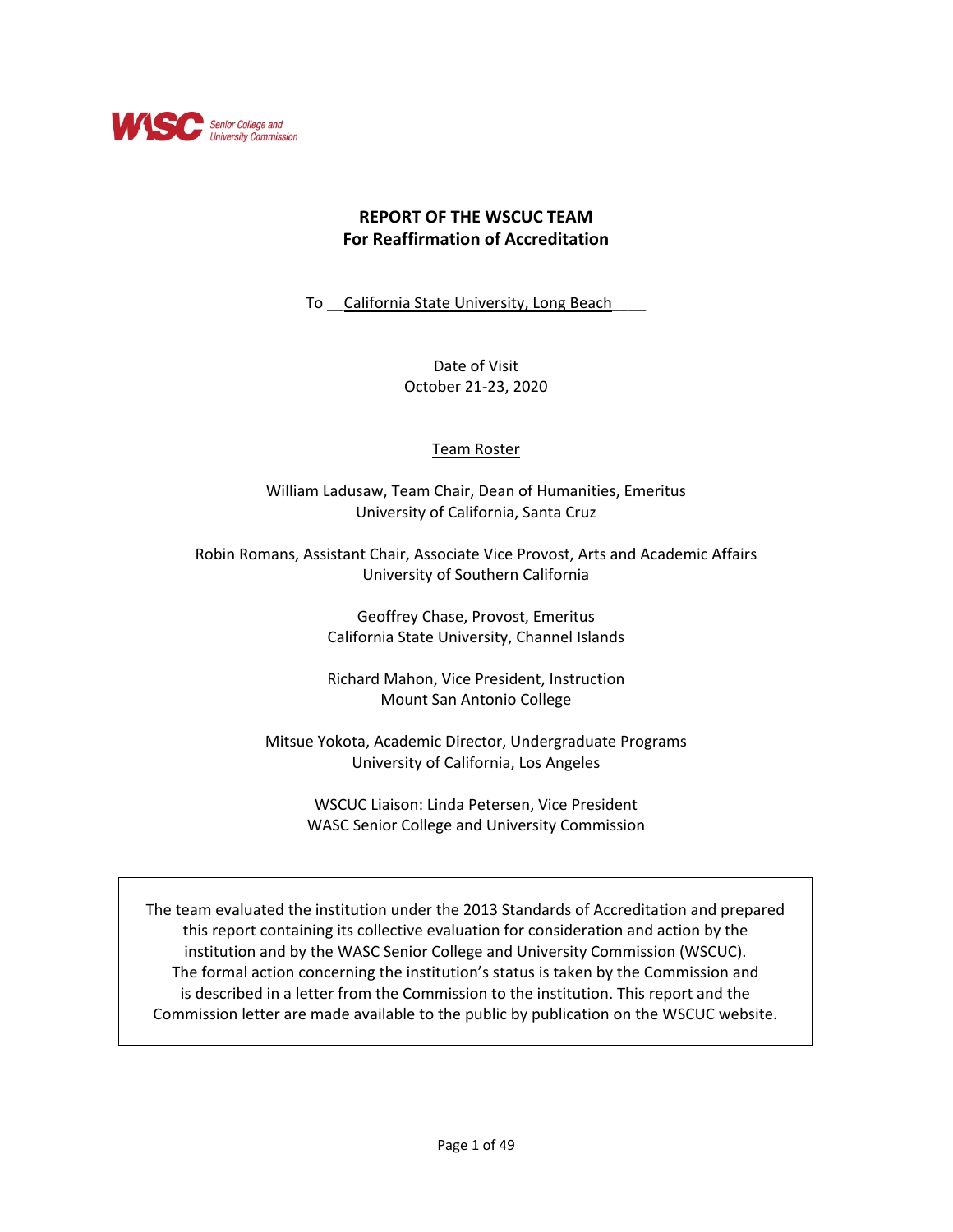# **TABLE OF CONTENTS**

|                   |    | <b>SECTION I-OVERVIEW AND CONTEXT</b>                                                                                                                   | $\overline{\mathbf{3}}$ |
|-------------------|----|---------------------------------------------------------------------------------------------------------------------------------------------------------|-------------------------|
|                   |    | A. Description of the Institution and its Accreditation History, as Relevant                                                                            | 3                       |
|                   |    | B. Description of Team's Review Process                                                                                                                 | 4                       |
|                   |    | C. Institution's Reaccreditation Report and Update: Quality and Rigor of the Report<br>and Supporting Evidence                                          | 6                       |
|                   |    | <b>SECTION II - EVALUATION OF INSTITUTIONAL ESSAYS</b>                                                                                                  | 7                       |
|                   |    | A. Component 1: Response to previous Commission actions                                                                                                 | 7                       |
|                   |    | B. Component 2: Compliance: Review under WSCUC Standards and compliance<br>with federal requirements; Inventory of Educational Effectiveness Indicators | 8                       |
|                   |    | 1) Standard 1                                                                                                                                           | 9                       |
|                   |    | 2) Standard 2                                                                                                                                           | 10                      |
|                   |    | 3) Standard 3                                                                                                                                           | 13                      |
|                   |    | 4) Standard 4                                                                                                                                           | 16                      |
|                   |    | C. Component 8: Institution-specific themes                                                                                                             | 18                      |
|                   |    | 1) Intellectual Achievement                                                                                                                             | 18                      |
|                   |    | 2) Inclusive Excellence                                                                                                                                 | 21                      |
|                   |    | The Public Good<br>3)                                                                                                                                   | 25                      |
|                   |    | D. Component 9: Reflection and plans for improvement                                                                                                    | 28                      |
|                   |    | SECTION III - FINDINGS, COMMENDATIONS, AND RECOMMENDATIONS                                                                                              | 29                      |
| <b>APPENDICES</b> |    |                                                                                                                                                         | 32                      |
|                   |    | A. Federal Compliance Forms                                                                                                                             | 32                      |
|                   |    | 1. Credit Hour and Program Length Review                                                                                                                |                         |
|                   |    | 2. Marketing and Recruitment Review                                                                                                                     |                         |
|                   |    | 3. Student Complaints Review                                                                                                                            |                         |
|                   |    | 4. Transfer Credit Review                                                                                                                               |                         |
|                   |    | B. Off-Campus Locations Review, as appropriate                                                                                                          | 37                      |
|                   | C. | Distance Education Review, as appropriate                                                                                                               | 45                      |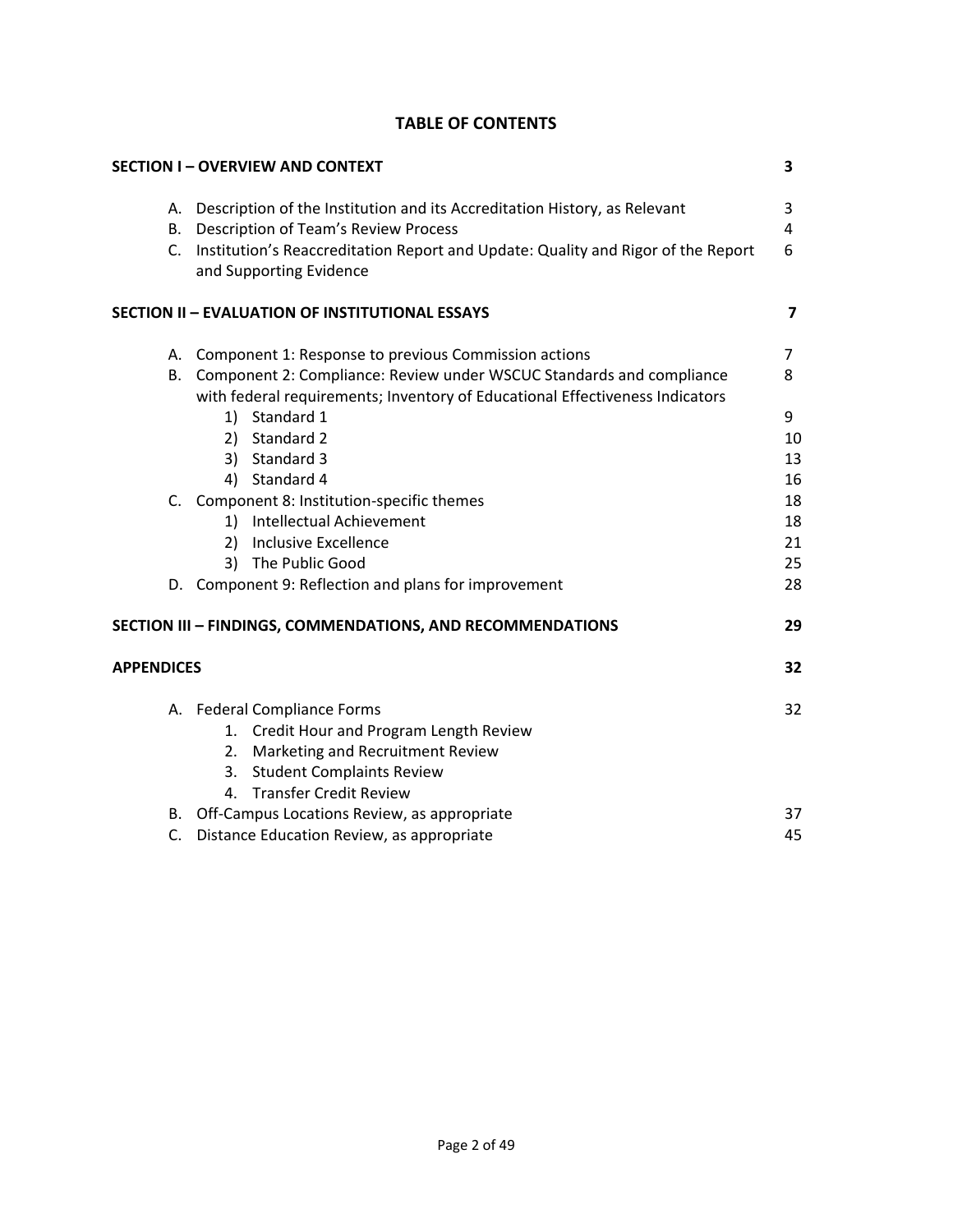### **SECTION I – OVERVIEW AND CONTEXT**

#### **A. Description of Institution and Accreditation History**

California State University, Long Beach was established in 1949 as the Los Angeles-Orange County State College. Known as "The Beach" in many circles, the college expanded rapidly in response to a growing local population, abundant economic opportunities in the post-World War period, an influx of resources with the passage of the GI Bill, and the overall affordability of higher education in California. Beginning in 1959, the college grew quickly from 10,000 students to nearly 30,000 in 1970. It changed its name along the way to the California State College at Long Beach. The college was later elevated to university-status by a vote of the Board of Trustees of the California State University system, joining the system as California State University, Long Beach (CSULB) in 1972 along with 12 other college campuses across the state.

Referred to by some as the "University of the People," the California State University system enrolls almost 500,000 students and confers over 125,000 bachelor's degrees annually. The CSU system has an immense impact on the state of California and the nation. Today, one of every 20 Americans with a college degree is a CSU graduate. Half the residents of California who hold a bachelor's degree earned it from the CSU system, and for every \$1.00 the state invests in the CSU, the university generates \$5.43 for California's economy.

Today CSULB enrolls over 38,000 students: about 33,000 undergraduates and 5,000 graduate students. CSULB has been continuously accredited by WSCUC (previously WASC) since 1957. It is made up of eight colleges. It offers 85 undergraduate, 72 master's, and four professional doctorate degree programs taught by just over 1,000 full-time and just under 1,300 part-time faculty on its 322-acre campus. It also operates fourteen off-site locations and four online degree programs.

In addition to WSCUC, the university works with 10-15 programmatic accrediting bodies that review programs spread across the university's academic units, mostly at the graduate level. CSULB received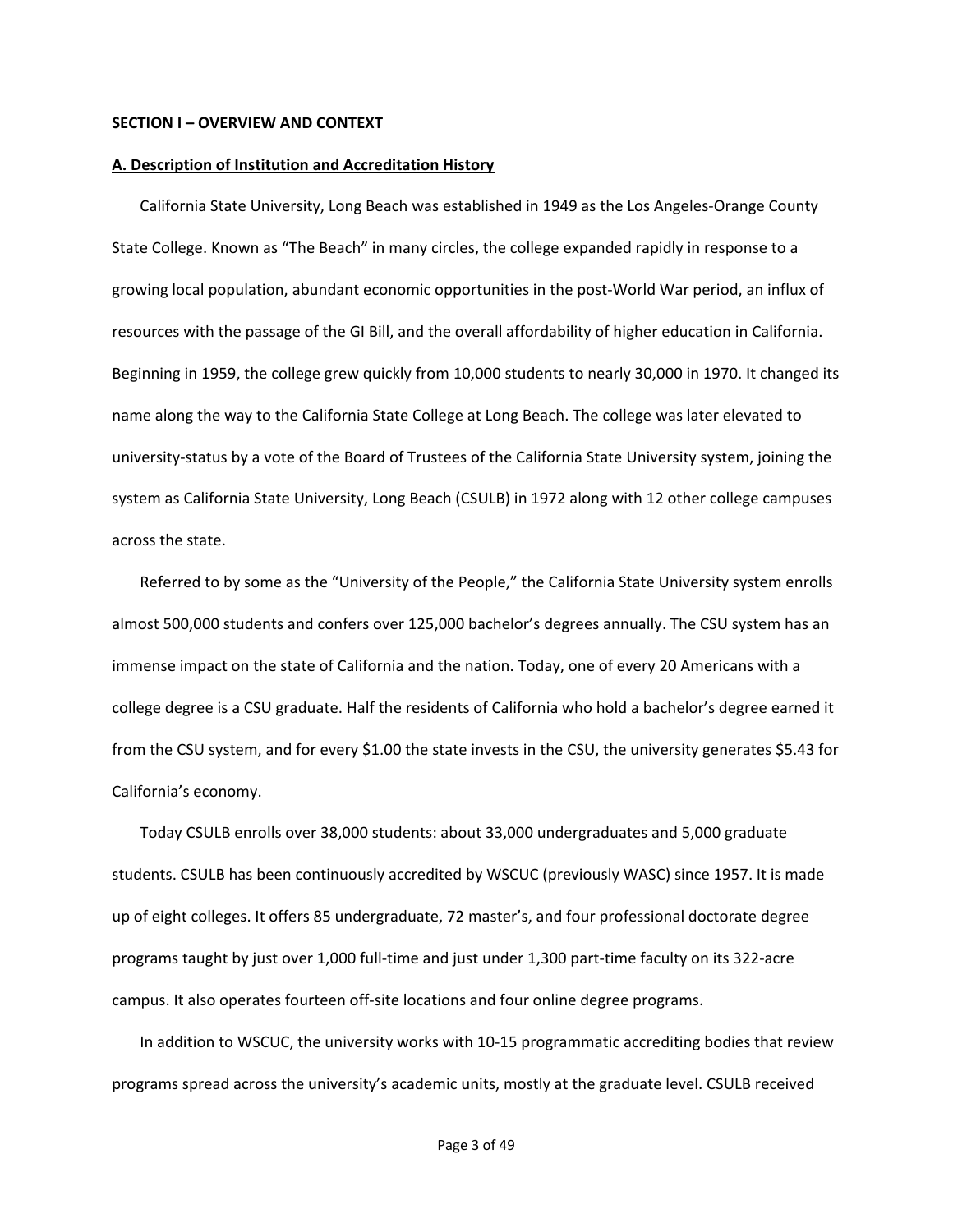over 71,000 first-time freshmen applications last year, of which just under 40% were admitted and just under 20% of that number enrolled. The university raised its 6-year graduation rate to 74% in 2020. Disaggregated graduation data shows that most ethnic, gender, and race groupings graduate within four percentage points, above and below the overall 74% mark (i.e., 70-77%), with the notable exceptions of Non-Resident Aliens (58%) Native Hawaiians (50%), and American Indians (60%).

CSULB is a Hispanic Serving Institution (HSI) and has a highly diverse student body  $- 4<sup>th</sup>$  in the nation according to the respected Wall Street Journal/Times Higher Education ranking (2020) – with a Latinx population of 43%, followed by Asian (20%), White/Caucasian (18%), Resident Aliens (7%), African-American (4%), and two or more races (4%).

CSULB serves a high-need student body. The percentage of first-generation students is 55% and the percentage of Pell eligible students is approximately 50%. As is the case with several CSU campuses, Long Beach is highly ranked on many social mobility indexes, often in the top 5-10. These indicators of success should be hailed as marks of distinction for the university, doubly so given their high academic performance, achievements, and service to California residents, the state, and the nation.

#### **B. Description of Team's Review Process**

Due to Covid-19 pandemic restrictions, all meetings between team members and with the institution were held remotely. Team preparations began with emails detailing assignments from the Team Chair. The team reviewed all materials provided by CSULB, including its proposal of themes under the Thematic Pathway for Reaffirmation (TPR), its Institutional Report, several required data exhibits, and all appendices. In advance of the virtual visit, team members completed worksheets that thoroughly evaluated the university's institutional report. During its first virtual meeting on September 9, the team discussed their assignments, reviewed the results of all the worksheets, and shared general impressions. They also began a discussion of possible lines of inquiry (areas for further exploration at the time of the visit) and began identifying possible commendations based upon the materials presented. Following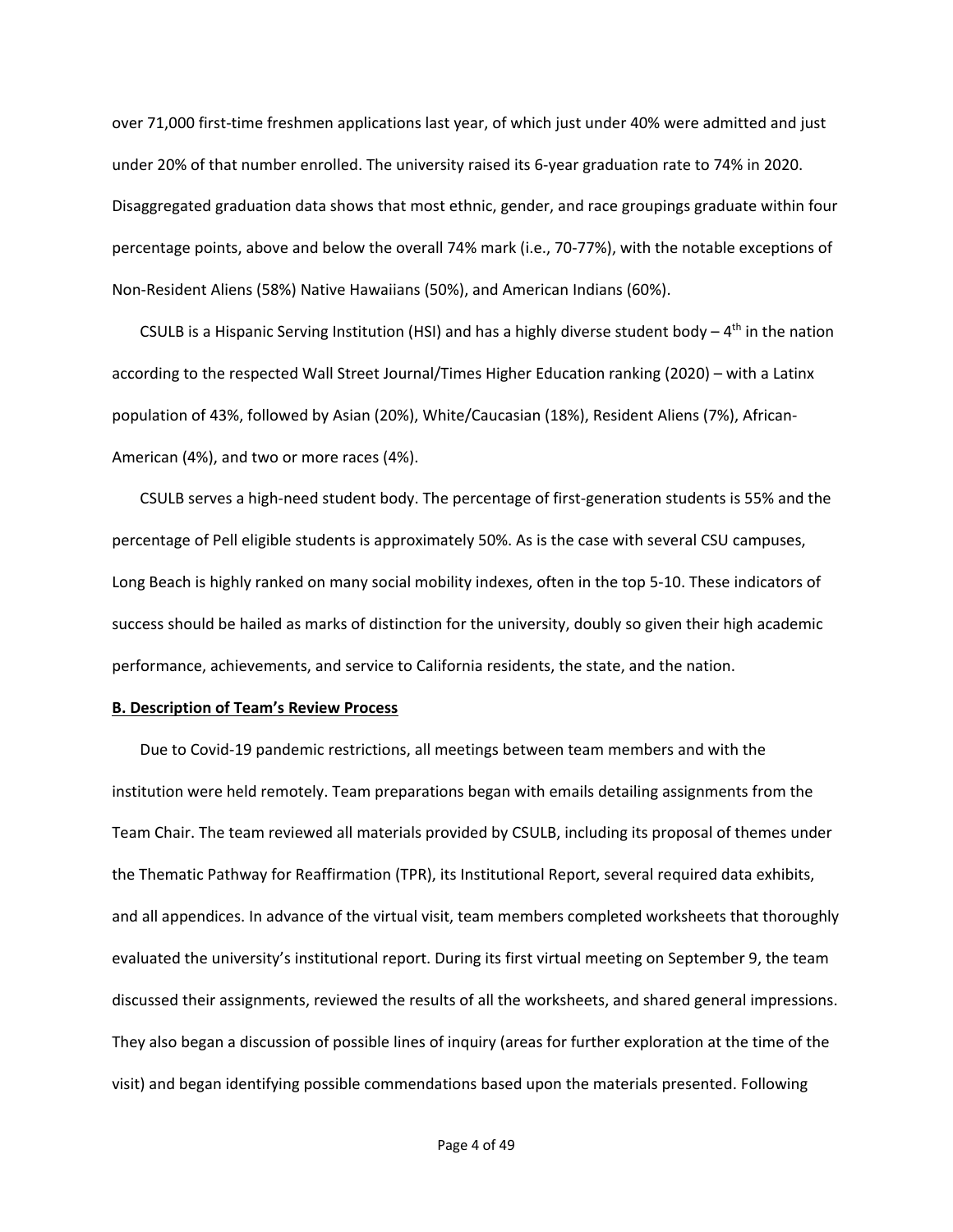that meeting, the team contacted CSULB's ALO to gather further information and documents, and to request changes to the final visit schedule. The CSULB ALO prepared the final visit schedule and sent it to the team prior to the actual October 21-23, 2020 visit.

Prior to the visit, the Chair and Assistant Chair met with CSULB's President and CEO, Jane Close Conoley, on September 16<sup>th</sup> and CSU Chancellor, Timothy White, on October 1<sup>st</sup> to further discuss areas for additional exploration during the Accreditation Visit. Members of the team also reviewed CSULB's four online master's degree programs, and four off-site locations (one in Engineering and three in Education), each via virtual visits/meetings. No concerns were raised during these visits and all required forms were completed and are included in the appendix of this report.

The team also met on October 13, 8-days prior to the visit, to continue its discussions and further prepare for the remote visit. The team had one more pre-visit meeting on October 20, the afternoon before the start of the actual visit, with the ALO and several of her colleagues to finalize plans for the 3 days of meetings and open fora.

The early meetings with the President, Provost, and members of the Accreditation Committee were informative and helped the team further understand the context, challenges, and opportunities that CSULB faces, including the "megatrends" identified in the institutional report: for example, the unpredictability of state budgets; students' decreasing financial resources and increasing need for mental health resources; escalating costs of housing in the Long Beach area; the age and quality of the campus physical plant (average age of buildings is 40-years old); and, political forces around immigration law that affect the large number of undocumented students the institution serves. The meetings with the working groups who wrote each of the three thematic essays – on Intellectual Achievement, Inclusive Excellence, and the Public Good – also helped set the tone for the rest of the visit.

During the next two days, the team met remotely with various constituencies and individuals and learned much more about the institution, including the organizational structure, its values, the faculty,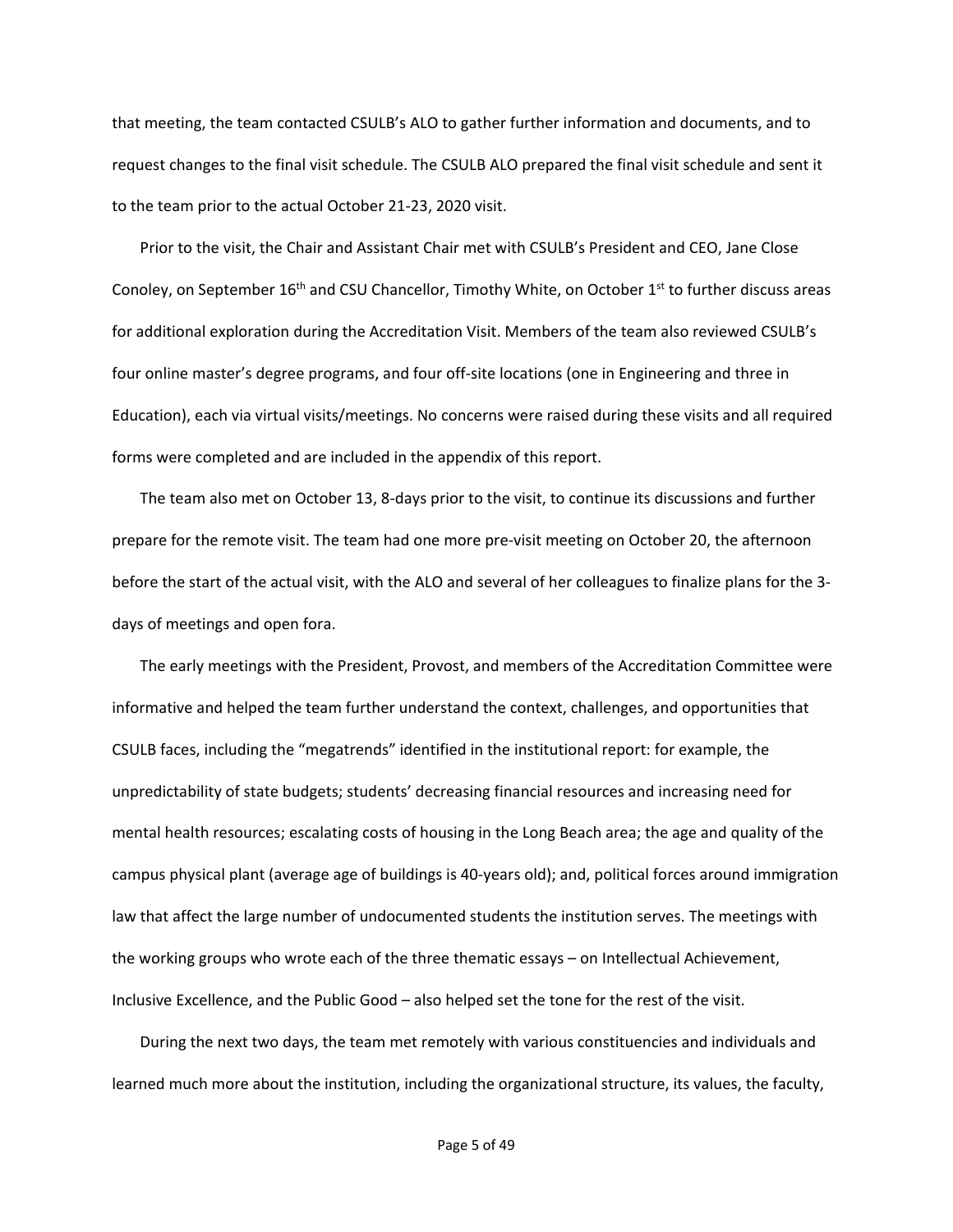staff and students, and its processes for ensuring educational effectiveness. The team also reviewed all messages received via the confidential email account. The visit ended on Friday, October 23, 2020 with a private meeting between the Team Chair and President followed by a public exit meeting in which the final commendations and recommendations were read, all of which appear near the end of this report. Every session proved productive and positive and the team was very impressed by the level of commitment of all participants.

The team wishes to thank CSULB's ALO for her receptivity to all of the team's requests and for anticipating several issues on the team's behalf. This includes the many colleagues behind the scenes who clearly worked hard to produce the materials and to make the visit successful. Likewise, the university's leadership and the leadership of the CSU – both leaders were forthcoming, open, and eager to learn from the review process. The team thanks them.

## **C. Institution's Reaccreditation Report and Update: Quality and Rigor of the Report and Supporting Evidence**

CSULB's institutional report is a comprehensive document. It covers all areas of the review in a thoughtful and thorough manner. The report also provided links to various documents and supporting evidence, and addressed how the institution satisfies the WSCUC Standards and Criteria for Review (CFRs).

The team concluded that, given the requirements under Component Two of the review process, compliance with the standards was amply demonstrated and that, for select campuses, the TPR appears to be a far more productive direction than a compulsory compliance-focused review that would carry less value for the institutions going through the process of reaffirmation and to the region more generally. Though there is certainly much to be learned from and amended in these early rounds of the TPR process, the team felt CSULB's institutional report provided an honest assessment of the university's strengths and weaknesses and articulated the paths CSULB wishes to pursue moving forward.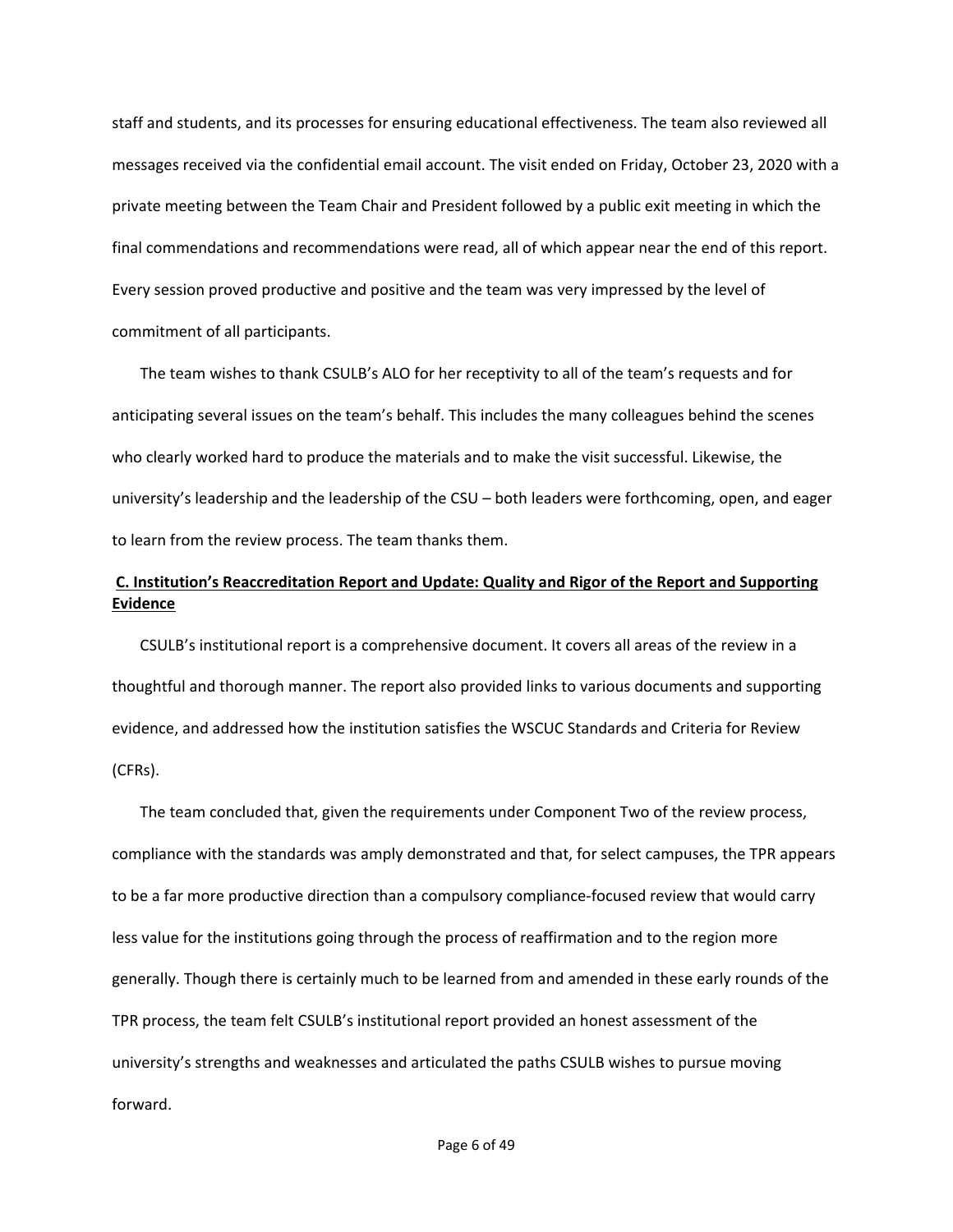#### **SECTION II – EVALUATION OF INSTITUTIONAL ESSAYS**

#### **Component 1: Response to previous Commission actions**

In its February 28, 2011, letter reaffirming accreditation, the Commission drew attention to the visiting team's recommendations in three areas: (1) assessment of expectations for learning, (2) longterm financial planning, and (3) campus culture. An interim report focused on these issues was requested for November 2015.

With regard to assessment, the team had found substantial improvement in the institution's development of capacity and process for assessment but urged attention to three challenges: implementation of direct methods of learning assessment, the mapping and assessment of institutional outcomes at both the undergraduate and graduate levels to enable documentation of the extent to which CSULB graduates actually meet those expectations, and finally incorporating achievement of learning objectives into the institution's goals for raising graduation rates and other dimensions of student success. (CFRs 2.1, 2.2, 2.3, 2.4, 2.5, 2.6, 2.7)

In the area of financial planning, the Commission complimented the institution's short-term management of the extraordinary budget situation at the time of the review but urged attention to longer-term financial planning to provide stability as it moves into an uncertain future. (CFR 3.4)

The recommendations around campus culture advised further progress on the institution's improvements in effective communication and consultation within the campus community and the plan to administer a campus climate survey. (CFRs 1.6 and 1.7)

The institution submitted its interim report, which was reviewed by a panel of WSCUC's Interim Report Committee on January 21, 2016. The report described multiple activities and accomplishments in each of the areas called out for attention in the report. The panel acknowledged progress in each of the areas.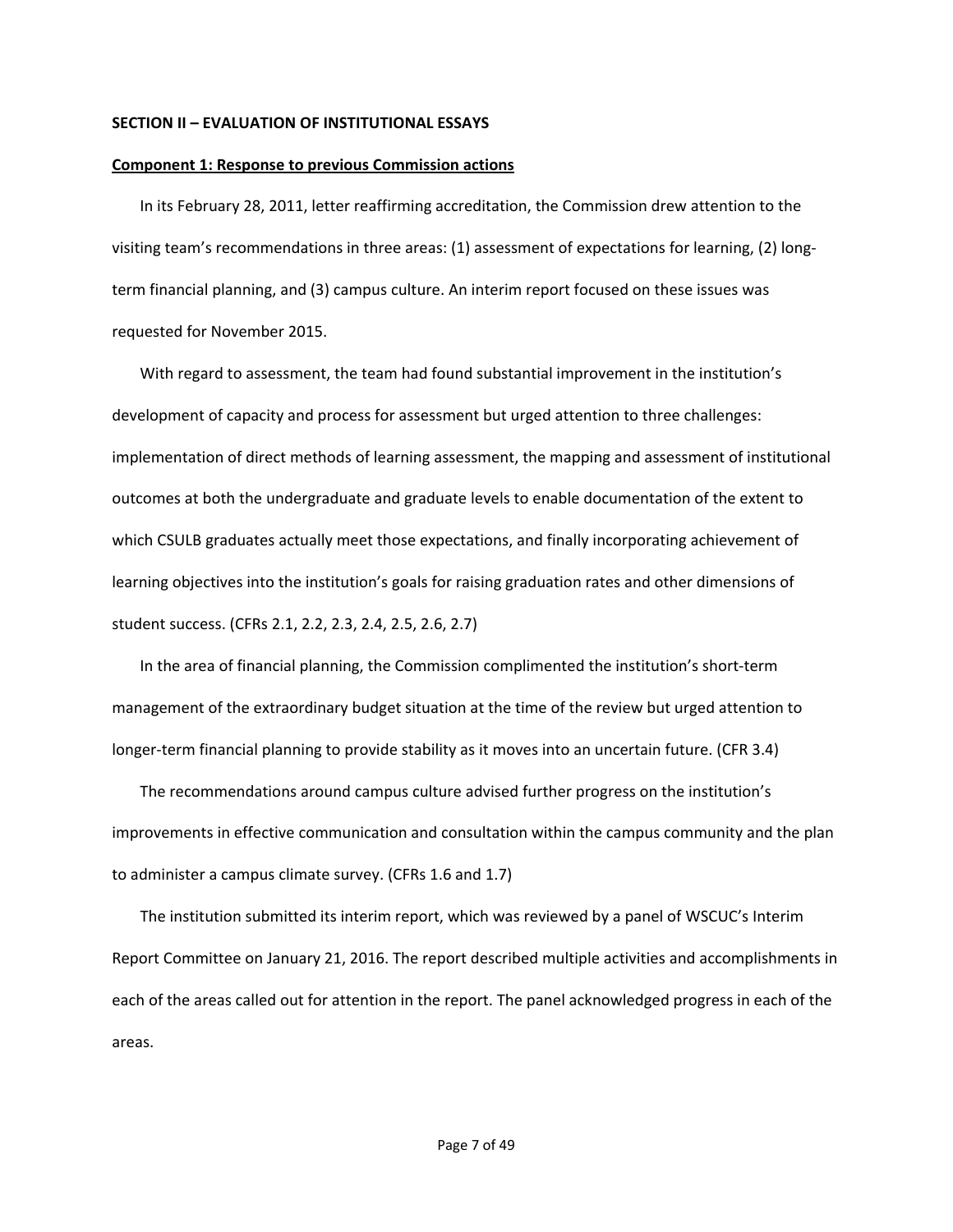The panel expressed hope that during this comprehensive review the institution would take the opportunity to demonstrate through more detailed evidence and reflection its assertion that students are meeting expectations for student learning. (CFR 2.6)

The panel also noted that the review would provide an opportunity to show how campus financial planning has shifted to a more long-range, investment-based model guided by its strategic plan and analysis and interpretation of evidence regarding student success and achievement in learning. Given that this review takes place during another period of extraordinary challenges, the team primarily drew on data regarding fiscal years 2017-18 and 2018-19 to evaluate the institution's financial stability while observing ways in which the campus response to the disruptions triggered by the current COVID-19 pandemic illustrate the resilience of its approach. (CFR 3.4)

The team finds that during the period since reaffirmation, the institution has been responsive to the Commission's recommendations. (CFR 1.8)

## **Component 2: Compliance: Review Under WSCUC Standards and Compliance with Federal Requirements; Inventory of Educational Effectiveness Indicators**

Because CSULB has chosen to pursue the Thematic Pathway for Reaffirmation of accreditation (TPR), the Institutional Report itself does not address the standards or CFRs in detail. Instead the institution's self-review under the standards was conducted by the steering committee approved by the Academic Senate in 2018. The committee formed "subcommittees" (i.e., the working groups) for each of the three themes used to organize the review, which drew content from various campus constituencies.

The committee developed the compliance worksheet (Institutional Report Appendix 2.02) through spring 2020. The Inventory of Educational Effectiveness Indicators (IEEI, Institutional Report Appendix 2.01) was completed by the Director for Program Review and Assessment with feedback from departments and programs. Both worksheets were made available to the campus community for feedback, after which the steering committee revised the documents for submission in summer 2020.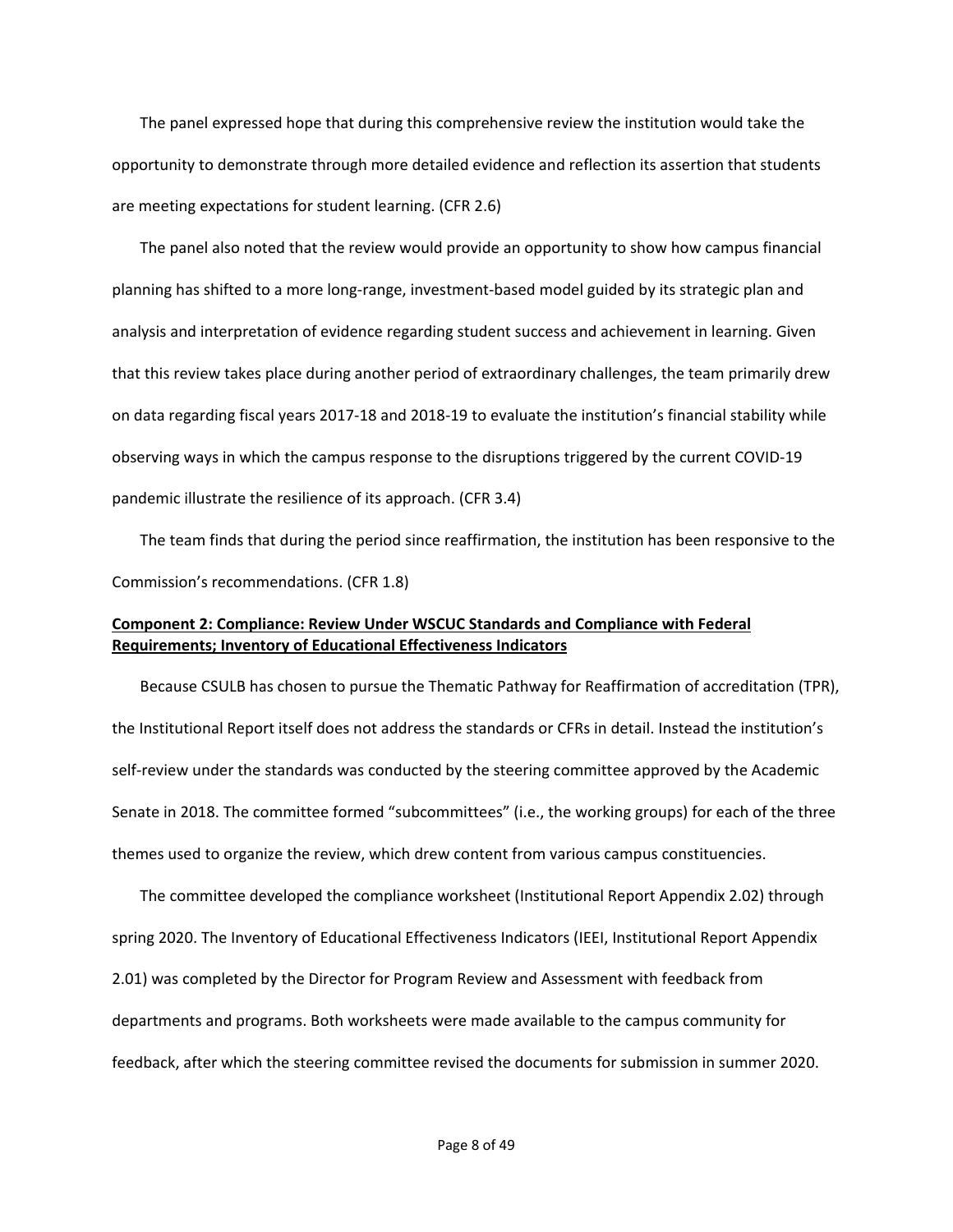Both appendices contain links to relevant evidence or reports, from which additional links lead to more detailed evidence for satisfaction of the CFRs.

The team's evaluation of CSULB's compliance with each Standard follows.

### **Standard 1. Defining Institutional Purposes and Ensuring Educational Objectives**

### **Institutional Purposes (CFRs 1.1, 1.2)**

The institution publishes statements of its mission and values, and these are reflected in the various statements published by component colleges and organizations. The institution has a robust framework for program assessment and conducts many activities to support faculty in assessing learning outcomes at the program level. The institution has an initiative to connect program and institutional learning outcomes assessment to WSCUC core competencies. The institution publicizes data about student achievements, notably retention and graduation rates. (CFRs 1.1 and 1.2)

#### **Integrity and Transparency (CFRs 1.3-1.8)**

Campus statements in support of academic freedom take as background resources from the American Association of University Professors (AAUP). The campus website discusses academic freedom for student audiences in the context of a forum related to issues of freedom of expression. Aside from that, the team found that published statements on academic freedom primarily concern faculty roles and do not explicitly include staff and students. (CFR 1.3)

The institution has an on-going commitment to diversity, equity, and inclusion, supported by policies, statements, and organized inquiry. The institution has chosen "Inclusive Excellence" as one of the three themes organizing this review. (CFR 1.4)

The campus operates as an educational institution within the governance framework of the California State University under the authority of the Board of Trustees and within the legal framework established by the legislature of the State of California. As such, its policies and procedures governing the full range of expectations of and rights to due process for students, faculty, and staff are publicly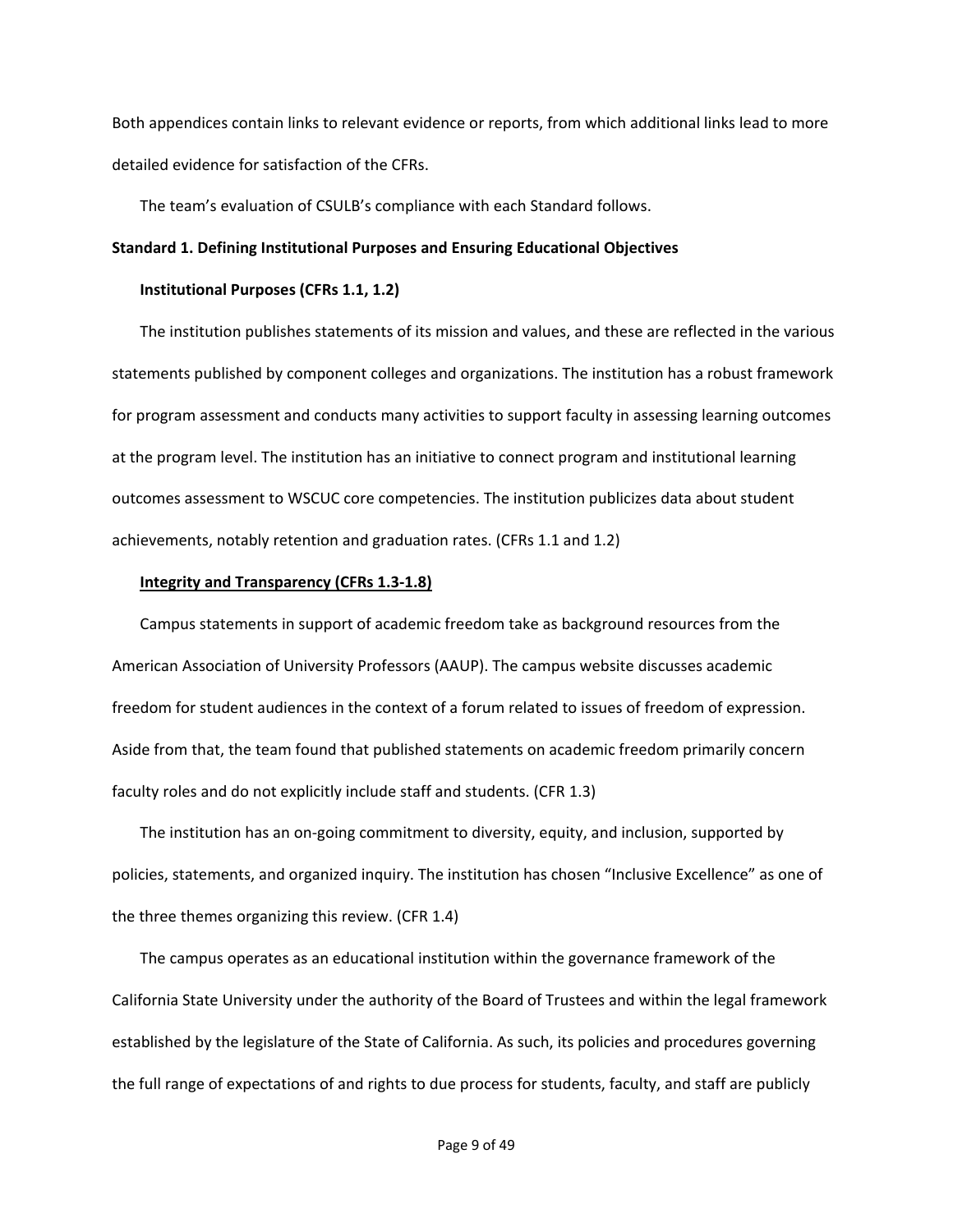available. The campus regularly reports on data concerning program completion for various groups of students. The team commends in particular the publicly available dynamic portal through which institutional research provides data on admissions and enrollment, characteristics of the student population, and student success, including data regarding program completion for various groups of students. (CFRs 1.5, 1.6, 1.7)

The team's finding, subject to Commission review, is that the institution has provided sufficient evidence to demonstrate compliance with Standard 1.

### **Standard 2. Achieving Educational Objectives Through Core Functions**

#### **Teaching and Learning (CFRs 2.1-2.7)**

The institution offers a wide range of programs at the undergraduate (85) and graduate levels (76 including 4 professional doctorates) that are appropriate in content and rigor. No undergraduate program meets the 50% threshold for online delivery and the team reviewed and was confident the few (4) graduate programs that meet this threshold are sound. A sufficient number of faculty members support programs, though concern about decline of tenure-track faculty density was expressed to the team. The team observed frequent and collegial interaction between faculty in different lines (tenuretrack, full-time, part-time, lecturer) with quality of service to students serving as the primary common goal. Programs are designed thoughtfully and with primary attention focused on the knowledge and skills students should attain; the Academic Senate sets clear and high standards for academic programs. The institution pays significant attention to issues both in terms of access to programs as well as providing the support necessary for students to meet expected levels of achievement. (CFRs 2.1, 2.2)

The institution provided an Excel document list of 162 programs (Appendix 2.01) with links to learning outcomes, although a small number of programs (primarily graduate programs) include no link, suggesting they have not established or not made intended outcomes public. The collective responsibility of faculty to establish student learning outcomes is recognized at the institutional level;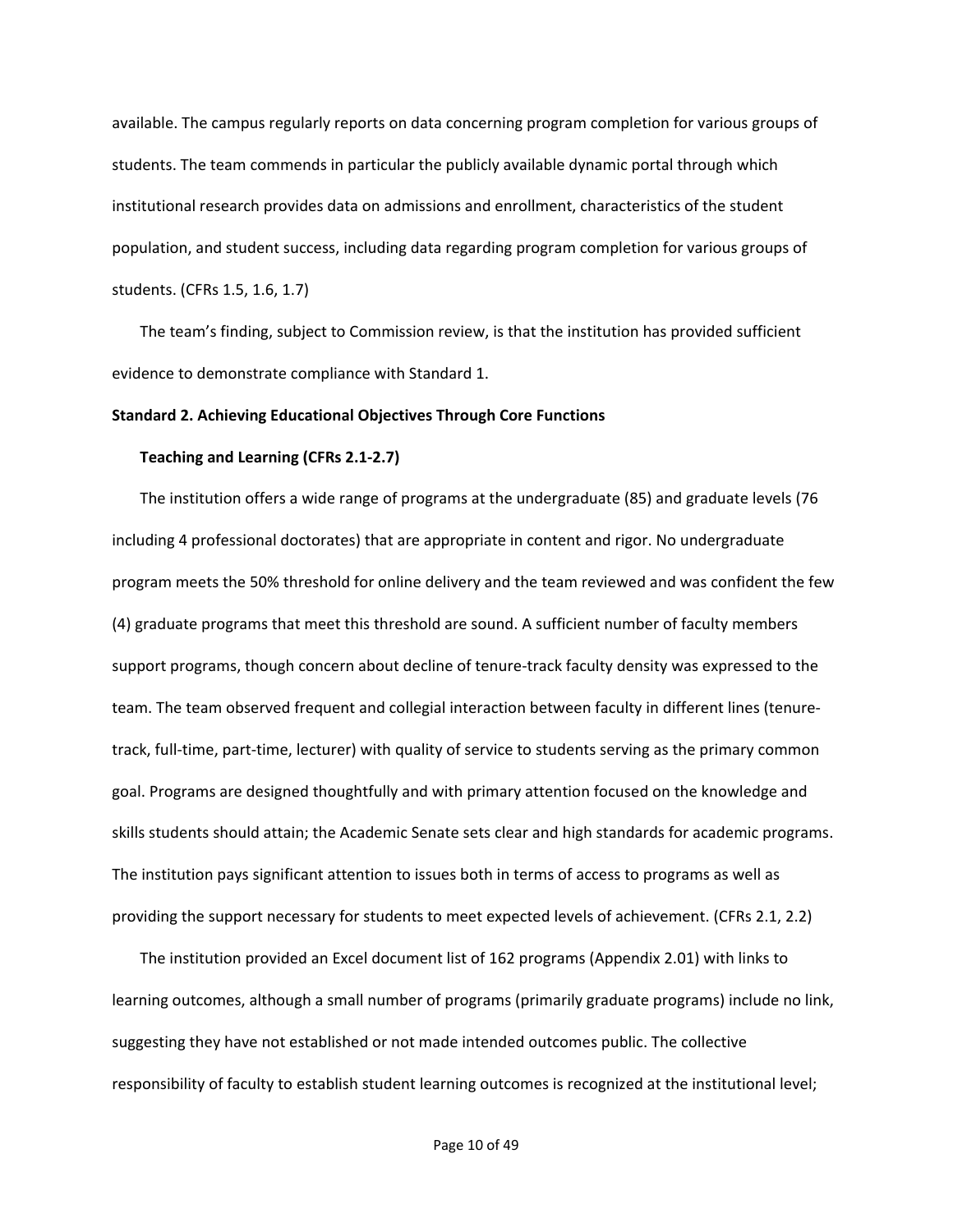the team met with faculty who have more thoroughly integrated student learning outcomes assessment throughout their programs as well as faculty who have found this more challenging; faculty in the latter category tend to be in small programs with multiple responsibilities, and the team learned that these faculty generally recognize the value in developing ongoing assessment processes and wish to improve in this area. (CFR 2.3, 2.4)

The institutional response to providing services to support student learning and achievement is clear. The institution provided links to several institutional policies, webpages, and examples of assessment activity, many of which are robust and mature. The institution has made many changes resulting from its shift away from previous approaches to remediation. The institution is challenging students to meet high standards and providing the support services to allow them to do so. The team learned, for example, of the institution's approach to students' need to meet its graduation writing requirement by assessing and placing students into one of three pathways that will provide the support they need to succeed. Students have many opportunities for involvement in academic programs and the institution has expanded its array of high-impact practices across the institution and the team observed that many students take advantage of these opportunities; these include internships, service learning, an honors program, a range of writing-intensive courses, and more. (CFRs 2.4, 2.5, 2.6)

The institution provided links to its policies regarding program review; timely completion of regular assessment reports declined a few years ago, but the institution identified causes for the decline, made changes, and is now seeing an increase in the timeliness and quality of annual submissions. Program review is required for both instructional and student service programs, and the team learned that faculty appreciate the flexibility that is being extended to allow different kinds of programs to evaluate themselves in terms that are relevant to their circumstances; the team was also impressed with the level of collaboration between instructional and student support services. (CFR 2.7)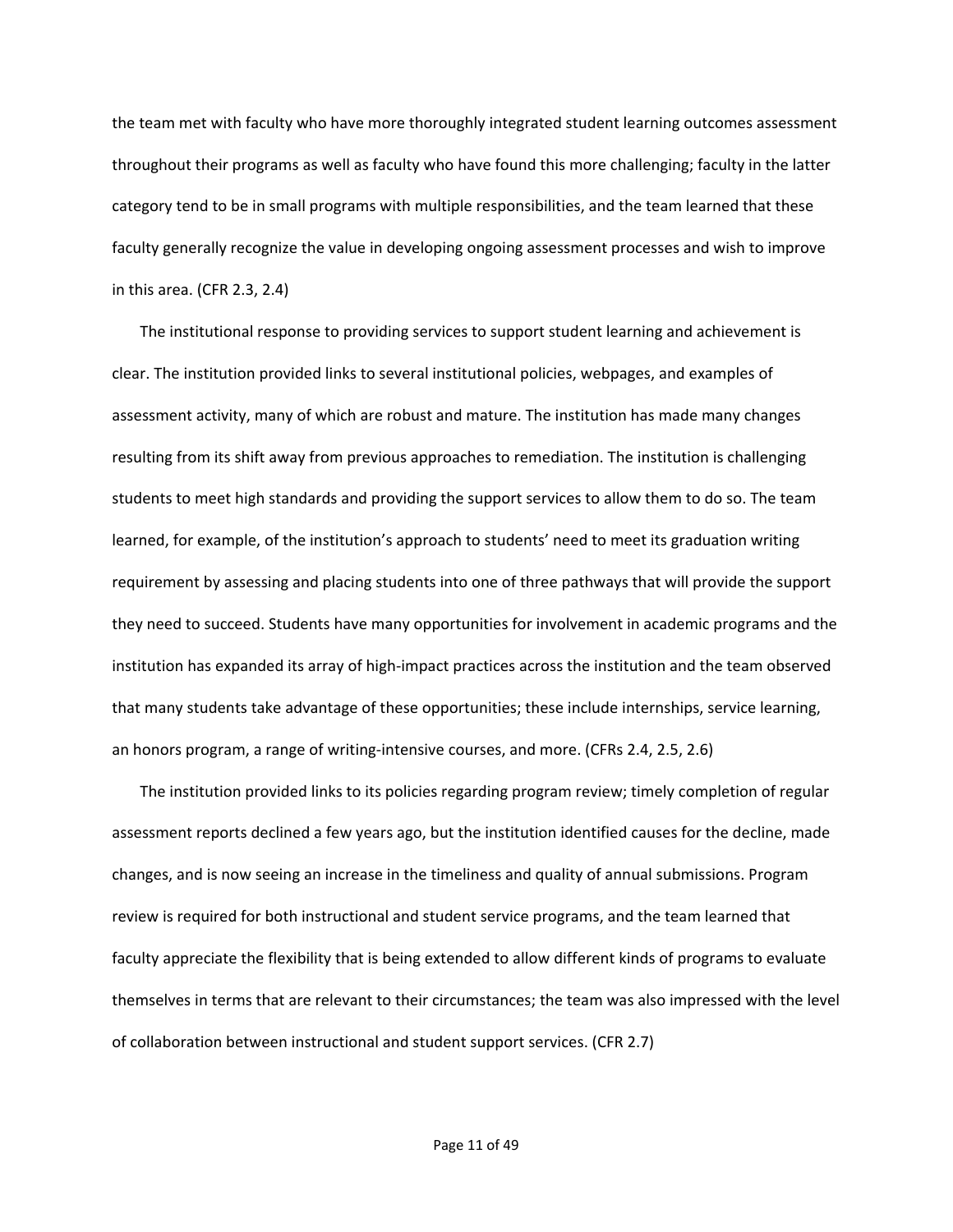With regard to learning assessment in particular, the team understands that within the last two years changes have been made to better coordinate the cycle of program review with annual reporting on departmental assessment projects. The team finds that these changes are likely to strengthen and reinforce quality assurance. With this coordination, future follow-up to program reviews can be better informed by the results of faculty inquiry. The team heard many examples of productive assessment projects as well as positive comments about the ability of staff who support assessment to work with faculty to find ways to pursue meaningful inquiry in the context of their programs. The team recommends that the campus continue to pursue this strategy to strengthen the campus culture of assessment to support its clear commitment to student success. (CFRs 2.3, 2.4, 2.6, 2.7)

#### **Scholarship and Creative Activity (CFRs 2.8, 2.9)**

Although some faculty lamented inadequate institutional support for the expectation of scholarship and creative activity (due to teaching and service expectations), the institution provided evidence of support for faculty scholarship and creative activity. The faculty and institution have been successful in garnering significant external grant support, which allows faculty to pursue scholarship, which ultimately benefits students as they study with faculty who can model scholarly activity. The institution's expansion of high-impact practices has made more opportunities for research and creative activity available to students and the team learned that it is increasingly common for some students to accumulate multiple such experiences before graduation. The team believes that the expansion of high-impact practices and the effective integration of academic and student support services has contributed to a laudable improvement in six-year graduation rates, which increased from 60% to 74% since 2013. (CFRs 2.8, 2.9)

### **Student Learning and Success (CFRs 2.10-2.14)**

The team believes the institution's significant improvement in graduation rates is the result of intentional planning, not good fortune. The quality of CSULB's student service programs – an area of focus in its thematic essays – have been effective in improving a range of key indicators. The institution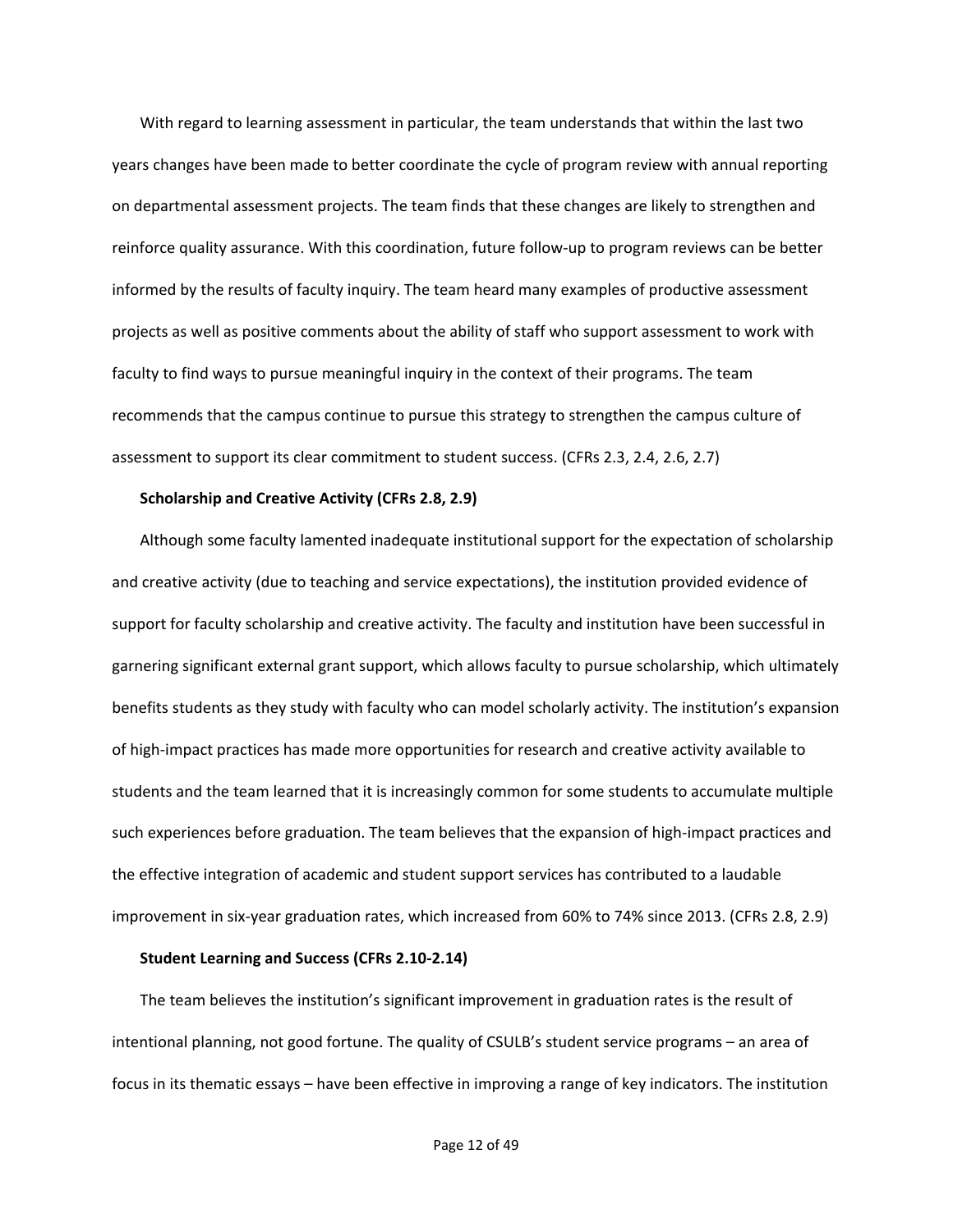offers a wide range of co-curricular opportunities; even with fewer opportunities due to COVID-19, many program websites continue to invite students to be involved on campus beyond their classes. (CFRs 2.10, 2.11)

Expanding the breadth, variety, and quality of advising programs is another area of focus in the institution's thematic essays and the team heard from students who were appreciative of the range of support services they received. Academic support services are especially abundant at CSULB, with large programs and, in some cases, entire buildings committed to serving students; the institution appropriately highlights services to EOP students, veterans, students with disabilities, Dreamers, student athletes, and several more. Yet another area of focus in CSULB's theme essays is expanded services for transfer and graduate students, which have been enhanced since the previous review. (CFRs 2.12, 2.13,

2.14)

The team's finding, subject to Commission review, is that the institution has provided sufficient evidence to demonstrate compliance with Standard 2.

## **Standard 3. Developing and Applying Resources and Organizational Structures to Ensure Quality and Sustainability**

CSULB supports the achievement of its educational objectives through investments in human, physical, fiscal, technological, and information resources and through an appropriate and effective set of organizational and decision-making structures. Combined, these elements help promote the achievement of institutional purpose and create a high-quality environment for learning.

### **Faculty and Staff (CFRs 3.1-3.3)**

It was evident in all of the meetings during the site visit that CSULB employs faculty and staff with substantial and continuing commitment to the institution. Their collective commitment to student success is impressive. Like many institutions, the tenure density at CSULB has decreased over the last decade, but the institution employs sufficient faculty with appropriate professional qualifications to achieve the intuition's objectives. The institution also employs sufficient staff that are more diverse than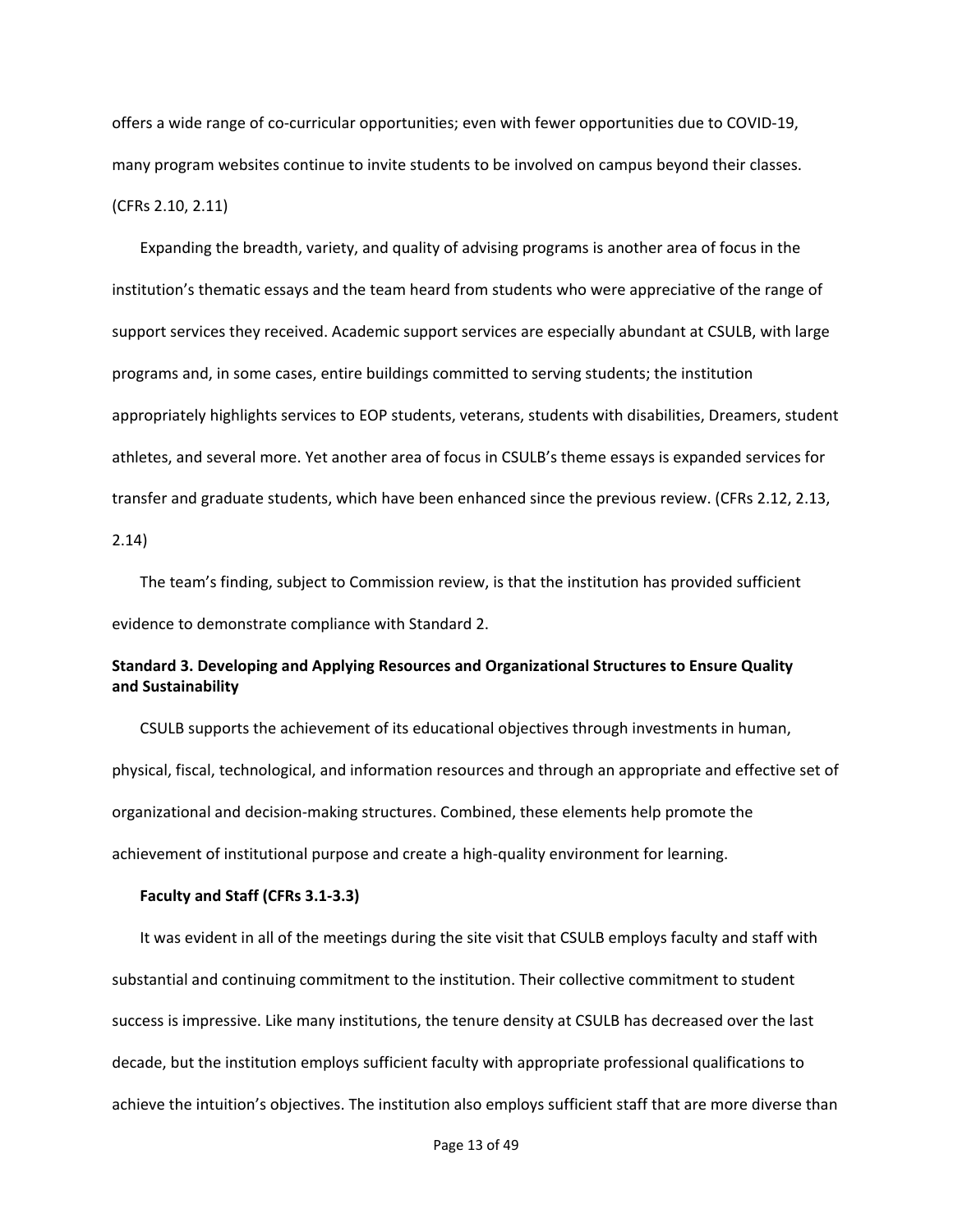the faculty. CSULB's report reiterated, and conversations with administrators during the visit confirmed, their commitment to diversifying their faculty to represent better CSULB's student population. (CFR 3.1)

The Office of Staff Human Resources provides comprehensive support services to the staff population and has clearly articulated performance review guides. Similarly, all faculty participate in an evaluation process that is overseen by the office of the associate vice president for faculty affairs and includes Student Perceptions of Teaching (SPOT) evaluations. The process is clearly outlined and policies are readily available on the faculty affairs website. In addition to the robust processes in place for evaluating staff and faculty, the institution has also implemented practices during the hiring process to mitigate the influences of implicit biases. (CFR 3.2)

Resources are available to support both staff and faculty professional development. Programs such as the President and Provost's Leadership Fellows Program, Data Fellows, Road to Success Academy, and Tri-Campus Leadership Academy provide excellent staff enrichment opportunities. At the universitylevel, faculty also have an opportunity to participate in learning communities through the Faculty Center. Funding is also available through each College to support professional development activities. (CFR 3.3)

### **Fiscal, Physical and Information Resources** *(CFRs 3.4, 3.5)*

CSULB participates in a budget planning process known as the Resource Planning Process (RPP) that focuses on the university mission, strategic priorities, and institutional goals while making budget decisions to ensure long-term viability. The process has been lauded by the CSU system as a model of planning and consultation. CSULB is financially stable and their Financial Reporting unit coordinates and develops data for the annual CSU Financial Statement Audit and annual CSU Single Audit. Their care to build reserves and the recent growth in their endowments have positioned the campus to have financial stability over the next several years. (CFR 3.4)

The institution provides access to information and technology resources through two main units.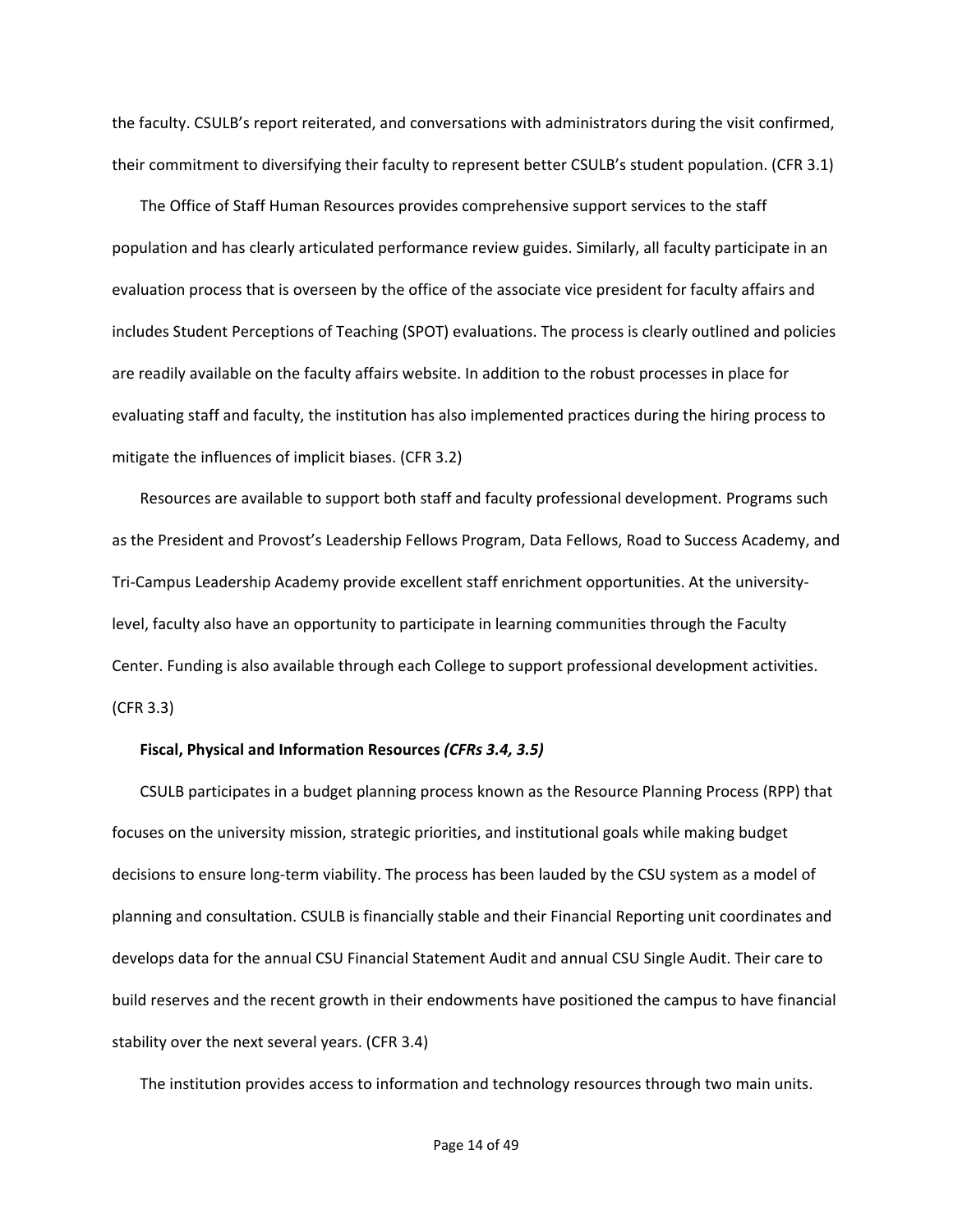The Academic Technology Services supports instruction, creates learning environments, and supports campus staff to foster student success. They oversee the campus learning management system (BeachBoard), collaborate with faculty to adapt content and teaching methodologies for online course delivery, build and maintain active learning classrooms, and manage the Student Perceptions of Teaching (SPOT) evaluation process. The Division of Information Technology is the institution's enterprise technology organization and oversees the delivery of technology services (e.g., VPN, Zoom, Office 365, One Drive, SharePoint, etc.) for students, staff, and faculty. During the site visit, the team learned of the commendable efforts of these offices to provide support to students, staff, and faculty as the campus quickly shifted to remote instruction in response to the stay-at-home orders from the State. (CFR 3.5)

#### **Organizational Structure and Decision-Making Processes (CFRs 3.6-3.10)**

CSULB has well-defined policies and procedures in place to select, appoint, and review all universitywide administrators. The institution establishes clear roles, responsibilities, and lines of authority. CSULB has an executive team that supports the work of the president and a full-time CFO who is the Vice President for Administration and Finance. A Board of Trustees governs the 23-campus system and exercises appropriate oversight over the campuses. The Academic Senate is the official representative body of the faculty. It clearly defines the governance roles, rights and responsibilities of both full-time and part-time faculty. CSULB's Senate is an inclusive body with representation from not only faculty but students and staff. They communicate effectively with their constituents and have a collegial and collaborative working relationship. (CFRs 3.6, 3.7, 3.8, 3.9, 3.10)

The team's finding, subject to Commission review, is that the institution has provided sufficient evidence to demonstrate compliance with Standard 3.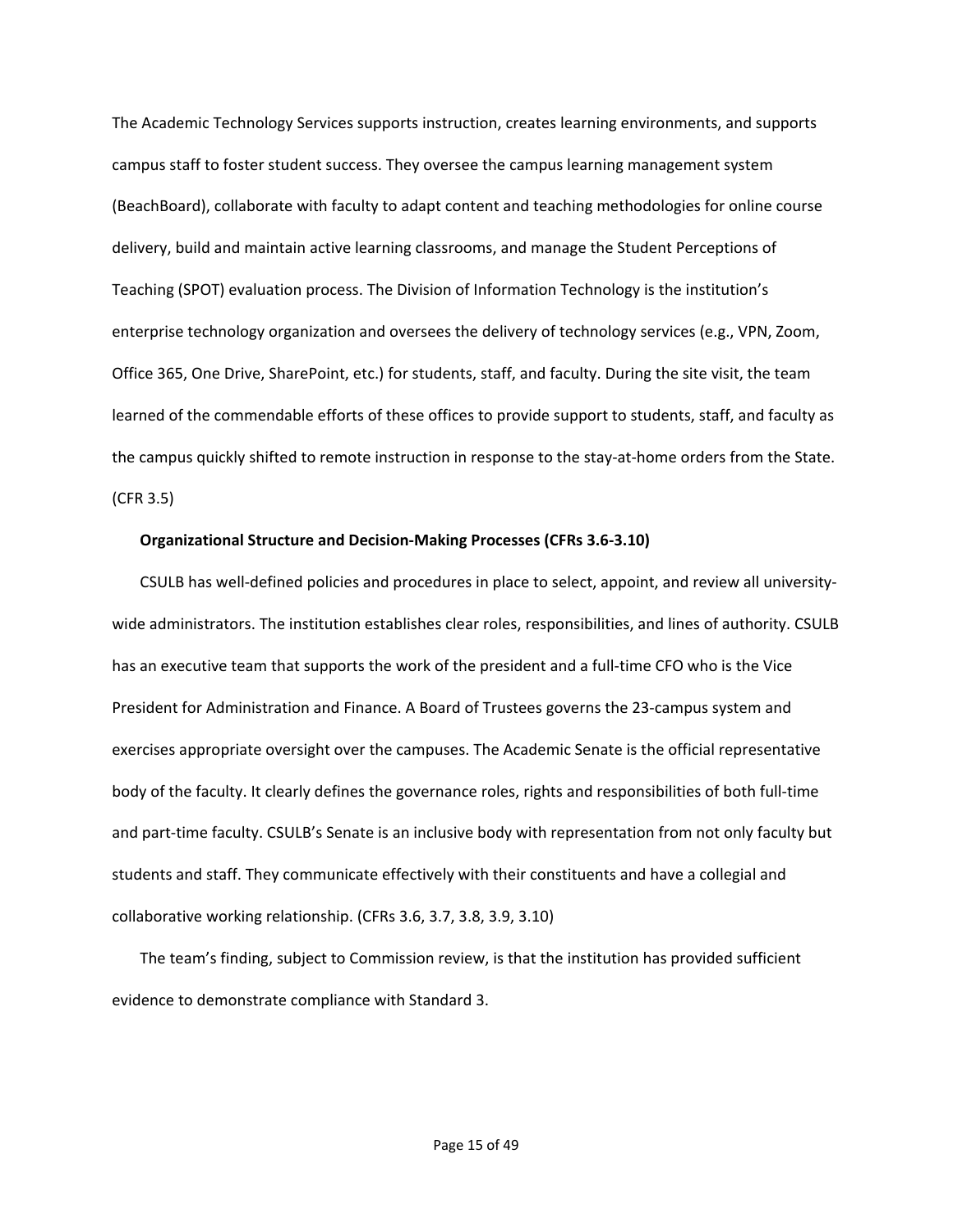## **Standard 4: Creating an Organization Committed to Quality Assurance, Institutional Learning, and Improvement**

#### **Quality Assurance Processes (CFRs 4.1, 4.2)**

CSULB has demonstrated and provided evidence that it has employed quality assurance processes to make improvements related to student success. All data related to student success and achievement is provided on web sites maintained by the university. Specifically, the Highly Valued Degree Initiative (HVDI) made use of qualitative data to better understand the factors related to degree completion. Based on the data gathered through focus groups, the HVDI developed a "Beach Road Map" for all students. Additionally, bottleneck courses were identified in science, mathematics, business, and chemistry, and those courses were redesigned. These changes led to increased average unit loads for freshmen (FTF) from 13.7 in fall 2015 to 14.4 in fall 2019. Recently, this enabled CSULB to project an increase in six-year graduation rates from 68.4% to 73.3%. The team commends CSULB for their attention to student success and the graduation rates that have increased significantly in recent years. (CFR 4.1 and 4.2)

Since its last accreditation visit, CSULB has made important changes to the program review policy. All degree granting programs now provide annual assessment reports to the Division of Academic Affairs and to the College Dean. Related to these changes, the Provost has provided a research analyst to work with departments and programs to better understand the data they must review and supply as part of the program external review process. Additionally, the Division of Student Affairs conducts program reviews. These reviews have been adjusted to utilize recommendations previously made by the steering committee of the Program Assessment and Review Council (PARC), which have led to completed selfstudies and two-page action plans. CSULB has also administered the National Survey of Student Engagement (NSSE) in 2017 and in 2019 as well as the Faculty Survey of Student Engagement (FSSE) and has used the results of each to make recommendations regarding the 2030 University Strategic Plan (CFRs 4.1, 4.2, and 4.3).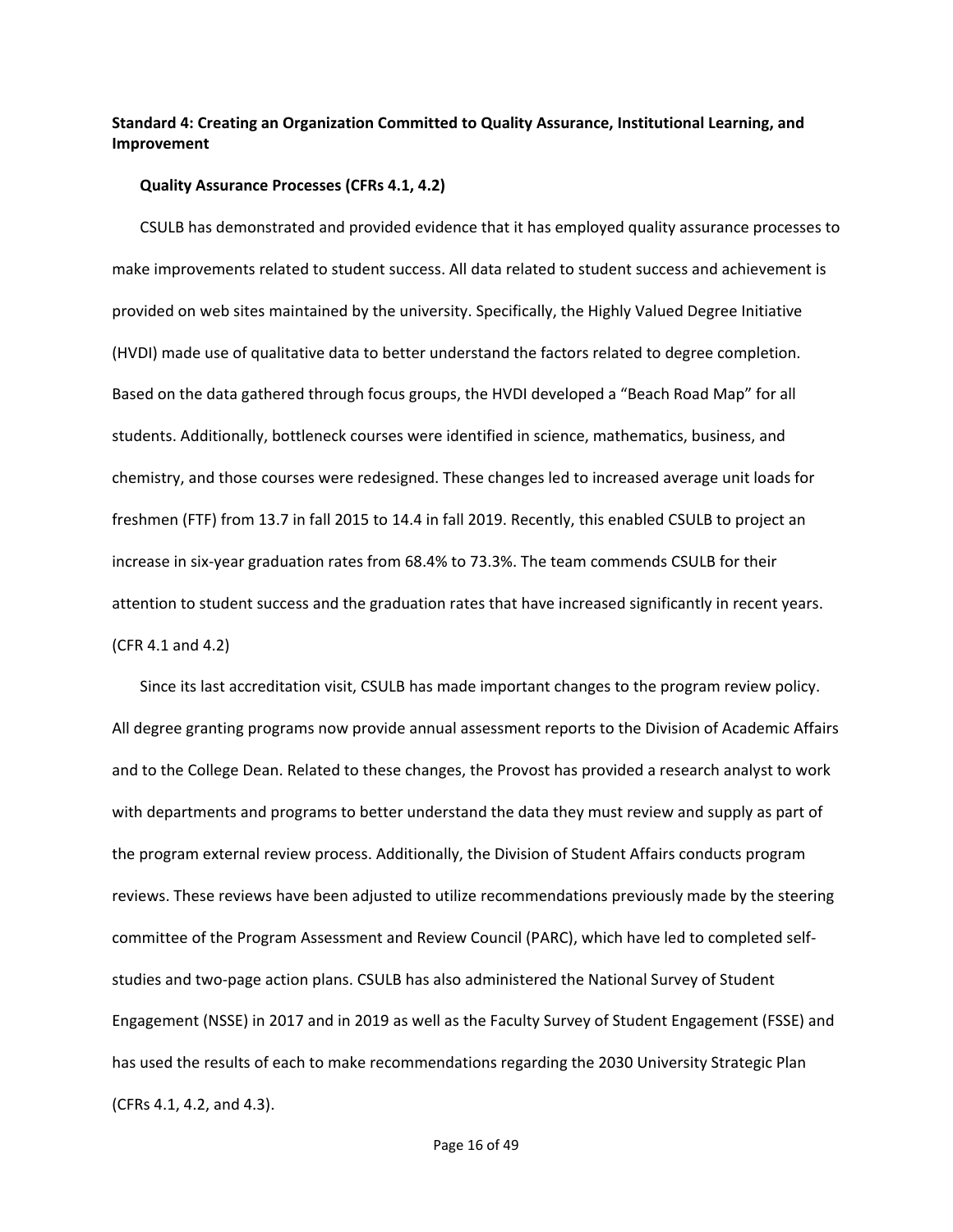CSULB also demonstrates that it has worked to increase its institutional research capacity. As part of these efforts, the Office of Institutional Research and Analytics (IRA) was established and that office now provides public-facing Tableau dashboards, which allow internal and external stakeholders to review data related to enrollment, faculty workloads, student success and admissions. The Director of the IRA also worked with the Vice Provost for Academic Planning to establish the Data Fellows for Student Success Program. The Data Fellows are provided with time and resources to identify challenges to and to develop solutions to increase student success (CFR 4.2 and 4.3).

### **Institutional Learning and Improvement (CFRs 4.3-4.7)**

As noted above, CSULB has demonstrated through the establishment and extensive work of the HVDI task forces – comprised of faculty, staff, and students – that all levels of the university are committed to inquiry and assessment, and that these are incorporated into institutional planning processes. The Data Fellows initiative is further evidence that faculty are engaged in important ways to improve educational effectiveness. These efforts provide a series of sustained and focused efforts to articulate priorities related to student achievement and institutional effectiveness (CFRs 4.3, 4.4, 4.5, 4.6).

The team also commends CSULB for the broad involvement from multiple campus constituents as the university moved from the WSCUC visit and recommendations received following 2011 to the preparation for the current accreditation review in 2020. The WSCUC Steering Committee includes faculty, staff, students, and administration. The work completed by the Steering Committee and the work completed by each of the working groups overseeing the themes chosen for the Thematic Pathway for Reaffirmation Review were widely shared across campus and with the University Senate. The required Inventory of Educational Effectiveness Indicators (IEEI) was also shared with the CSULB community for feedback and/or corrections (CFR 4.6).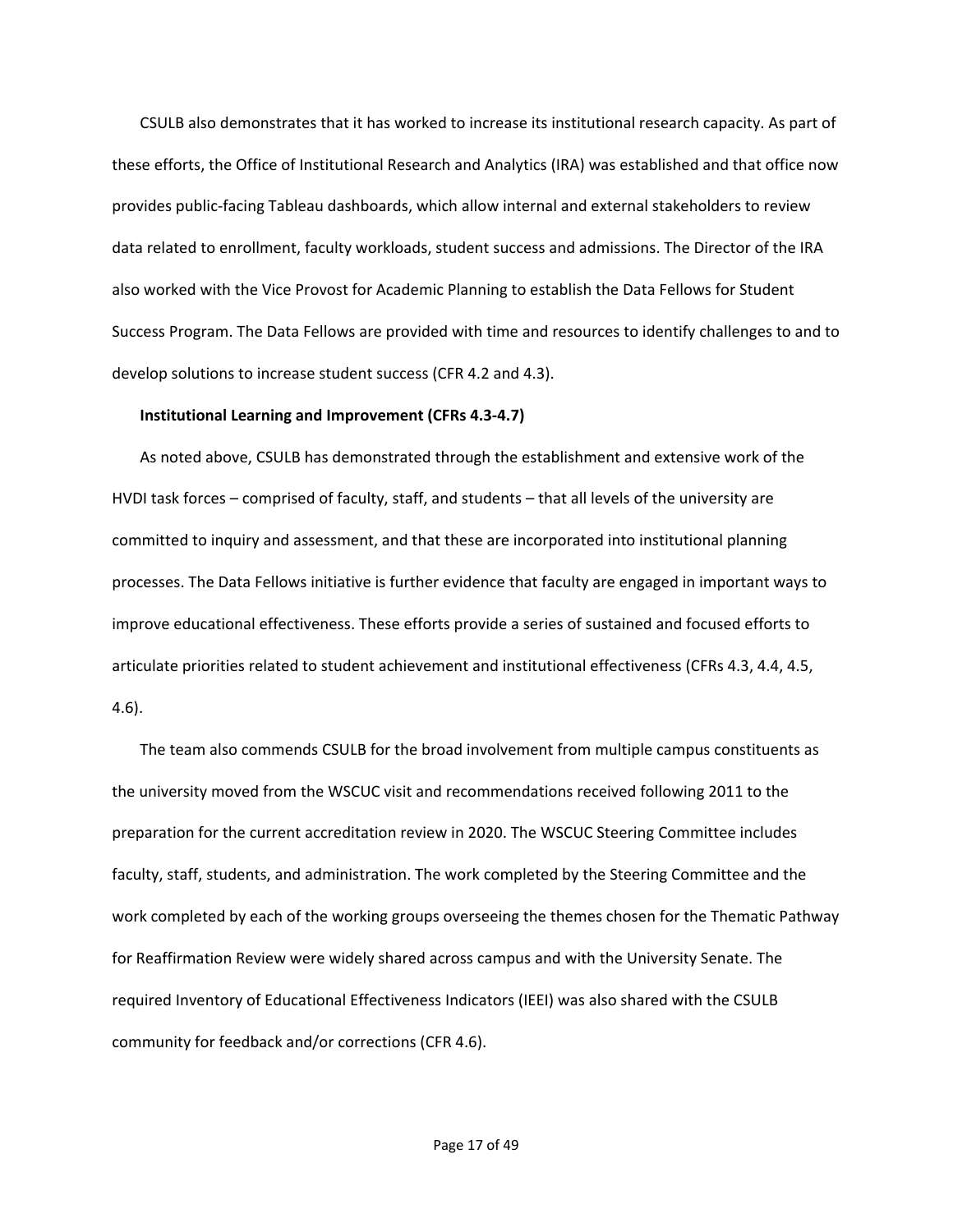The commitment to High Impact Practices and the Dream Success Center provides evidence that CSULB has responded positively to changes that are taking place within higher education more broadly and they have adopted a proactive approach to map out directions they will seek to follow to increase student success (CFR 4.7).

The team's finding, subject to Commission review, is that the institution has provided sufficient evidence to demonstrate compliance with Standard 4. The team also verified that the institution meets federal requirements for credit hour, marketing and recruitment, student complaints, and transfer policy.

#### **Component 8: Institution Specific Themes**

#### **Theme A: Intellectual Achievement**

The selection of "Intellectual Achievement" as one of the institution-specific themes aligns with the strategic planning process, BEACH 2030, which prioritizes the promotion of intellectual achievement and focuses on the rigor, relevance, and data-informed decision making of their campus community. It also aligns with the campus' core values: teaching and learning; compassion, creativity, and innovation; diversity; and public good. It was evident during the visit that faculty and staff embrace these values, as many spoke of their active involvement in the BEACH 2030 process. The team appreciates that the institution offered examples in the TPR report that showcase the intellectual achievements of not only students but faculty and staff as well. (CFRs 4.4, 4.5, 4.6, 4.7)

*Student Success.* The report highlighted the meaningful and coherent definition of student success that aligns to the institution's mission and values. The definition, developed jointly by the WSCUC Steering Committee, senior staff, and Academic Senate, demonstrates compliance with the WSCUC Interim Report Committee's request that the institution define student success, "accounting for both completion and achievement of student learning outcomes, given the mission, values, and programs offered, and the characteristics of the students being served." Although the definition includes both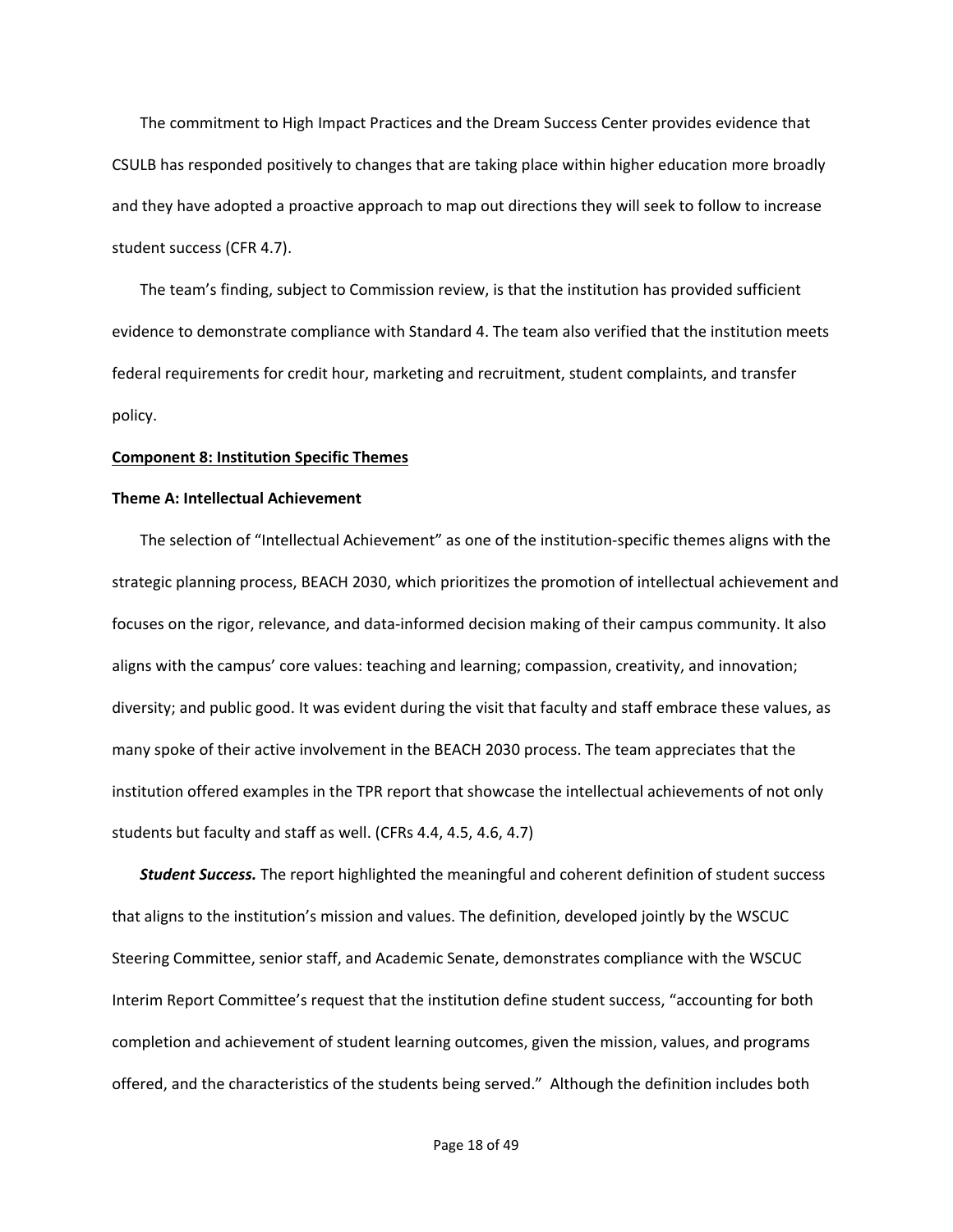students and alumni, what followed in the report offered little data or measures of success of their alumni. The institution did, however, provide ample evidence of student success for students prior to graduation – specifically in the areas of academic preparation, graduation rates, and participation in research. The staff and faculty's commitment to the success of their students was evident throughout the site visit. (CFR 2.4, 2.5, 3.1)

Academic Preparation: The CSU Chancellor's Executive Order (EO 1110) articulated the need for each CSU campus to implement a college-level skills assessment that informs the placement of first-year students into appropriate courses to ensure successful completion of general education written communication and mathematics/quantitative reasoning courses in the first year of CSU enrollment. In response, CSULB redesigned their mathematics and – quantitative reasoning curriculum by utilizing the web-based assessment system, Assessment and Learning in Knowledge Spaces, Placement, Preparation, and Learning (ALEKS PPL). The adoption of this program has helped to increase Intermediate Algebra course completion rates from 53% to 72%. Similarly, to bolster the written communication skills of their students and to support students who did not pass the Graduate Placement Exam (formerly the Writing Proficiency Examination), a Graduation Writing Assessment Requirement (GWAR) of portfolio courses was introduced to help students develop their writing skills before placing them in a writing intensive capstone course. The multiple pathways created for the students to fulfill the GWAR has helped to alleviate roadblocks to graduation for some of their students. (CFR 2.10)

Graduation Rates: Through the work of the Highly Valued Degree Initiative Taskforce, the CSU Course Redesign Program, graduation incentives, and advising strategies, CSULB has been able to improve 4-year, 5-year, and 6-year graduation rates to surpass the expectations for the system-wide Graduation Initiative 2025. In addition, transfer student two-year graduation rates also improved. Their efforts to increase average unit loads for first-time freshmen, new transfer students, as well as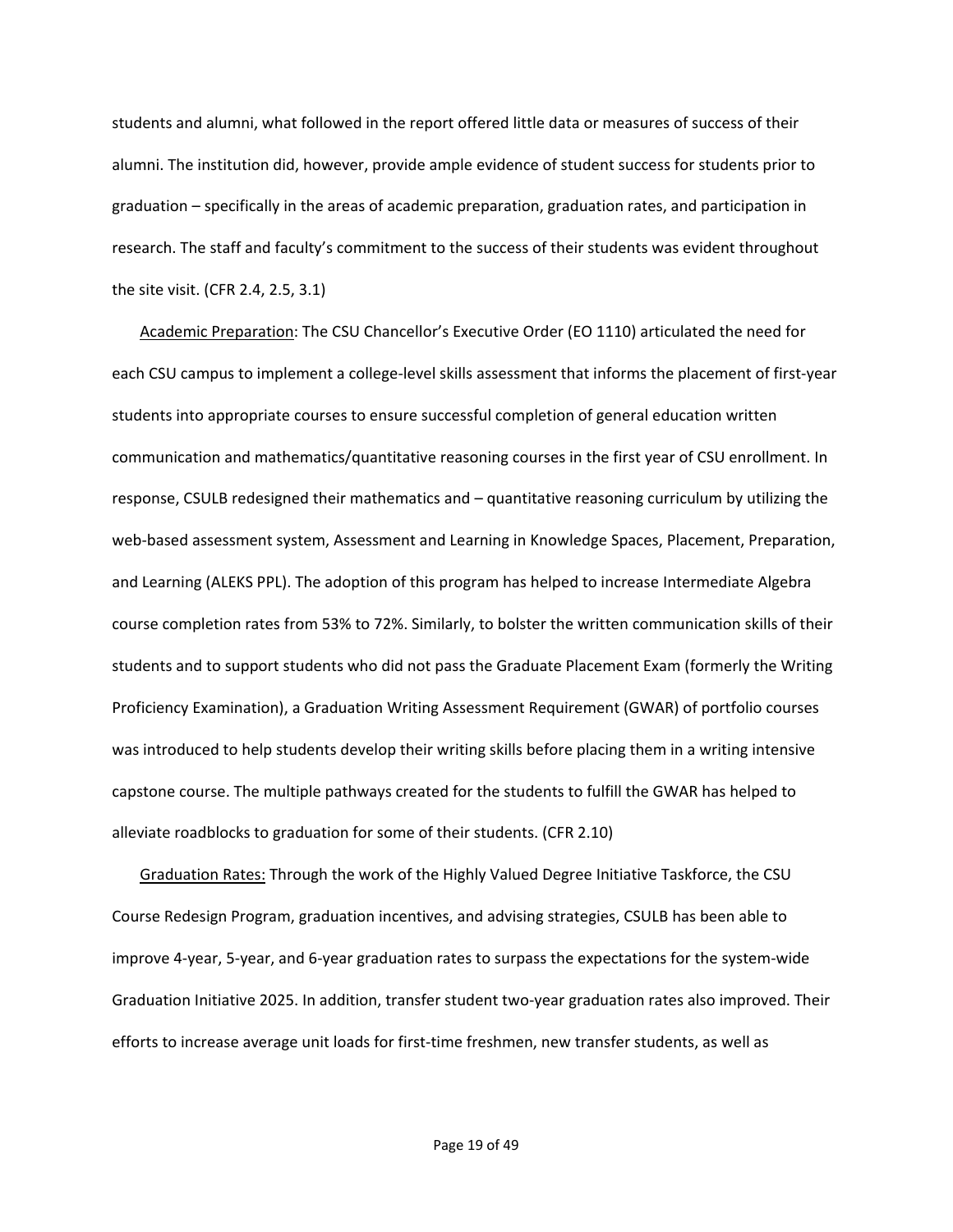continuing students look strong and promising. Retention and graduation rates for students in CSULB graduate programs have also increased. (CFR 2.10)

The team was impressed by the depth and breadth of the academic support services that have been implemented to meet the needs of their diverse student body, which have helped to improve the institution's graduation rates. This is particularly true for graduate programs where an active Graduate Studies Resource Center has been able to offer advising, workshops and events, and writing support, in addition to mentorship, internship, and scholarship opportunities. The collaborative work between the Office of Graduate Studies and Institutional Research and Analytics to develop a Graduate Student Success Database to facilitate data-driven decision-making is also commendable. The team encourages CSULB to continue to develop these partnerships to use data in meaningful ways and to increase graduation rates of specific populations of students identified as falling below the average. (CFR 2.11, 2.13, 4.2)

Participation in Research: Through the Office of Undergraduate Research Services as well as the University Research Advisory Committee, students have multiple opportunities to participate in research, scholarship, and other creative activities. A 2018-19 report showed that nearly 13,000 undergraduate and graduate students in various colleges engaged in curricular or co-curricular research activities. The team was particularly impressed by the accomplishments of BUILD and the role it is having to enhance the diversity of the biomedical research workforce. The creative ways this program has been able to provide intensive research training experiences for large groups of students is commendable. The recent addition of the Graduate Research Conference as an opportunity to showcase the scholarly work of its graduate students as well as the efforts of the individual colleges to sponsor symposia and conferences to encourage graduate student research are also commendable. The funding opportunities for both undergraduate and graduate students to pursue research are also noteworthy. (CFR 2.8, 2.9)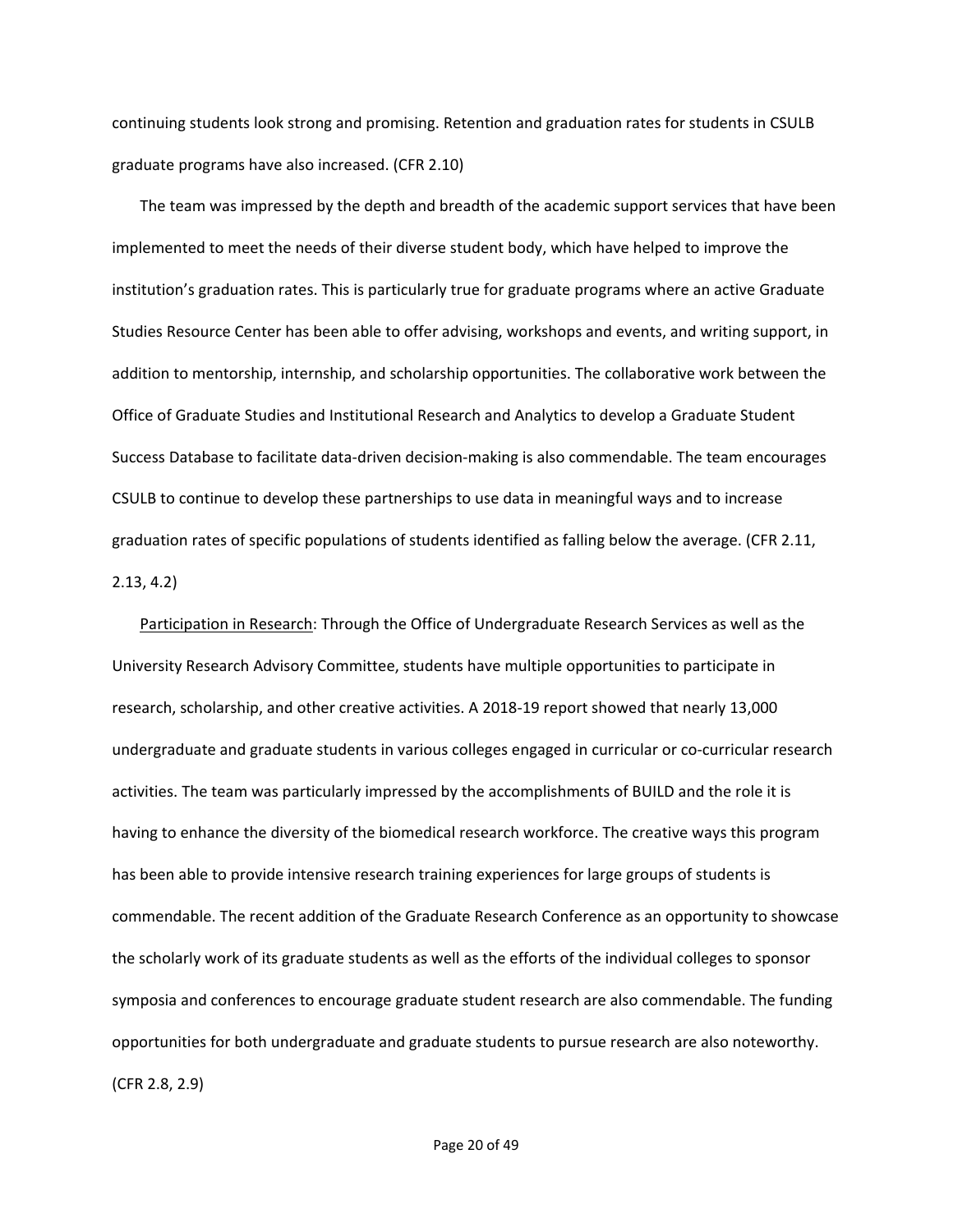*Faculty.* Faculty from across all colleges also participate in various forms of scholarly work – publishing in high profile publications, obtaining grants and fellowships for their research, and receiving national and international recognition for their accomplishments. In 2019, nearly 100 principal investigators were awarded over \$31 million from various federal, state, and local agencies as well as 63 private corporations and foundations. In addition to these external awards, the Office of Research and Sponsored Programs also supports funding opportunities by allocating over \$2 million for research, scholarship, and creative activity grants, mini-grants/summer stipend, internal grants, and summer student research assistant funding. (CFR 2.8, 2.9)

*Staff.* In addition to the achievements of students and faculty, the report highlights staff achievements, noting that they also have the opportunity to participate in programs (alongside faculty), such as the President's and Provost's Leadership Fellows Program as well as the Data Fellows Program. These programs help to enhance leadership skills, increase institutional knowledge, and empower staff to propose solutions to those problems. The Data Fellow program, in particular, encourages the use of institutional data to promote student success. Since its inception in 2015, the Data Fellow has allowed the campus community to come together and explore student success metrics in ways they have not been examined before. The team was also heartened to learn, during the visit, about the activities of the Staff Council and staff involvement in other important committees in the institution that help to contribute to the overall academic excellence. (CFR 3.3)

#### **Theme B: Inclusive Excellence**

"Inclusive Excellence" is the second of CSULB's themes. The university quotes the Association of American Colleges & Universities to assert that "Making excellence inclusive is…an active process through which colleges and universities achieve excellence in learning, teaching, student development, institutional functioning, and engagement in local and global communities," and links this commitment to three means of achieving this excellence: diversity, student engagement, and campus culture. In its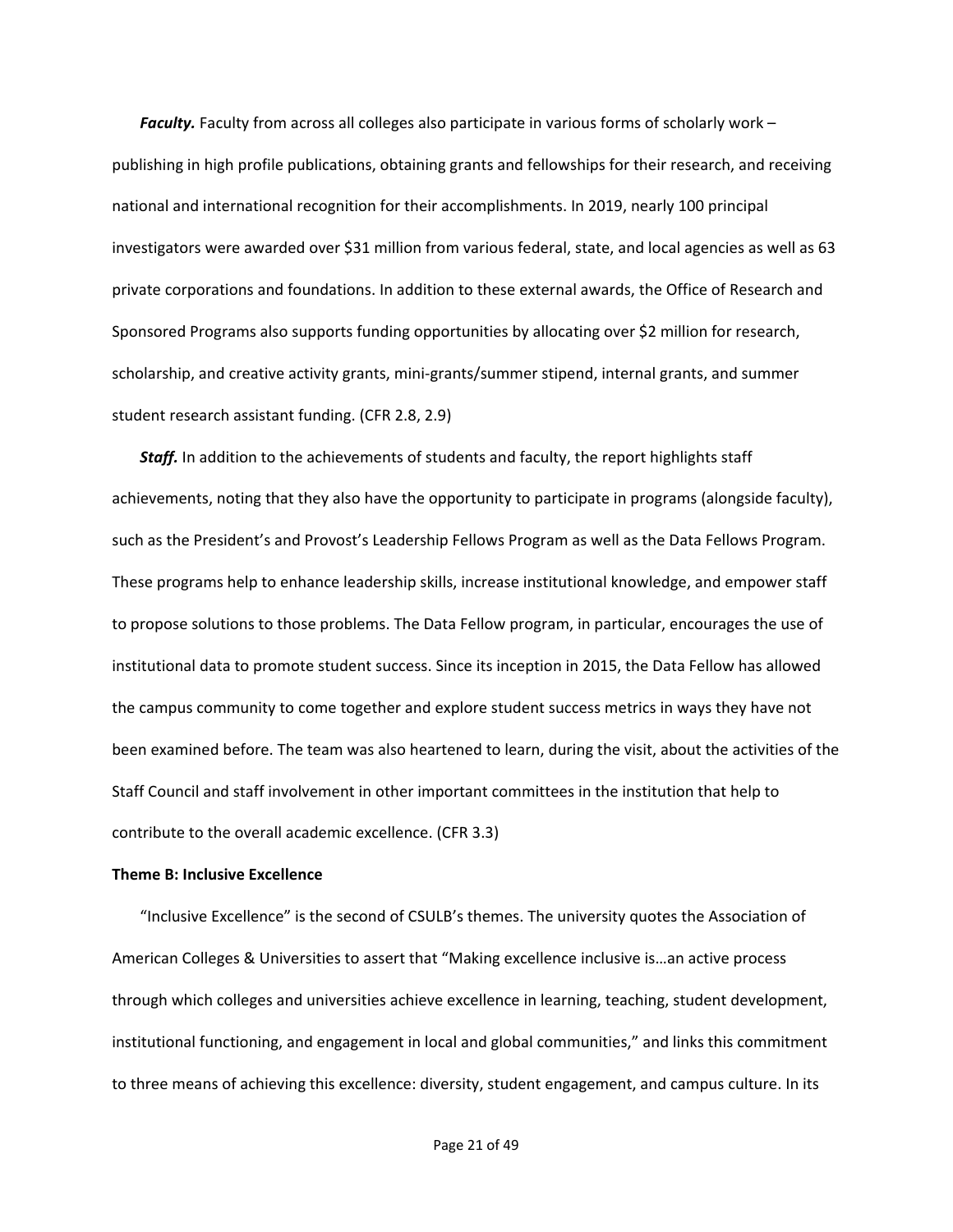many conversations with campus constituencies, the team learned that CSULB's work on the goals of this theme has been intentional and clearly articulated since its last accreditation visit. The centrality of the theme to the college's mission is widely recognized and passionately embraced.

*Diversity*. Like many public colleges in California, CSULB is a Hispanic Serving Institution (HSI) and additionally serves an Asian American, Native American, and Pacific Island (AANAPISI) student population of approximately 24%. The university's principal *identified* means of meeting the needs of these students has been diversity retreats, faculty professional development regarding unconscious bias, and an effort to increase the diversity of faculty through modifications of the recruiting process – e.g., applicants must now include a "student success" statement as part of their application to better demonstrate how they will meet the educational needs of CSULB's diverse student population. The team learned that the theme of diversity is of broader and deeper value to the institution than is described in the Institutional Report. The institution's ongoing assessment and expansion of its student service programs has been guided by a commitment to serve its diverse student population, which includes many first-generation students, Pell-eligible students, and many students from underserved communities. The team also heard that the institution has more work to do in both expanding and supporting faculty from diverse backgrounds, who are still far from reflecting the diversity of the institution's student population. The institution is aware of this issue and continues to take important steps to address the issue.

*Expanding Access and Increasing Engagement*. In this section of the theme essay, the university addresses advising, tutoring and other support services, and support services for both undergraduate and graduate students. The team met in open fora with both undergraduate and graduate students (it should be noted that Associated Student representatives participated in other meetings during the team's visit) and students report feeling broadly valued and supported. CSULB provides advising services via a mix of structures. Undeclared students are served by the University Center for Undergraduate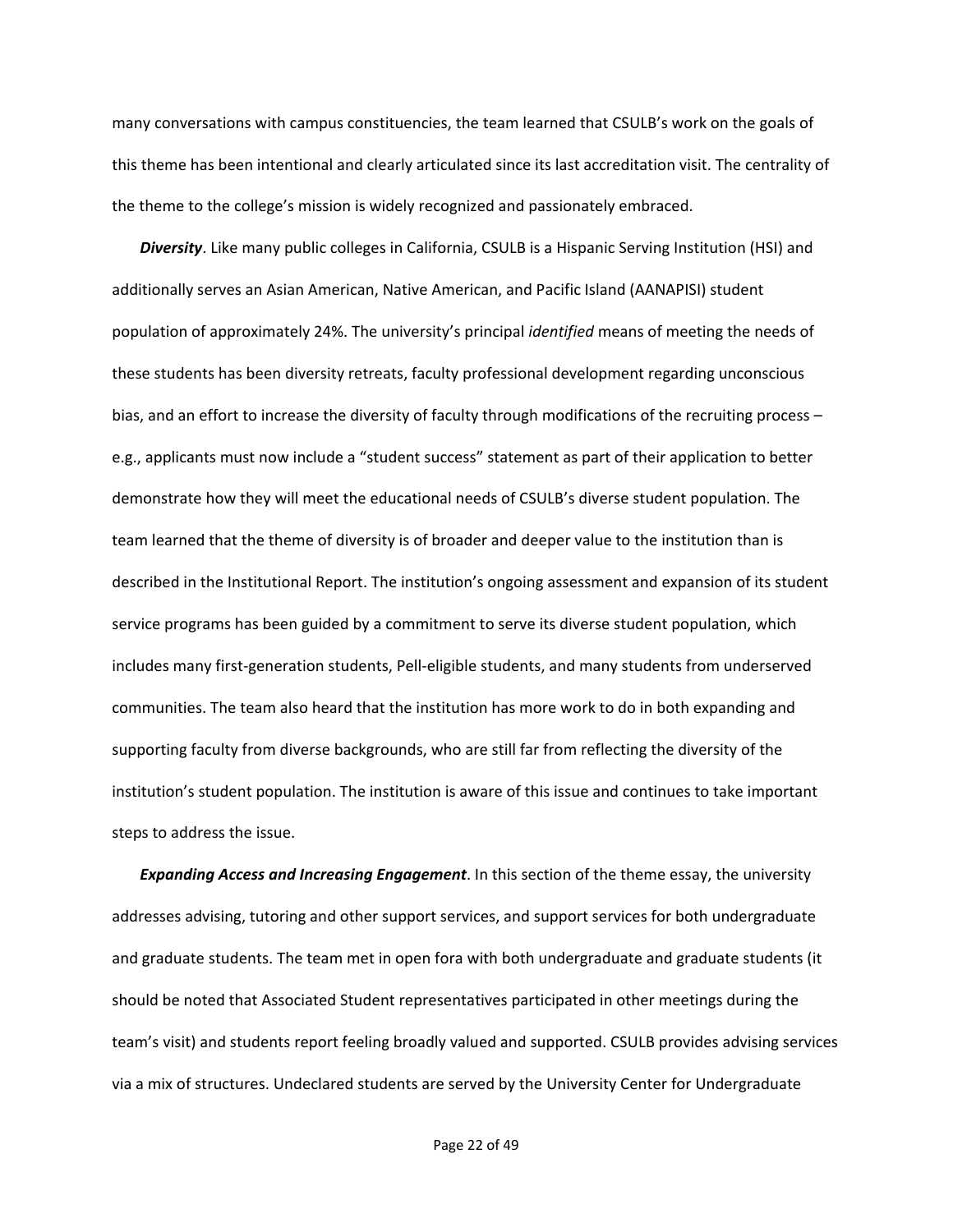Advising (UCUA). As students choose a major, they are redirected to program-specific services that include both faculty and professional staff as advisors. (CFRs 2.10, 2.13)

Student athletes receive dedicated advising services, as do students who would previously have been placed into remedial courses, and transfer students. The institution's expansion of its longstanding Promise Program has begun to provide advising and other services to prospective students enrolling at Long Beach City College. In addition, the institution is working with Long Beach City College to clarify Associate Degrees for Transfer sequences so students arrive after transfer fully prepared for upper division coursework. The university has a vibrant Educational Opportunity Program (EOP), which has expanded to include a Summer Bridge transition program and is associated with increased retention and graduation rates. CSULB is attentive to communication with its student populations as each of these programs has its own website and the team learned that programs are conscious of the need to communicate with students via a range of modalities (email and text but also phone calls and other more direct approaches). Most of the websites indicate that services continue virtually in light of the college's response to COVID-19, with students invited to schedule appointments for any form of support they might need. (CFRs 2.10, 2.12, 2.13, 2.14)

*Tutoring and Support Services*. In its report, the university discusses support services for graduate students before those available for undergraduate students – an area in which efforts have recently expanded. In addition to academic advising, graduate students also received expanded guidance in writing, mental health workshops, preparing for internships, and conference support, and there are plans for an expanded physical space for graduate student support services projected to begin in 2021. The team met with a group of graduate students and found them to have high praise for the quality of the programs in which they are enrolled. Despite their praise, the graduate students were not uncritical, expressing concern that departments had not done more to diversify faculty. (CFRs 2.10, 2.11, 2.12, 3.1)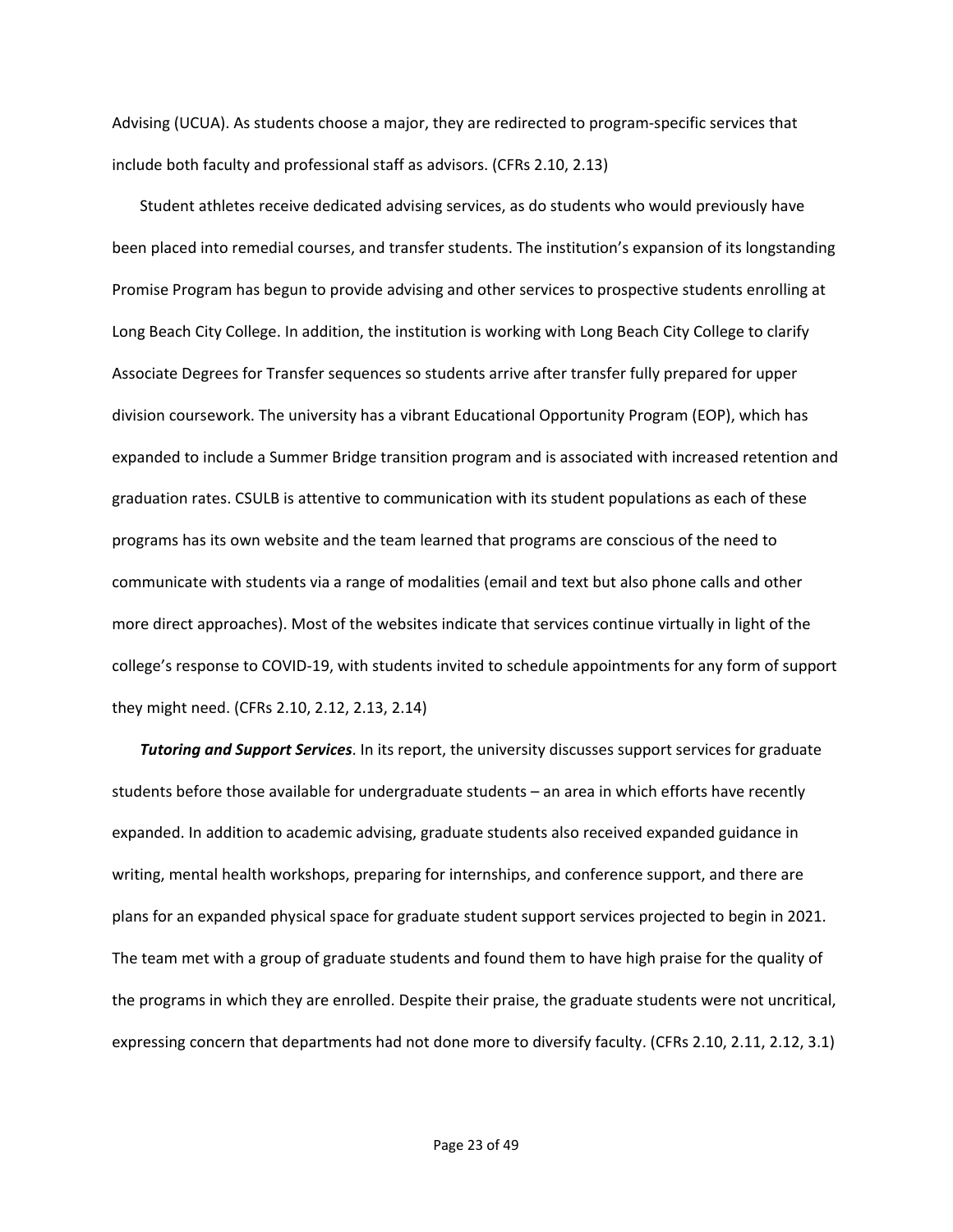Undergraduate students are served by the Learning Center, a University Writing Center, and specialized programs such as the Men's Success Initiative, programs for Dreamers, and students who are or have been migrant workers (or the children of migrant workers). The College's services for students with disabilities are housed in the Bob Murphy Access Center. (CFRs 2.11, 2.13)

*Campus Culture*. This portion of the essay focuses on a variety of groups and efforts at CSULB to address campus culture over the past few years. The team's current review provided an opportunity to observe the impact of several years of activities aimed at strengthening campus culture – an area of need identified following CSULB's last comprehensive accreditation visit. Following that visit, the College followed up on an earlier work-life survey from 2011 but, instead of using the same survey, decided to administer the Faculty Survey on Student Engagement (FSSE). The FSSE was deemed a more appropriated survey (though it does not pose comparable questions).

Following the results of the survey, the President charged three Commissions to help improve campus climate – one for Inclusive Excellence (its name has changed to the Commission for Equity and Change), a second on the Status of Women, and a third on Accessible Technology. The Academic Senate has its own Campus Climate Committee. This area of the theme essay understated the depth and breadth of attention paid to this issue, which is not new to the institution but which gained urgency in the aftermath of the killing of George Floyd in spring 2020 (an event that was explicitly referenced in multiple team meetings). The Academic Senate leadership is discussing a range of ways to improve campus culture. Leaders in the Academic Senate noted the high value the Senate places on maintaining collegiality across the campus even where there are disagreements. As collegiality is a necessary foundation to any lasting institutional change, this portends well for the ability of the campus to engage and institute change in the areas of diversity, equity, and inclusion.

The most substantive elements discussed under the "Inclusive Excellence" theme relate primarily to *Student Learning and Success* and in these areas the institution appears both to have sustained ongoing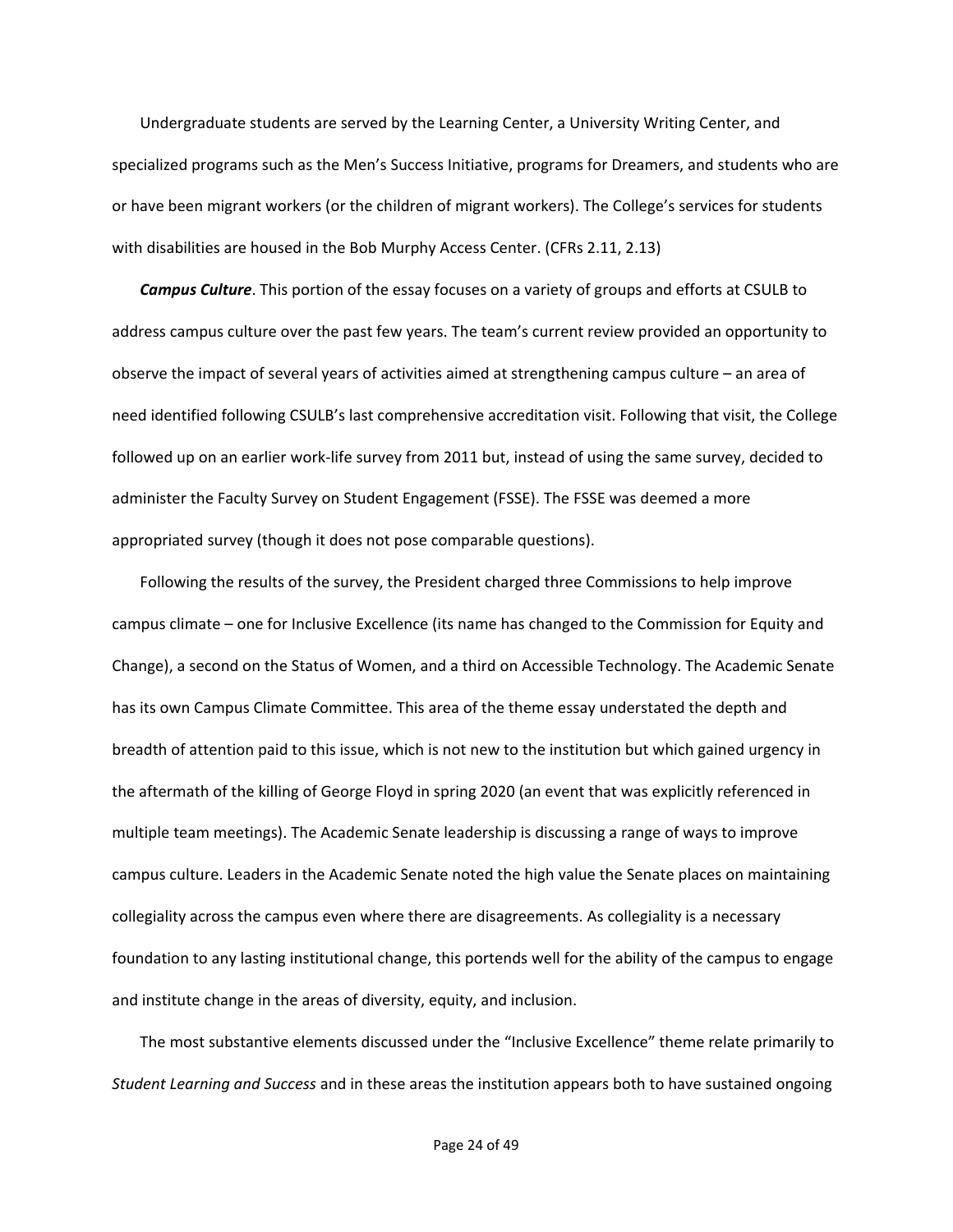efforts and to have been alert to new ways to meet student needs, especially for graduate, at-risk, and transfer students. These efforts are emblematic of the seriousness with which the institution addresses these issues and the need to frame challenges properly. (CFRs 2.11, 2.12, 2.13, 2.14)

"Inclusive Excellence" means increased attention to both the cultural sensitivity of existing faculty and diversifying future hires. This need was conveyed to the team in multiple meetings by faculty, staff, and students alike. Both the Academic Senate and the President have made this issue a priority. While faculty with whom the team met welcomed this commitment and affirmed support for their institution and its leaders, they expressed frustration with the lack of appreciable movement in terms of increasing faculty diversity and diversity among senior leaders to reflect CSULB's student body diversity. Faculty also expressed a desire for greater inclusion in discussions about equity as it relates to the future of the institution. Recognizing these issues and concerns are not uncommon at most colleges and universities, CSULB's senior leaders and faculty may be better positioned than most for progress in these areas that might make it a national model.

Much is written in the theme essay about the institution's assessment and expansion of student support services. The team observed that these are also well-integrated with instructional services, that they are widely known and utilized by students, and that they are improving the quality of learning and achievement for CSULB students.

### **Theme 3: The Public Good**

Adopted in 2016 as a central theme to guide CSULB, "the Public Good" provides direction as the university seeks to realize its strategic plan, BEACH 2030. CSULB recognizes that as a public institution, it has a fundamental role to play in its region as it prepares students for successful careers, to support and contribute in multiple ways to the communities and businesses with whom they interact, and to ensure the long-term financial stability of the institution itself. (CFR 4.6)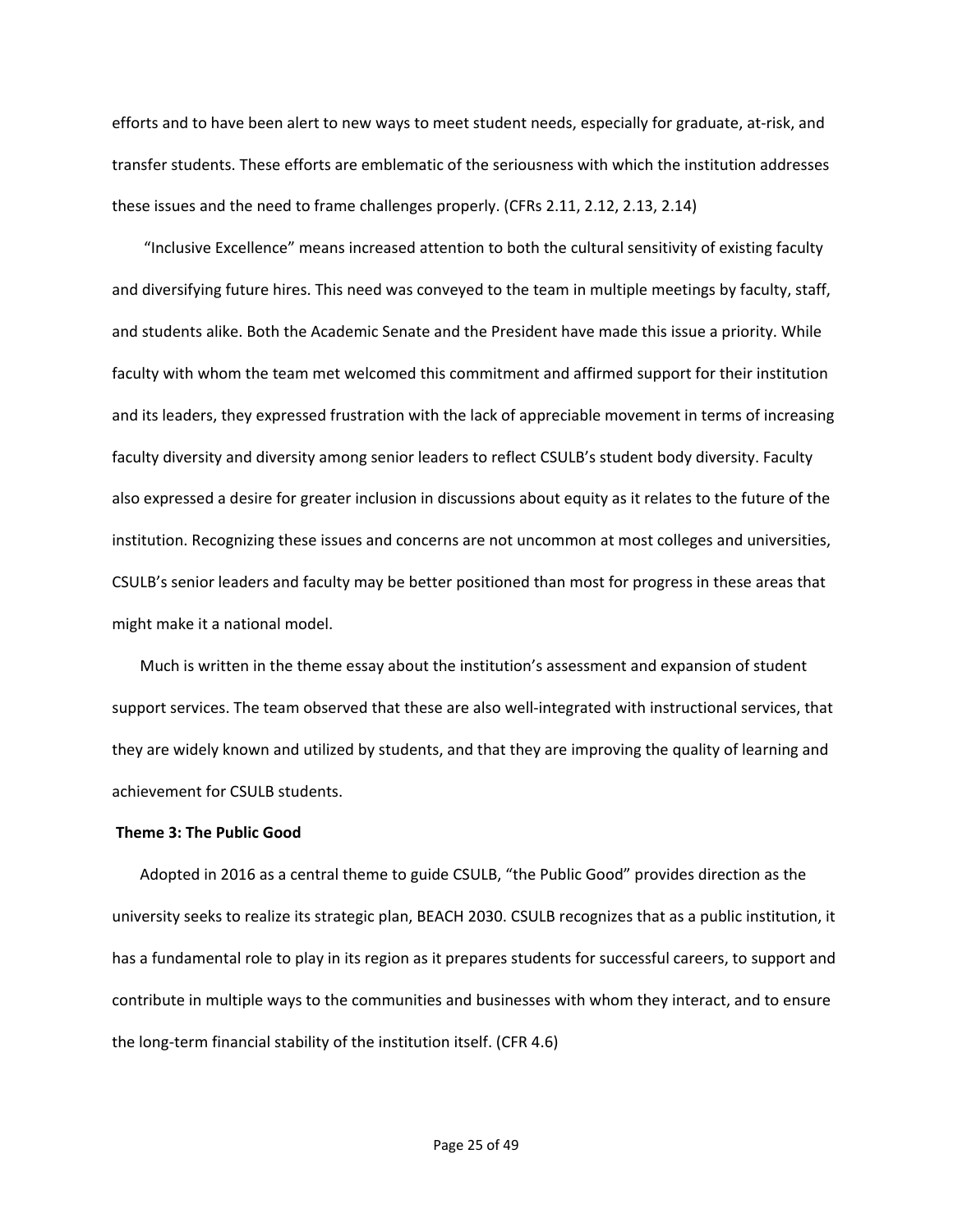The team notes that the Public Good is the broadest of the three themes chosen for the Thematic Pathway for Reaffirmation (TPR), and in key ways it overlaps and intersects with both Intellectual Achievement and Inclusive Excellence. A significant and compelling example of the way these three themes intersect is the Long Beach College Promise established in 2008. As a partnership with the city of Long Beach, the Long Beach Unified School District, Long Beach City College, and CSULB, the Promise program provides guaranteed admission to local students who meet minimum acceptance qualifications and then provides support to those students once they matriculate. Through the Promise program, the number of local area students who entered the university as First Time Freshmen made up 44.2% of the those enrolled in 2018. Since its establishment in 2008, the Promise program has evolved and the team commends CSULB for continuing its commitment to local students through the establishment of Promise 2.0. This will provide a closer partnership between CSULB and Long Beach City College and will provide enhanced advising and support for transfer students. (CFRs 1.4, 2.10, 2.13, 4.3, 4.7)

Through its many partnerships, CSULB also demonstrates a deep commitment to fostering, developing, and extending community relations that benefit students, faculty, and organizations throughout their region. The CSULB Speech and Language Clinic, for example, provides the opportunity for all their student clinicians, under the supervision of licensed speech pathologists, to conduct (pro bono) speech and language assessment and therapy with individuals in the community who have communication disorders. Another key example of CSULB's use of partnerships is that they offer a variety of summer camps to children in the region. Many of these camps, including Camp Nugget, provide assistance and learning opportunities for children while also providing opportunities for students from CSULB to further their skills and knowledge. (CFRS 4.6, 4.7)

These opportunities are also evidence of the work the university has committed to developing and fostering High-Impact Practices (HIPS) for their students. As noted in the self-study, each college at the university has at least three high-impact programs and the Center for Community Engagement provides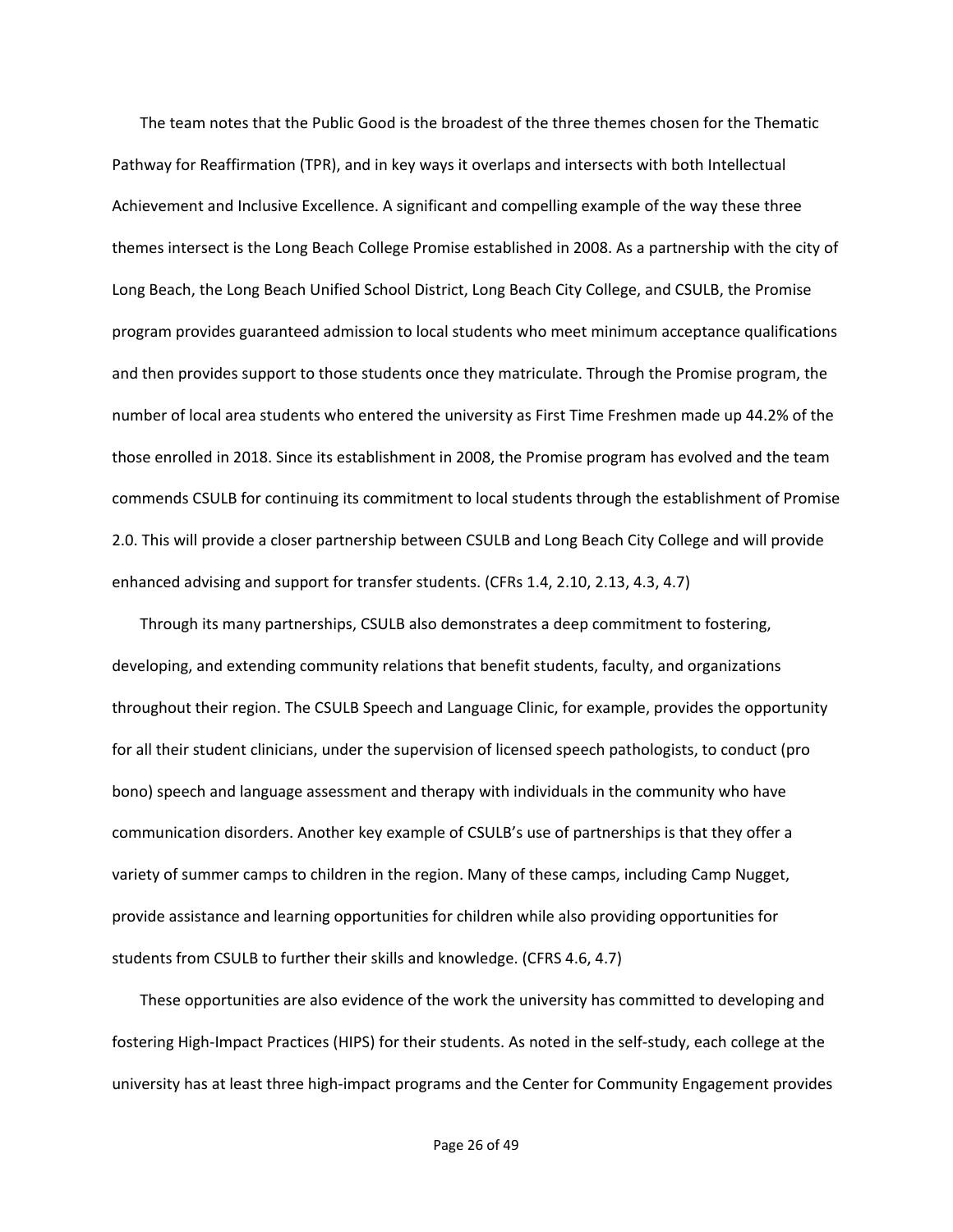more than 2,000 students each semester with community service opportunities linked to the courses in which they are enrolled. While these are significant and important additions to efforts related to student success, the team recommends that CSULB continue to collect disaggregated data specifically as it relates to first-generation, Pell-eligible and diverse student populations specifically in regards to High High-Impact Practices to ensure that all students benefit from engaging in multiple HIPs early and throughout their academic careers. (CFRs 2.10, 4.4, 4.5, 4.6)

As part of its commitment to the Public Good, CSULB has also developed processes and practices related to fiscal accountability and to sustainability. Related to the ebb and flow of economic conditions within the state budget, the university has examined ways to expand its revenue beyond tuition and state support. In 2019, the university helped develop the CSULB-Campus Partnership Phase 1, which lays out strategies to increase revenues through marketing-based corporate partnerships. (CFRs 1.1, 3.4, 3.5)

The university has also responded to the growing urgency to ensure fiscal sustainability through its first comprehensive fundraising campaign: I DECLARE. Through that campaign, which was launched in 2014, the university raised \$238 million, surpassing the goal that had been set at \$225 million. A new phase of the I DECLARE campaign, with an anticipated goal of \$275 million, is currently being planned. (CFRs 3.4, 4.7)

CSULB provides significant evidence of their commitment to the Public Good through their interactions with local communities and students, and through their commitment as an institution to work collaboratively across divisions. These efforts are further evidenced in the development of the "Beach Guide" mentoring program for new students, which includes many commendable actions taken to support new students following the onset of the COVID-19 pandemic. In a few short months, 182 faculty and staff across the university volunteered to mentor incoming students and then in fall 2020 to work with 2,500 students to ensure they received support as they launched their academic careers at CSULB in such challenging circumstances. (CFRs 2.12, 2.13, 4.7)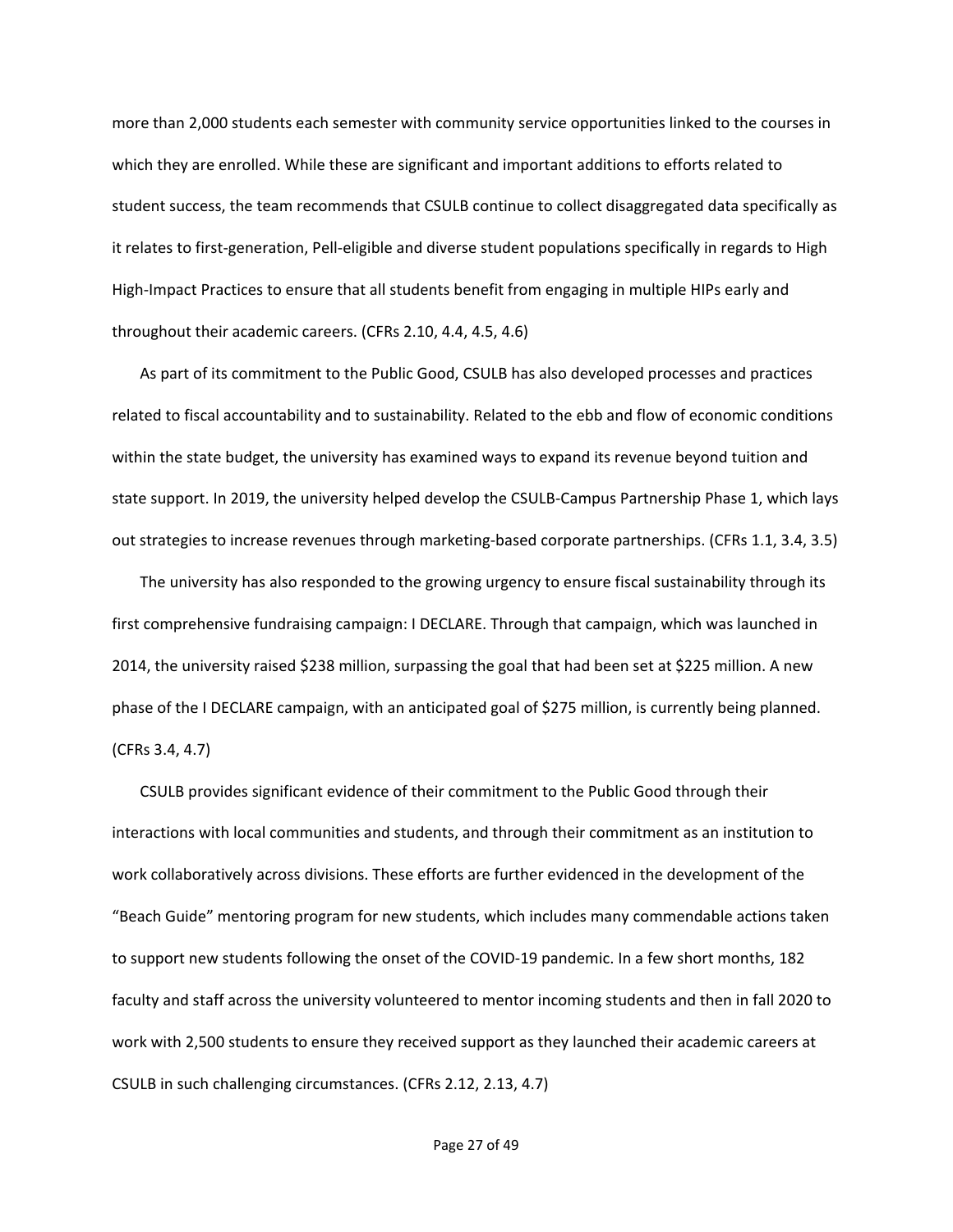As noted above, The Public Good is a broad theme that includes intellectual achievement and student success, as well as many other activities to which the university is committed. Moving forward, the team recommends that CSULB identify key commitments within this theme on which they will focus to make specific improvements and advances in upcoming years (CFRS 4.3, 4.6, 4.7).

### **Component 9: Reflection and plans for improvement**

CSULB provided evidence they are in compliance with the WSCUC standards and that they meet all federal requirements. The institution is committed to delivering a quality education and promoting student success, including tracking and disaggregating data on student retention and graduation rates. The university conducts learning assessment across all undergraduate and graduate programs. It has program review processes that cover all academic programs and several programs in other units. Their institutional research capacity is high and the ease of availability of digital data to academic and other units is well advanced. The Data Fellows program builds capacity within the staff and faculty to make productive use of the data collected. Their systems of financial planning and accountability have advanced significantly since its last accreditation review and senior leadership enjoys support from the CSU system as well as the CSULB academic community. CSULB's culture is strong and vital. It is missioncentered. The institution offers a broad array of support programs to help students achieve their goals. Finally, the team observed a high degree of mutual support between faculty, advisors and mentors, student affairs specialists, financial aid and admission counselors, administrative staff, and other student support professionals.

CSULB's institutional report included an in-depth examination of their approved themes bolstered by quantitative and other forms of evidence. The team's review confirmed that the report was the product of a collaborative process with multiple individuals and campus constituents contributing to the final document. That document is of high quality, it is evidence based, and it is thoughtful. Some may find it slightly more descriptive than evaluative but one might expect this to be the case as the new TPR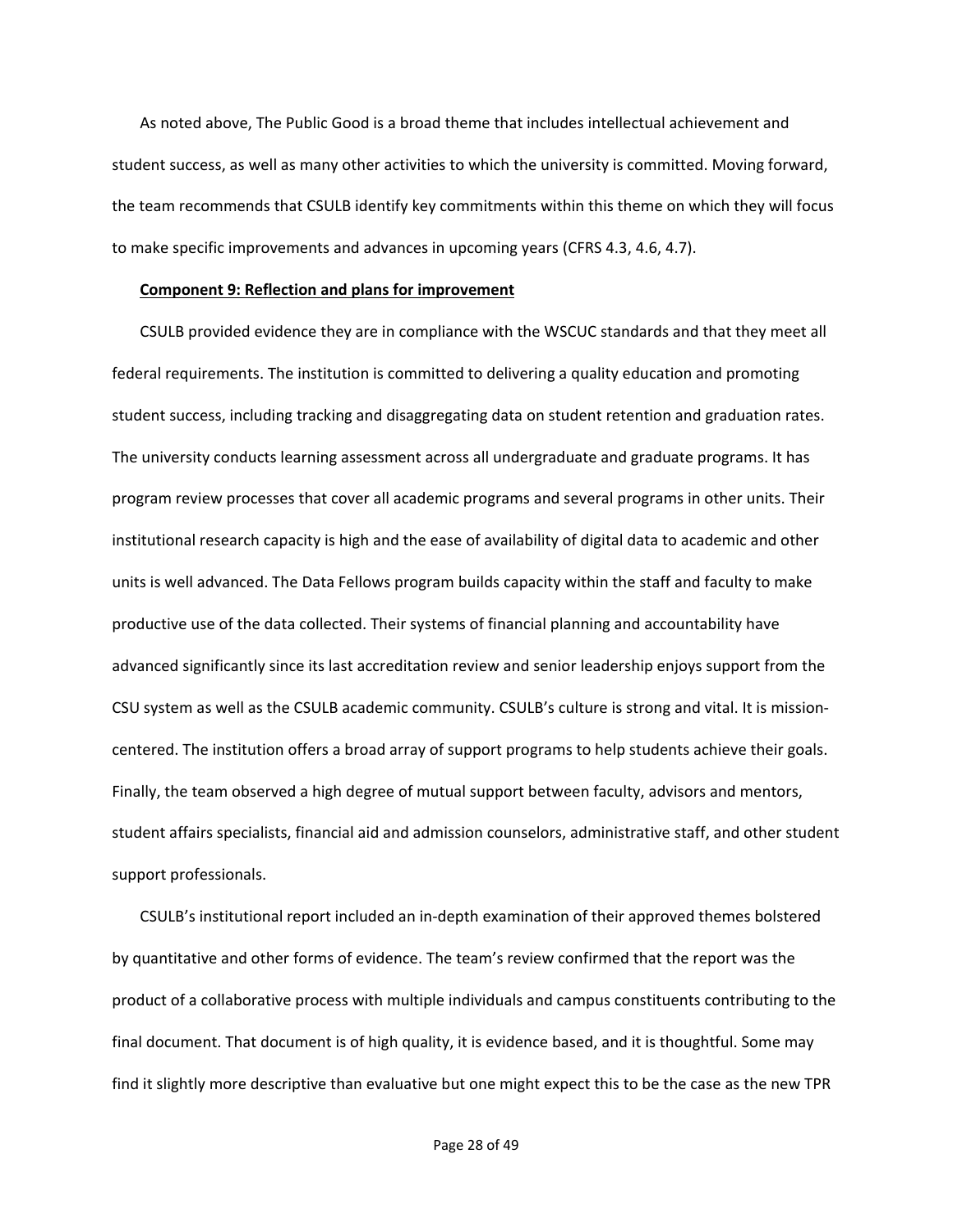process is fully implemented across the region. What is beyond question is that the institutional report demonstrates, and the team's visit confirms, that CSULB is an outstanding institution, operationally sound, alive with excitement for learning, and remains an important part of the Western region's higher education ecosystem.

### **SECTION III – FINDINGS, COMMENDATIONS, AND RECOMMENDATIONS**

The review team's commendations and recommendations should be seen from the vantage point of an institution whose last two reaccreditation reviews coincided with two of the most disruptive social periods in recent history: the 2008 Great Recession and the COVID-19 pandemic. The senior leadership, faculty, staff, and students have done remarkable work redesigning financial policies and procedures following the Great Recession and demonstrating resilience in facing the current pandemic and meeting the needs of their students. The team's topline observation – reflected throughout the report and confirmed by the campus site visit – is that CSULB's commitment to its academic mission and to serving its students is exemplary.

### COMMENDATIONS

- 1. The team commends the university's ability to pivot quickly in responding to a rapidly changing environment and providing students with much needed support and guidance, for example, through the Beach Guide program established last summer, which mobilized 182 volunteers across all divisions of the university to provide online mentoring to 2,500 new students this fall.
- 2. The team commends the university for the culture of mutual respect evident across its campus and programs, notably between its student affairs and academic affairs areas, as exemplified by their collaborative spirit, commitment to supporting students, and to helping them progress academically and graduate in timely fashion.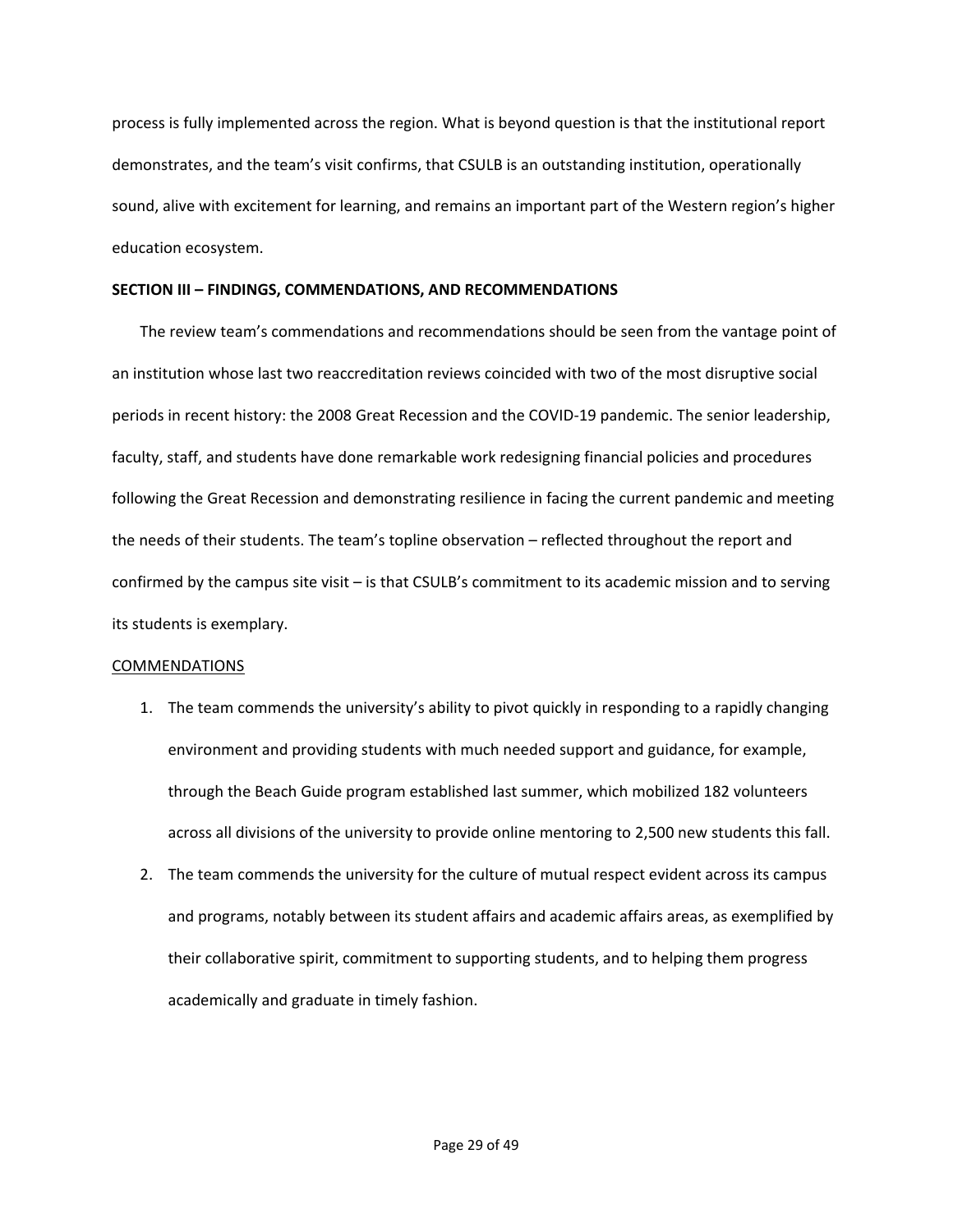- 3. The team commends CSULB for the depth and breadth of its academic and other student support services, targeted to the varying needs of its very diverse student body. The team commends the resulting improvements in undergraduate graduation rates.
- 4. The team commends the university for broadening its academic program review processes to include inquiry into the effectiveness of student support programs and administrative centers.
- 5. The team commends the university for its approach to supporting the success of graduate students, who receive academic advising, guidance in writing, mental health workshops, preparation for internships, and conference opportunities, and for the College's planned expansion of graduate student space.
- 6. The team commends the university for its continuing commitment to its local community, exemplified by the Promise program, which has raised the percentage of local area students entering the university and fostered close partnership between CSULB and Long Beach City College that includes enhanced advising and support for transfer students.

### RECOMMENDATIONS

- 1. CSULB has grown and integrated its **digital data collection and analysis capacity** since its last accreditation review. The team recommends the university continue to encourage broader use of that evidence across its academic and administrative units in order to close opportunity gaps for students. (CFR 2.10, 4.3)
- 2. CSULB has investigated and employed several **high-impact practices** while trying to make sure they are made available to students for whom these engagements can have the greatest impact. The team recommends the university ensure all students – especially first-generation and Pelleligible students, and students with diverse backgrounds – engage in multiple high impact practices. (CFR 2.2, 2.5)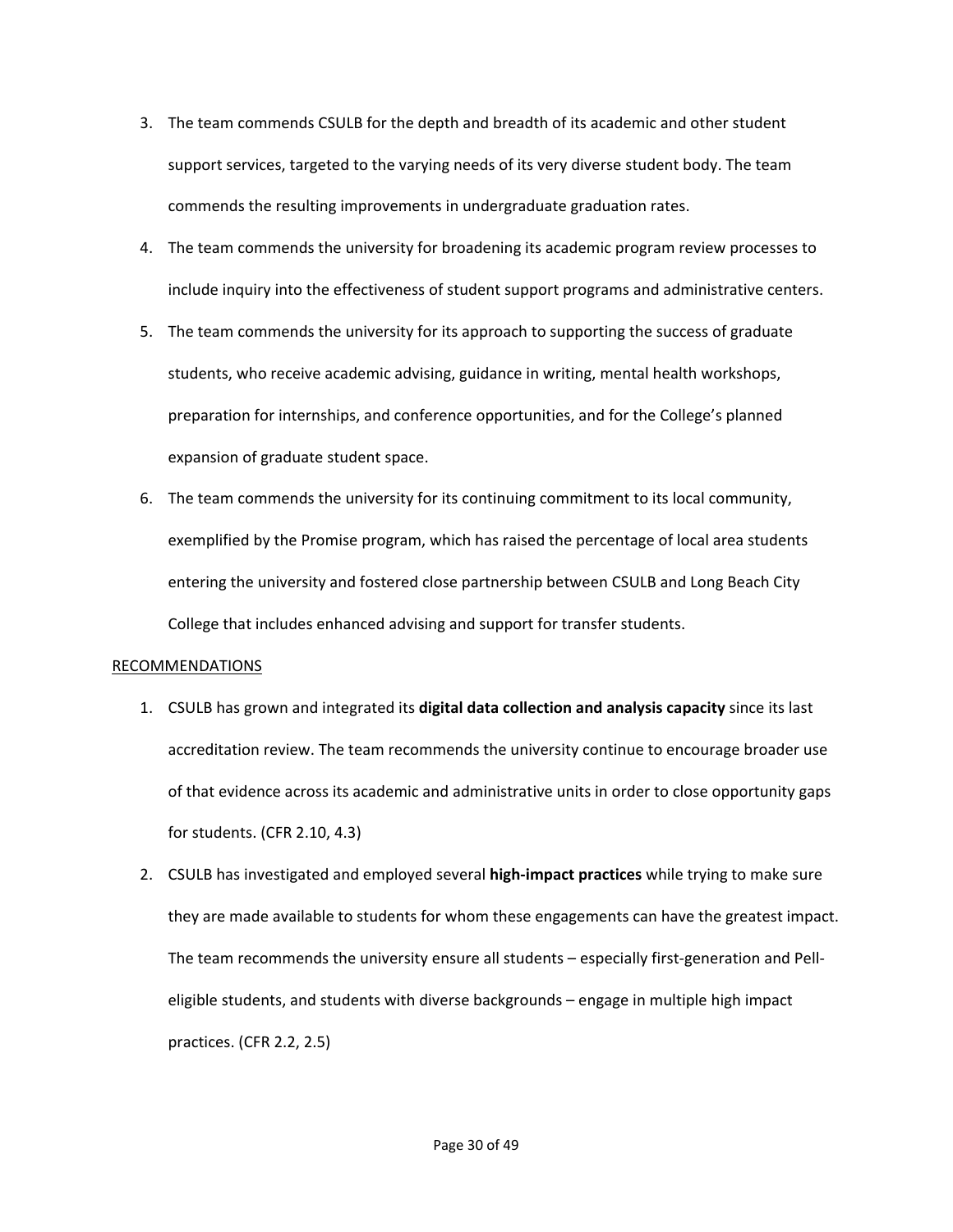- 3. CSULB has built strong **capacity for assessment of student learning**. The team recommends the institution continue its efforts to integrate results of assessment into program review processes and to be flexible in supporting faculty in finding ways of pursuing inquiry meaningful in the academic context of their programs. CSULB should focus on processes for assessment that lead to actionable changes that improve student learning, student achievement, and overall educational effectiveness. (CFR 2.4,2.7, 3.3)
- 4. CSULB is working to **assess its campus climate** in order to be more inclusive and advance the cause of equity. The team recommends that, as the university continues convening and listening to its many constituent groups, it explore difficult issues around systemic racism and unconscious bias, and devise an action plan to support its aspiration to serve as a model for inclusion and equity. (CFR 1.4, 3.2, 4.3)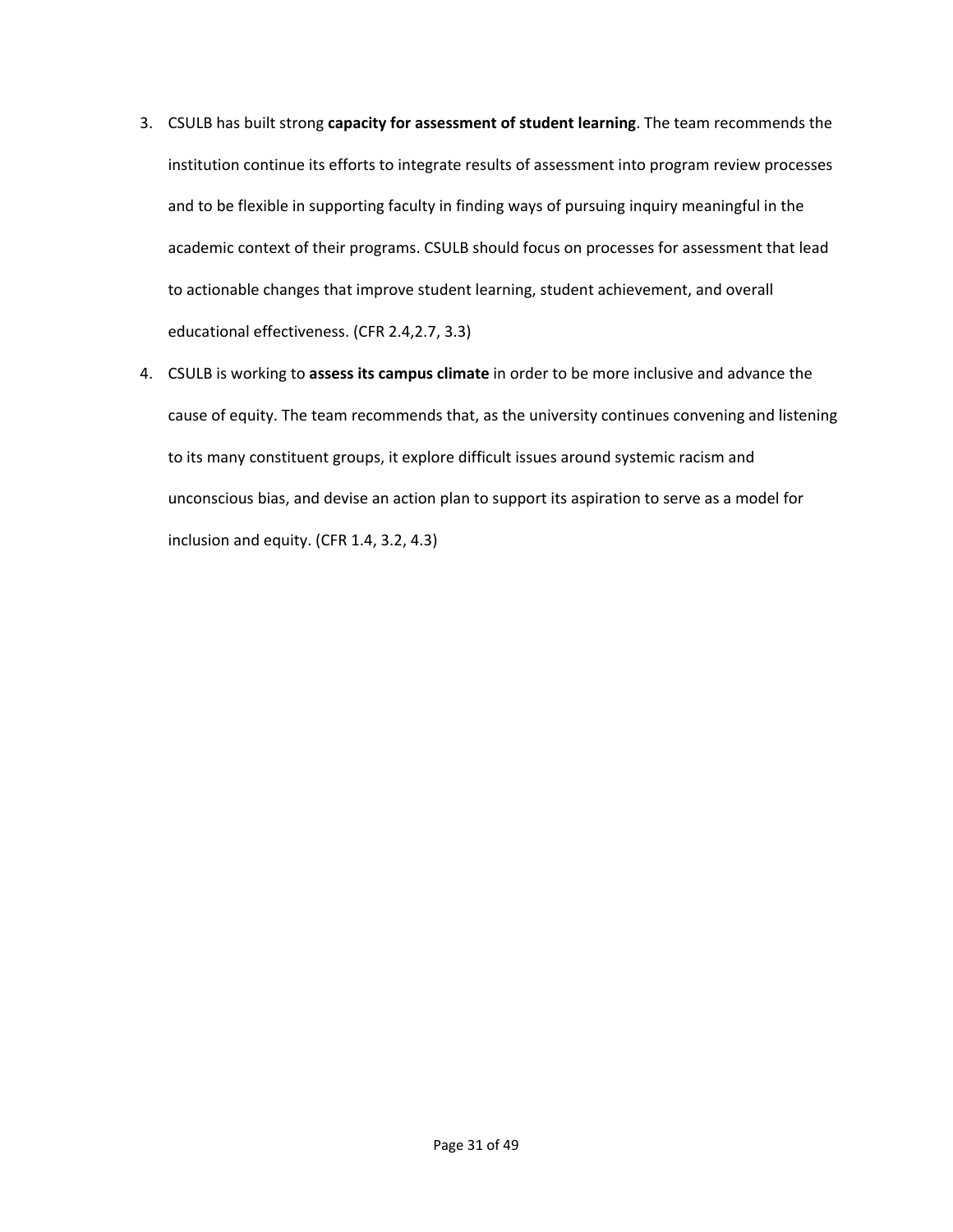# **APPENDIX 1 – FEDERAL COMPLIANCE FORMS**

## **1 - CREDIT HOUR AND PROGRAM LENGTH REVIEW FORM**

| <b>Material</b>                                  | Questions/Comments (Please enter findings and recommendations in the Comments                                                                 |  |  |
|--------------------------------------------------|-----------------------------------------------------------------------------------------------------------------------------------------------|--|--|
| <b>Reviewed</b>                                  | sections as appropriate.)                                                                                                                     |  |  |
| Policy on credit hour                            | Is this policy easily accessible? x YES □ NO                                                                                                  |  |  |
|                                                  | If so, where is the policy located? In the General Catalog                                                                                    |  |  |
|                                                  | Comments:                                                                                                                                     |  |  |
| Process(es)/ periodic                            | Does the institution have a procedure for periodic review of credit hour assignments to                                                       |  |  |
| review of credit hour                            | ensure that they are accurate and reliable (for example, through program review, new<br>course approval process, periodic audits)? x YES □ NO |  |  |
|                                                  | If so, does the institution adhere to this procedure? $X$ YES $\Box$ NO                                                                       |  |  |
|                                                  | Comments:                                                                                                                                     |  |  |
|                                                  | Credit hours are determined by a course classification system which is determined by the<br>Chancellors Office.                               |  |  |
|                                                  | The credit hours are included as a part of the curriculum approval process, and are                                                           |  |  |
|                                                  | published in the catalog. Each time a course is scheduled, it is scheduled against the credit                                                 |  |  |
|                                                  | hour. Schedulers compare times against the course classifications. Thus, the credit hours                                                     |  |  |
|                                                  | are reviewed each time the course is scheduled.                                                                                               |  |  |
|                                                  | In addition, each time a course is revised, the faculty member is required to re-check the                                                    |  |  |
|                                                  | credit hours, and the revision must go through Departmental and College Curriculum                                                            |  |  |
|                                                  | Committees prior to submission to Curriculog and the Curriculum Office.                                                                       |  |  |
| Schedule of on-                                  | Does this schedule show that on-ground courses meet for the prescribed number of                                                              |  |  |
| ground courses                                   | hours?                                                                                                                                        |  |  |
| showing when they                                | x YES □ NO                                                                                                                                    |  |  |
| meet                                             | Comments: Yes, the Schedule of Classes shows when all classes meet and also                                                                   |  |  |
|                                                  | differentiates the "location" of classes as synchronous online, asynchronous online, mixed                                                    |  |  |
|                                                  | online, hybrid, face-to-face on-campus, or face-to-face off campus.                                                                           |  |  |
| Sample syllabi or                                | How many syllabi were reviewed? 5                                                                                                             |  |  |
| equivalent for online                            | What kind of courses (online or hybrid or both)? Fully online                                                                                 |  |  |
| and hybrid courses                               | What degree level(s)? $\Box$ AA/AS $\times$ BA/BS $\times$ MA<br>D Doctoral                                                                   |  |  |
| Please review at least<br>1 - 2 from each degree | What discipline(s)? Management, History, Health Science                                                                                       |  |  |
| level.                                           | Does this material show that students are doing the equivalent amount of work to the                                                          |  |  |
|                                                  | prescribed hours to warrant the credit awarded? x YES $\Box$ NO                                                                               |  |  |
|                                                  | Comments:                                                                                                                                     |  |  |
| Sample syllabi or                                | How many syllabi were reviewed? 10                                                                                                            |  |  |
| equivalent for other                             | What kinds of courses? Directed Reading, Directed Research, Lab, Clinical, Internship,                                                        |  |  |
| kinds of courses that<br>do not meet for the     | What degree level(s)? $\Box$ AA/AS<br>x BA/BS<br>x MA<br>x Doctoral                                                                           |  |  |
| prescribed hours (e.g.,                          | What discipline(s)? Speech-Language Pathology, Physical Therapy, Geology, Nursing,                                                            |  |  |
|                                                  | Public Policy and Administration, Liberal Arts, Biology,                                                                                      |  |  |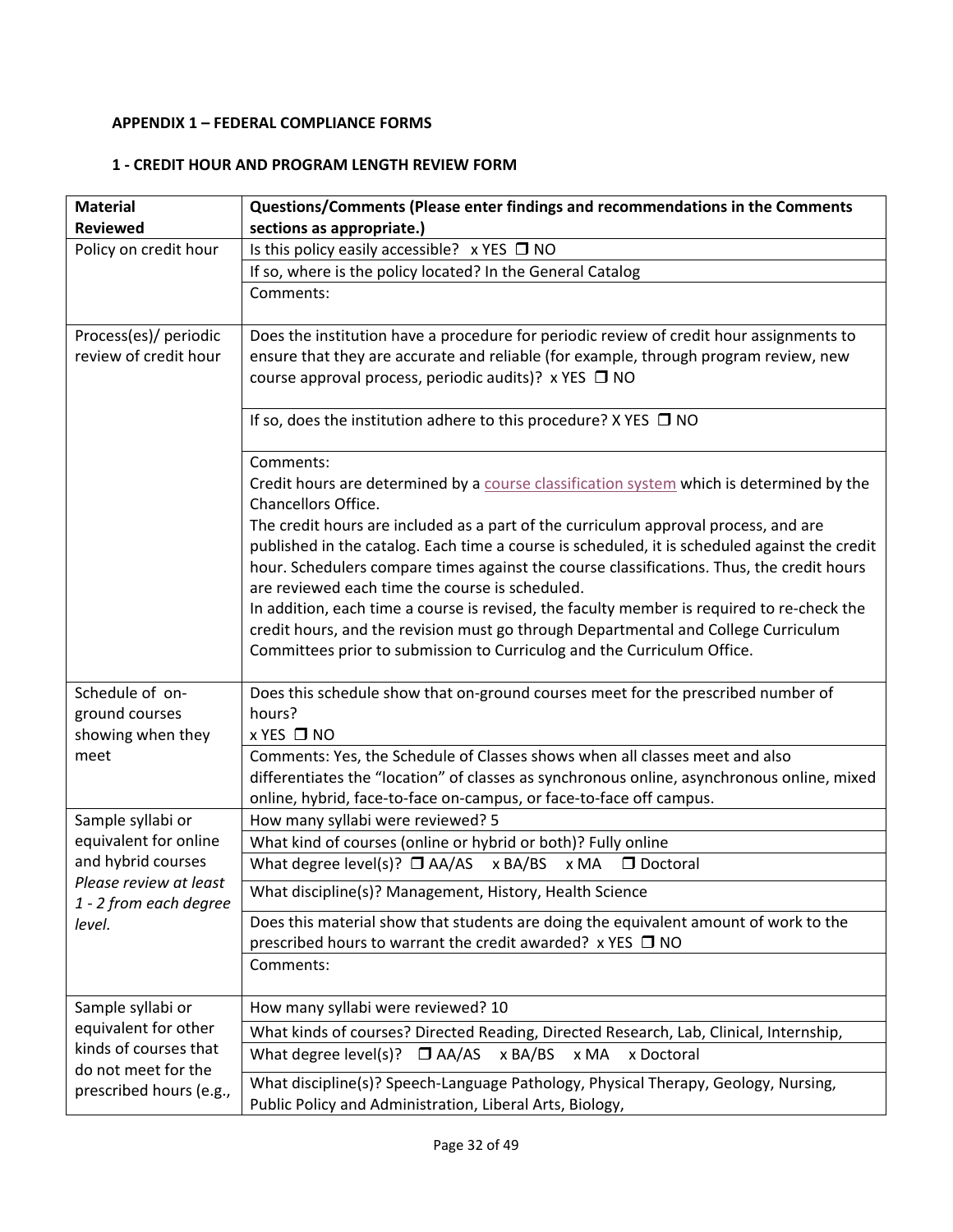| internships, labs,<br>clinical, independent<br>study, accelerated)<br>Please review at least<br>1 - 2 from each degree<br>level. | Does this material show that students are doing the equivalent amount of work to the<br>prescribed hours to warrant the credit awarded? $X$ YES $\Box$ NO<br>Comments:                                                                                                                                                                                                                                                                                                                                                             |
|----------------------------------------------------------------------------------------------------------------------------------|------------------------------------------------------------------------------------------------------------------------------------------------------------------------------------------------------------------------------------------------------------------------------------------------------------------------------------------------------------------------------------------------------------------------------------------------------------------------------------------------------------------------------------|
| Sample program                                                                                                                   | How many programs were reviewed? 14                                                                                                                                                                                                                                                                                                                                                                                                                                                                                                |
| information (catalog,                                                                                                            | What kinds of programs were reviewed? Programs in each of the 7 Colleges                                                                                                                                                                                                                                                                                                                                                                                                                                                           |
| website, or other                                                                                                                | What degree level(s)? $\Box$ AA/AS x BA/BS x MA x Doctoral                                                                                                                                                                                                                                                                                                                                                                                                                                                                         |
| program materials)                                                                                                               | What discipline(s)?<br>Art, MFA; Music, BA; Business Administration, Marketing Option, BS; Educational<br>Leadership, Ed.D; Liberal Studies, BA; Education, Curriculum and Instruction, MAE;<br>Biomedical Engineering, BS; Electrical Engineering, MS; History, BA; Psychology, Human<br>Factors, MS; Physical Therapy, DPT; Nursing, BSN; Earth Science, BS; Chemistry, MS;<br>Does this material show that the programs offered at the institution are of a generally<br>acceptable length? $\times$ YES $\Box$ NO<br>Comments: |
|                                                                                                                                  |                                                                                                                                                                                                                                                                                                                                                                                                                                                                                                                                    |

Review Completed By: Mitsue Yokota Date: 10/23/20

## **2 - MARKETING AND RECRUITMENT REVIEW FORM**

Under federal regulation\*, WSCUC is required to demonstrate that it monitors the institution's recruiting and admissions practices.

| <b>Material</b>                                          | Questions and Comments: Please enter findings and recommendations in the comment                          |  |  |
|----------------------------------------------------------|-----------------------------------------------------------------------------------------------------------|--|--|
| section of this table as appropriate.<br><b>Reviewed</b> |                                                                                                           |  |  |
| **Federal                                                | Does the institution follow federal regulations on recruiting students?                                   |  |  |
| regulations                                              | $x$ YES $\Box$ NO                                                                                         |  |  |
|                                                          | Comments:                                                                                                 |  |  |
|                                                          |                                                                                                           |  |  |
|                                                          |                                                                                                           |  |  |
|                                                          |                                                                                                           |  |  |
| Degree<br>completion                                     | Does the institution provide information about the typical length of time to degree?<br>$x$ YES $\Box$ NO |  |  |
| and cost                                                 | Does the institution provide information about the overall cost of the degree?<br>$x$ YES $\Box$ NO       |  |  |
|                                                          | Comments:                                                                                                 |  |  |
|                                                          | Institution provides publicly available data about graduation rates                                       |  |  |
|                                                          |                                                                                                           |  |  |
|                                                          |                                                                                                           |  |  |
|                                                          |                                                                                                           |  |  |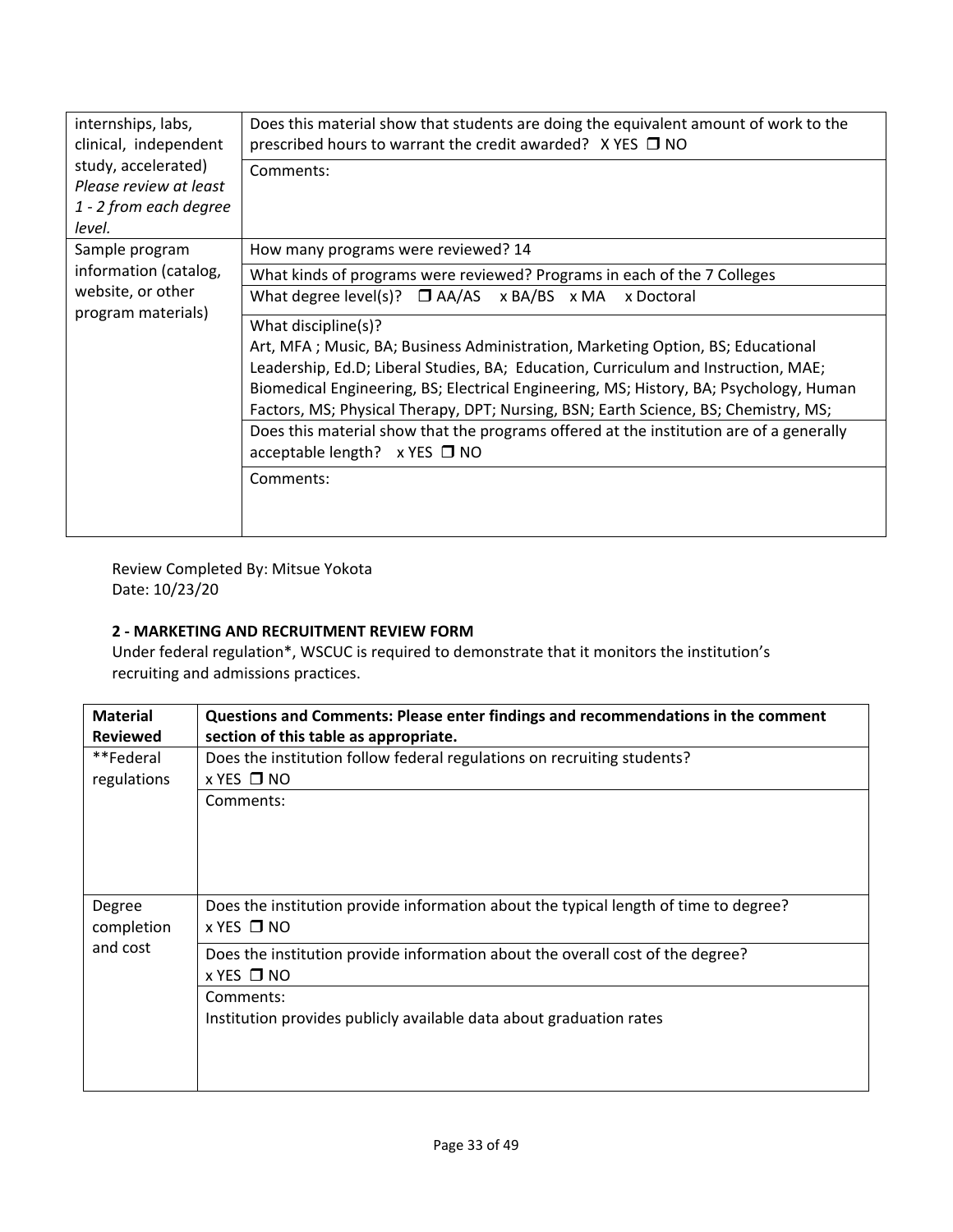| Does the institution provide information about the kinds of jobs for which its graduates are<br>Careers and<br>qualified, as applicable? $\times$ YES $\Box$ NO<br>employment |  |  |
|-------------------------------------------------------------------------------------------------------------------------------------------------------------------------------|--|--|
| Does the institution provide information about the employment of its graduates, as<br>applicable?                                                                             |  |  |
| $x$ YES $\Box$ NO                                                                                                                                                             |  |  |
| Comments:                                                                                                                                                                     |  |  |
|                                                                                                                                                                               |  |  |
|                                                                                                                                                                               |  |  |
|                                                                                                                                                                               |  |  |

### \*§602.16(a)(1)(vii)

\*\*Section 487 (a)(20) of the Higher Education Act (HEA) prohibits Title IV eligible institutions from providing incentive compensation to employees or third party entities for their success in securing student enrollments. Incentive compensation includes commissions, bonus payments, merit salary adjustments, and promotion decisions based solely on success in enrolling students. These regulations do not apply to the recruitment of international students residing in foreign countries who are not eligible to receive Federal financial aid.

Review Completed By: Mitsue Yokota Date: 10/23/20

## **3 - STUDENT COMPLAINTS REVIEW FORM**

Under federal regulation\*, WSCUC is required to demonstrate that it monitors the institution's student complaints policies, procedures, and records.

| <b>Material</b>              | Questions/Comments (Please enter findings and recommendations in the comment                                                                                                                                                                       |  |
|------------------------------|----------------------------------------------------------------------------------------------------------------------------------------------------------------------------------------------------------------------------------------------------|--|
| <b>Reviewed</b>              | section of this column as appropriate.)                                                                                                                                                                                                            |  |
| Policy on student complaints | Does the institution have a policy or formal procedure for student complaints?                                                                                                                                                                     |  |
|                              | $x$ YES $\Box$ NO                                                                                                                                                                                                                                  |  |
|                              | If so, is the policy or procedure easily accessible? Is so, where?                                                                                                                                                                                 |  |
|                              | Academic Senate webpage - Policy Statement 07-01 Student Grievance Procedures                                                                                                                                                                      |  |
|                              | <b>General Catalog</b>                                                                                                                                                                                                                             |  |
|                              | Comments:                                                                                                                                                                                                                                          |  |
|                              | https://www.csulb.edu/academic-senate/policy-statement-07-01-student-grievance-<br>procedures%C2%A0superseded-ps-95-21<br>http://catalog.csulb.edu/content.php?catoid=5&navoid=372&hl=%22Grievance%22&re<br>turnto=search#student-grievance-policy |  |
| Process(es)/ procedure       | Does the institution have a procedure for addressing student complaints?                                                                                                                                                                           |  |
|                              | $x$ YES $\Box$ NO                                                                                                                                                                                                                                  |  |
|                              | If so, please describe briefly:                                                                                                                                                                                                                    |  |
|                              | Title IX for Sex Discrimination, Harassment, etc.                                                                                                                                                                                                  |  |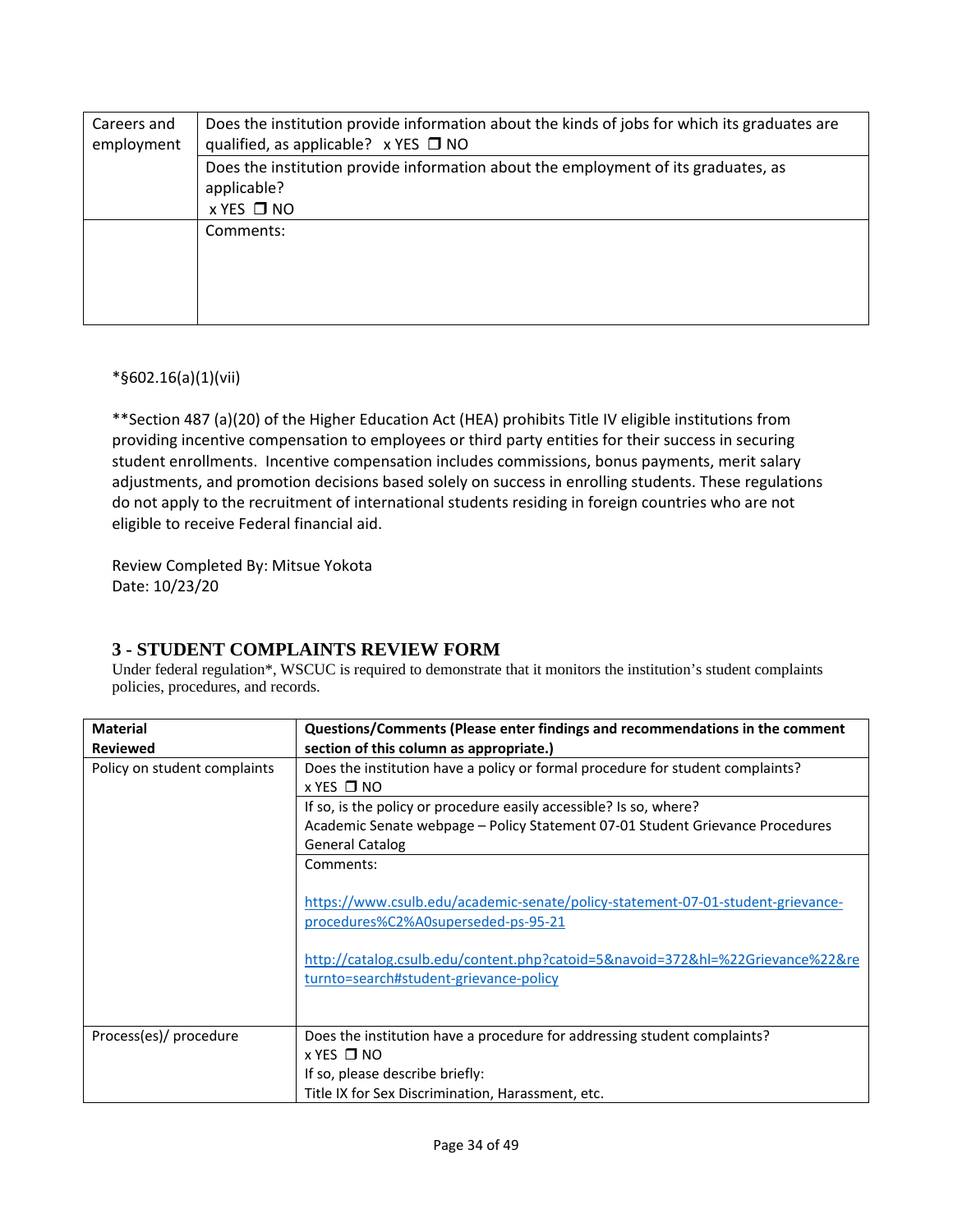|         | General Catalog and Academic Senate for Grade Appeals                                                                                                                   |
|---------|-------------------------------------------------------------------------------------------------------------------------------------------------------------------------|
|         | If so, does the institution adhere to this procedure?<br>$X$ YES $\Box$ NO                                                                                              |
|         | Comments:                                                                                                                                                               |
|         | https://www.csulb.edu/equity-diversity/title-ix                                                                                                                         |
|         | http://catalog.csulb.edu/content.php?catoid=5&navoid=372#student-complaint-<br>procedure                                                                                |
|         | https://www.csulb.edu/academic-senate/academic-appeals-committee-aac<br>http://web.csulb.edu/divisions/students/judicial affairs/                                       |
| Records | Does the institution maintain records of student complaints? $\times$ YES $\Box$ NO<br>If so, where?                                                                    |
|         | Does the institution have an effective way of tracking and monitoring student<br>complaints over time?<br>$x$ YES $\Box$ NO                                             |
|         | If so, please describe briefly:                                                                                                                                         |
|         | Retention of records is guided by CSU Executive Order 1031, Systemwide                                                                                                  |
|         | Records/Information Retention and Disposition Schedules implementation                                                                                                  |
|         | Student Affairs, Student Conduct and Ethical Development (SCED), CARES, and Office<br>of Equity and Diversity (OED):                                                    |
|         | All our of our cases are saved up into an online, secured case management system,<br>called Maxient case management database. It helps with centralized tracking and to |
|         | catch a serious issue if multiple offices have open cases or issues with one student or                                                                                 |
|         | there are a lot of prior cases with other offices who all use Maxient. Cases include the                                                                                |
|         | original complaint, the decision, and the follow-up.                                                                                                                    |
|         | Comments:                                                                                                                                                               |

\*§602-16(1)(1)(ix)

See also WASC Senior College and University Commission's Complaints and Third Party Comment Policy.

Review Completed By: Mitsue Yokota Date: 10/23/20

## **4 – TRANSFER CREDIT POLICY REVIEW FORM**

Under federal regulations\*, WSCUC is required to demonstrate that it monitors the institution's recruiting and admissions practices accordingly.

| <b>Material</b>        | Questions/Comments (Please enter findings and recommendations in the comment section            |  |
|------------------------|-------------------------------------------------------------------------------------------------|--|
| <b>Reviewed</b>        | of this column as appropriate.)                                                                 |  |
| <b>Transfer Credit</b> | Does the institution have a policy or formal procedure for receiving transfer credit?           |  |
| Policy(s)              | $X$ YES $\Box$ NO                                                                               |  |
|                        | If so, is the policy publically available? $\times$ YES $\Box$ NO                               |  |
|                        | If so, where? Website https://www.csulb.edu/admissions/transfer-credit-for-incoming-            |  |
|                        | students                                                                                        |  |
|                        | Does the policy(s) include a statement of the criteria established by the institution regarding |  |
|                        | the transfer of credit earned at another institution of higher education?                       |  |
|                        | $XYZS$ $\Box$ NO                                                                                |  |
|                        |                                                                                                 |  |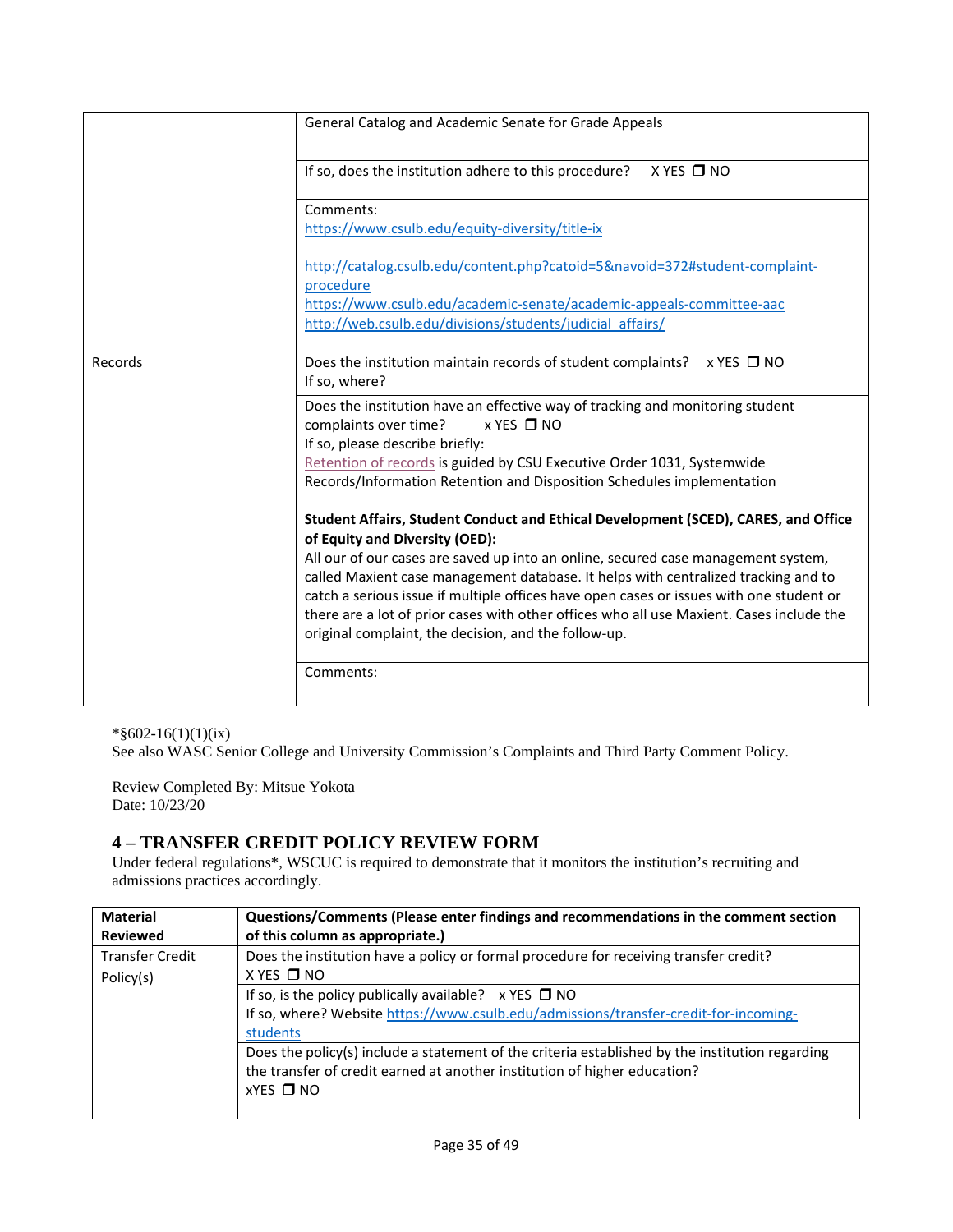| Comments:                                                                            |
|--------------------------------------------------------------------------------------|
|                                                                                      |
| https://www.csulb.edu/student-records/supplemental-credit-for-current-csulb-students |
|                                                                                      |
|                                                                                      |
|                                                                                      |

\*§602.24(e): Transfer of credit policies. The accrediting agency must confirm, as part of its review for renewal of accreditation, that the institution has transfer of credit policies that--

(1) Are publicly disclosed in accordance with 668.43(a)(11); and

(2) Include a statement of the criteria established by the institution regarding the transfer of credit earned at another institution of higher education.

See also WASC Senior College and University Commission's Transfer of Credit Policy. Review Completed By: Mitsue Yokota Date: 10/23/20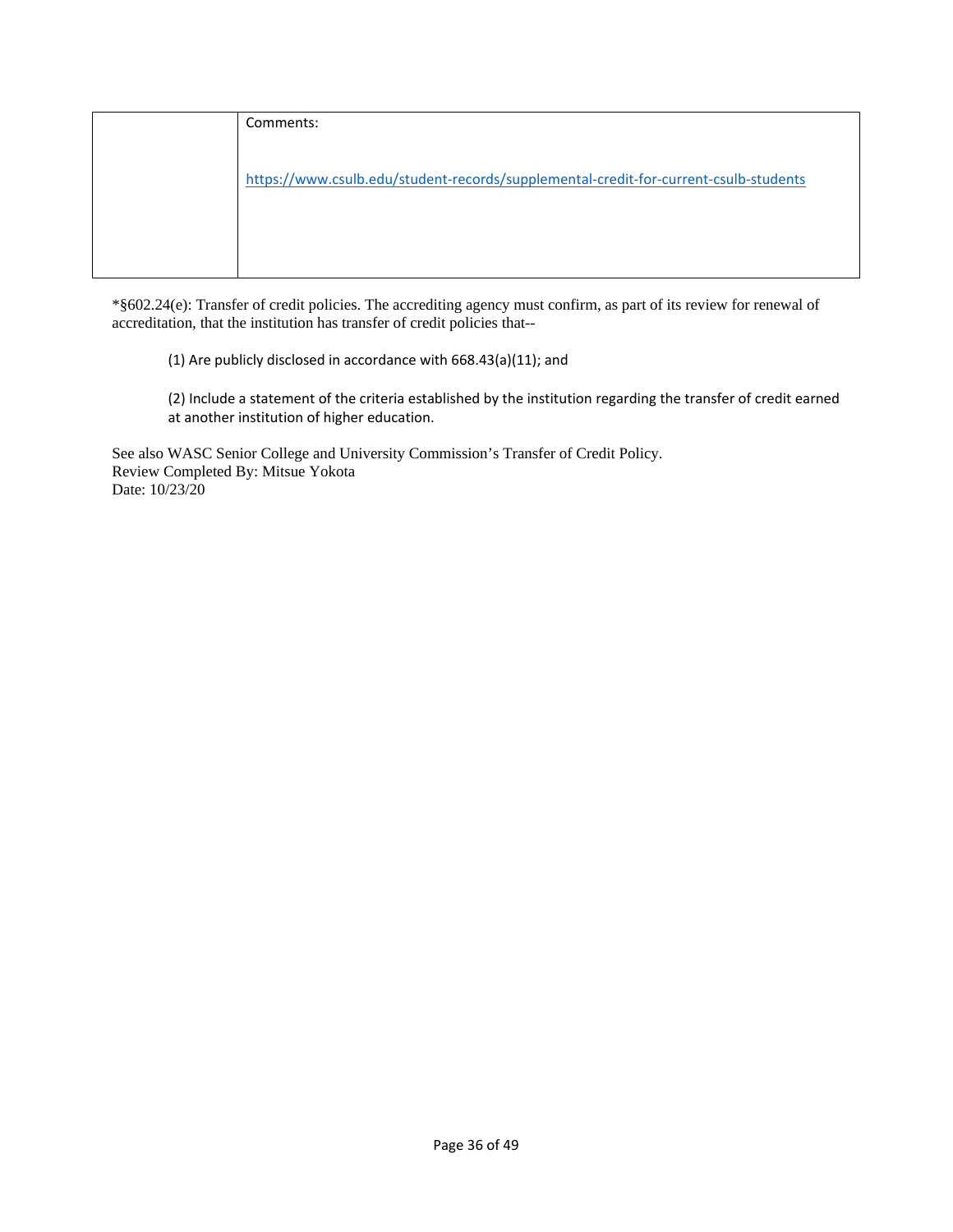### **APPENDIX 2a – OFF-CAMPUS LOCATIONS REVIEW: TEAM REPORTS, ENGINEERING**

| Institution:        | California State University, Long Beach |
|---------------------|-----------------------------------------|
| Type of Visit:      | <b>Accreditation Visit</b>              |
| Name of reviewer/s: | William Ladusaw, Mitsue Yokota          |
| Date/s of review:   | October 13, 2020                        |

A completed copy of this form should be appended to the team report for all visits in which off-campus sites were reviewed. One form should be used for each site visited. Teams are not required to include a narrative about this matter in the team report but may include recommendations, as appropriate, in the Findings and Recommendations section of the team report.

1. Site Name and Address

Lancaster University Center, 45356 Division St, Lancaster, CA 93535

2. Background Information (number of programs offered at this site; degree levels; FTE of faculty and enrollment; brief history at this site; designation as a branch campus standalone location, or satellite location by WSCUC)

The Bachelor of Science in Electrical Engineering (BSEE) and Bachelor of Science in Mechanical Engineering (BSME) Extension Programs are located at the College of Engineering's satellite campus in Lancaster, California. The Extension Program is identified as the Antelope Valley Engineering Program (AVEP) and is offered at the Lancaster University Center, 45356 Division Street, Lancaster, CA 93535. The Antelope Valley is referred to colloquially as "the Aerospace Valley" because it is the birthplace of the sonic boom and home to the Air Force Research Laboratory's Rocket Propulsion research facilities which were designated by AIAA as a Historic Aerospace Site in 2002.

Both programs resulted from a proposal presented to the Dean of the College of Engineering in December 2009. CSULB College of Engineering approved in August 2010. The degree program was reviewed by the WSCUC Substantive Change Committee and issued interim approval in February 2011. Final approval was granted in March 2011.

Two degrees are offered at this site: Bachelors, Electrical Engineering (Degree completion, implemented 2011) Bachelors, Mechanical Engineering (Degree completion, implemented 2011)

The programs are cohort based with a program length of 5 semesters. The three currently enrolled cohorts are:

| <b>Cohort 8 Graduating Seniors</b> | Cohor |
|------------------------------------|-------|
| 19 ME                              | ME 16 |
| 16 EE                              | EE 15 |

**Cohort 8 Graduating Seniors Cohort 9 Rising Juniors**

**Cohort 10 Incoming** 16 ME 10 EE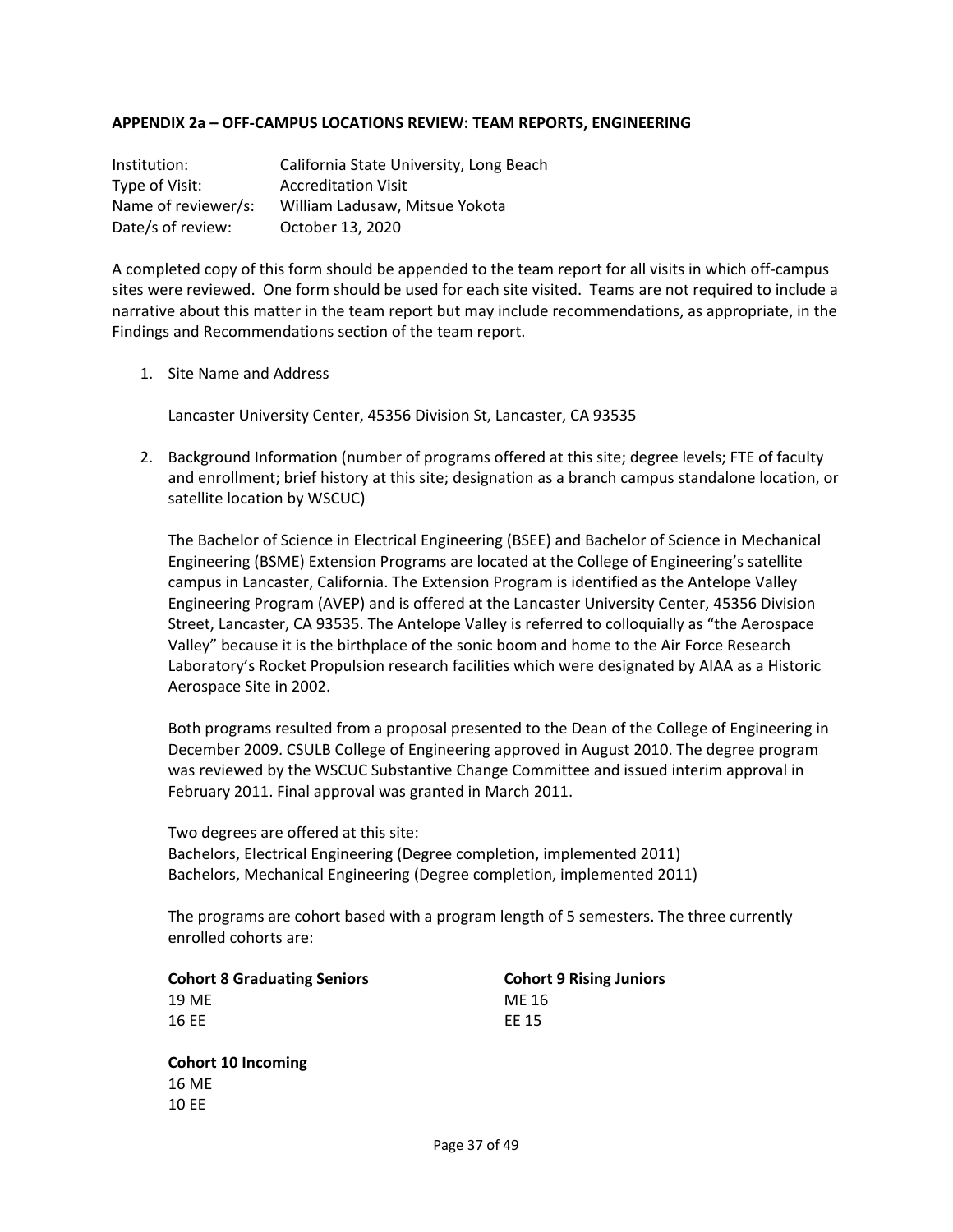The ABET report (2017-18) indicated that the Electrical Engineering program had 5 full-time faculty and 5 part-time faculty; Mechanical Engineering program had 1 full-time faculty and 8 part-time faculty.

3. Nature of the Review (material examined and persons/committees interviewed)

Program and college websites, ABET accreditation documents, interviews with Antonella Sciortino, Interim Associate Dean for Academic Programs of the College of Engineering, Aubrey Priest, Director of the AV Engineering Program, Dr. J. Shelley, lead faculty and adjunct faculty member, Mechanical Engineering Program.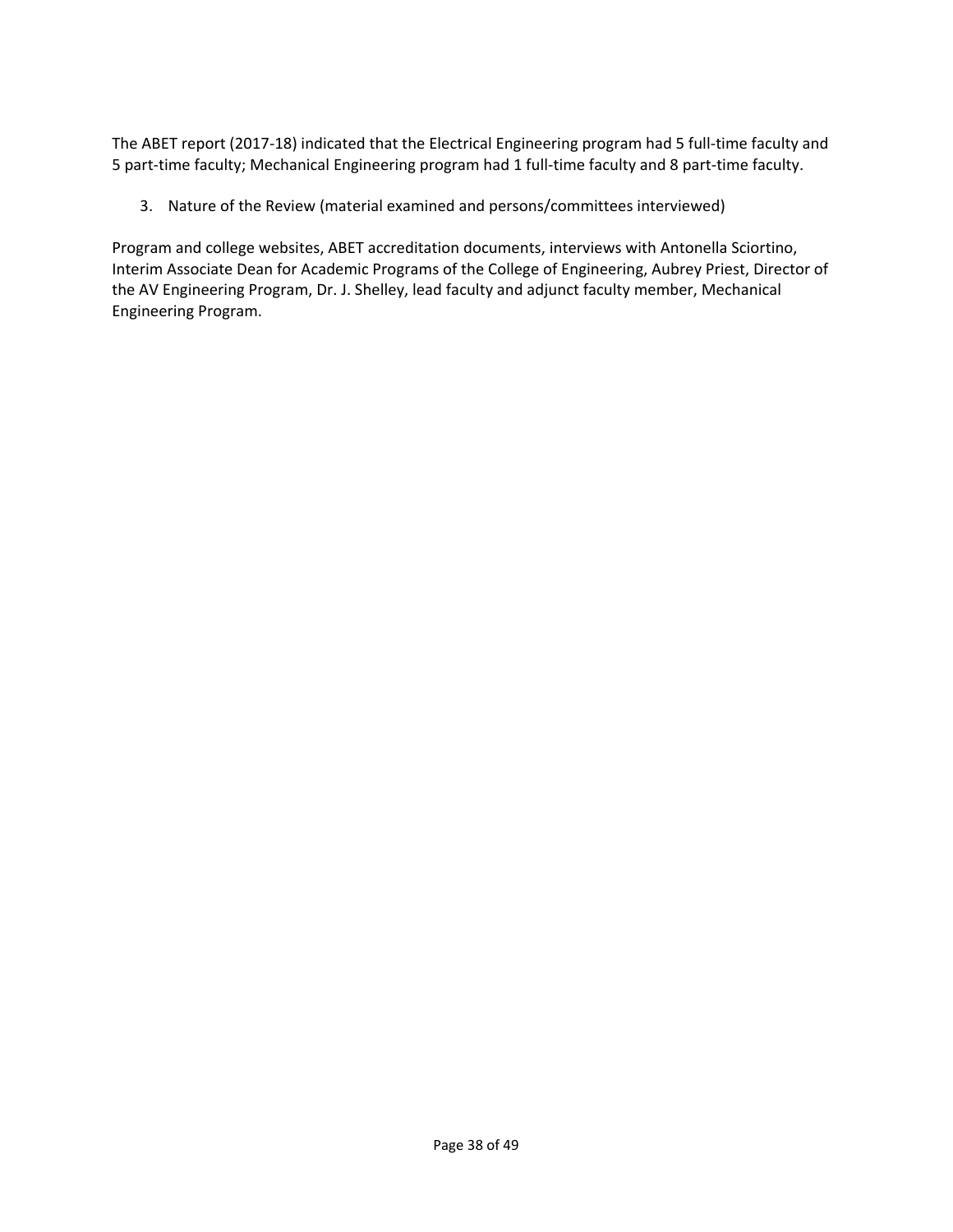| <b>Lines of Inquiry</b>                                                                                                                                                                                                                                                                                                                                        | <b>Observations and Findings</b>                                                                                                                                                                                                                          | <b>Follow-up Required</b><br>(identify the issues) |
|----------------------------------------------------------------------------------------------------------------------------------------------------------------------------------------------------------------------------------------------------------------------------------------------------------------------------------------------------------------|-----------------------------------------------------------------------------------------------------------------------------------------------------------------------------------------------------------------------------------------------------------|----------------------------------------------------|
| For a recently approved site. Has the institution<br>followed up on the recommendations from the<br>substantive change committee that approved this new<br>site?                                                                                                                                                                                               | n/a                                                                                                                                                                                                                                                       | none                                               |
| Fit with Mission. How does the institution conceive of<br>this and other off-campus sites relative to its mission,<br>operations, and administrative structure? How is the<br>site planned and operationalized? (CFRs 1.2, 3.1, 3.5,<br>4.1)                                                                                                                   | Program curriculum is<br>uniform with other college<br>programs, adopted a<br>cohort model to take<br>advantage of the local<br>industrial connections and<br>engage a regional pool of<br>interested students.                                           | none                                               |
| Connection to the Institution. How visible and deep is<br>the presence of the institution at the off-campus site?<br>In what ways does the institution integrate off-campus<br>students into the life and culture of the institution?<br>(CFRs 1.2, 2.10)                                                                                                      | Students have access to all<br>main campus services. All<br>instruction and core<br>support delivered at<br>Lancaster center.                                                                                                                             | none                                               |
| Quality of the Learning Site. How does the physical<br>environment foster learning and faculty-student<br>contact? What kind of oversight ensures that the off-<br>campus site is well managed? (CFRs 1.8, 2.1, 2.5, 3.1,<br>3.5)                                                                                                                              | Cohort model supports<br>close peer and faculty<br>interaction. Some faculty<br>local to site, others travel<br>to site to deliver courses.                                                                                                               | none                                               |
| Student Support Services. What is the site's capacity for<br>providing advising, counseling, library, computing<br>services and other appropriate student services? Or<br>how are these otherwise provided? What do data show<br>about the effectiveness of these services? (CFRs 2.11-<br>2.13, 3.6, 3.7                                                      | Through faculty and staff<br>on site advising and<br>technical support provided.<br>Library accessed remotely.<br>Academic advisors travel to<br>site periodically. Main<br>campus based specialized<br>student support services<br>accessible remotely.  | none                                               |
| Faculty. Who teaches the courses, e.g., full-time, part-<br>time, adjunct? In what ways does the institution ensure<br>that off-campus faculty is involved in the academic<br>oversight of the programs at this site? How do these<br>faculty members participate in curriculum development<br>and assessment of student learning? (CFRs 2.4, 3.1-3.4,<br>4.6) | Two lead faculty based on<br>site. College faculty from<br>main campus (professor<br>and lecturer mix).<br>Instructors drawn from<br>local industry affiliates<br>appointed as adjuncts. All<br>courses under purview of<br><b>College of Engineering</b> | none                                               |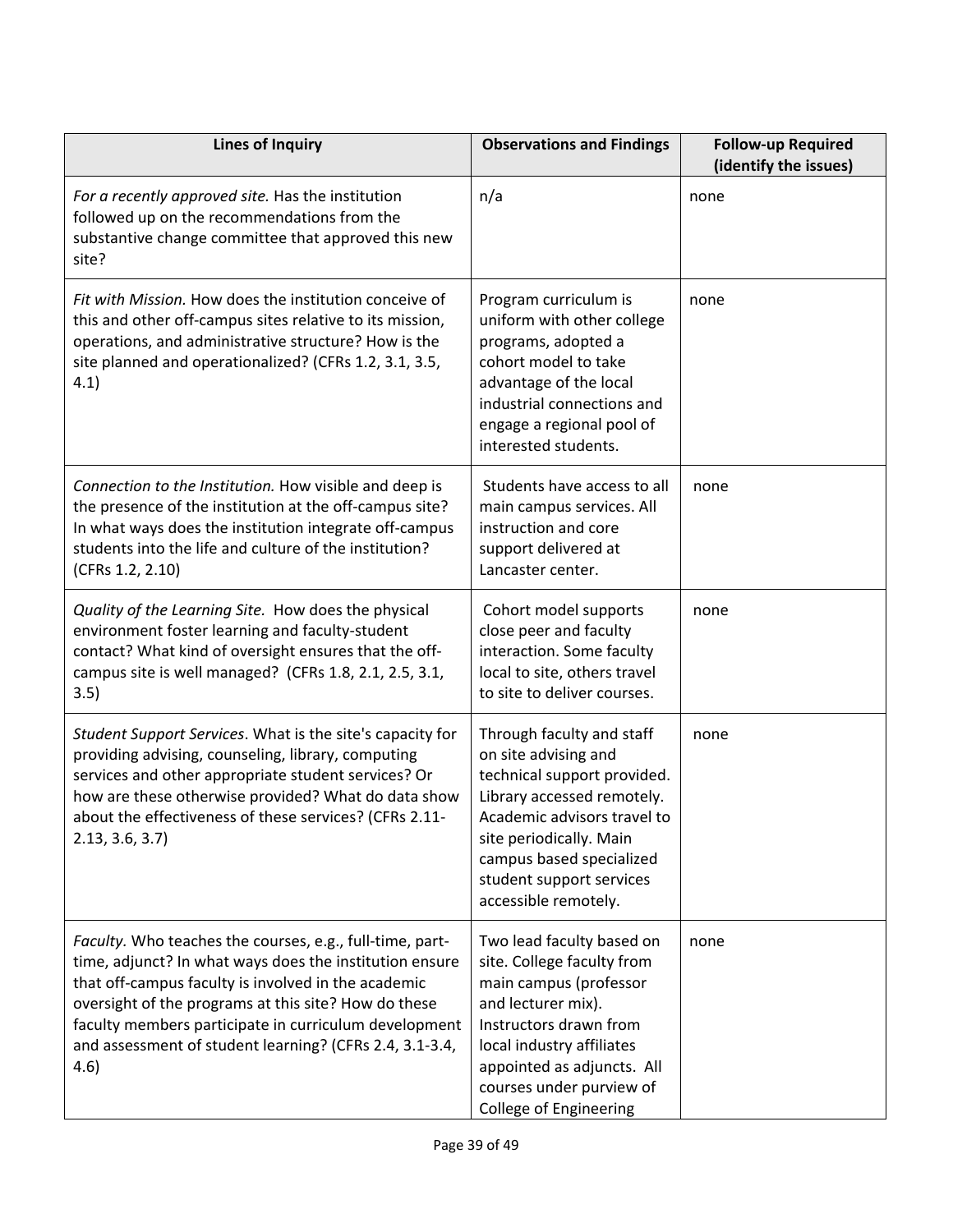|                                                                                                                                                                                                                                                                                                                               | departments for<br>development and<br>assessment.                                                                                                  |      |
|-------------------------------------------------------------------------------------------------------------------------------------------------------------------------------------------------------------------------------------------------------------------------------------------------------------------------------|----------------------------------------------------------------------------------------------------------------------------------------------------|------|
| Curriculum and Delivery. Who designs the programs<br>and courses at this site? How are they approved and<br>evaluated? Are the programs and courses comparable<br>in content, outcomes and quality to those on the main<br>campus? (CFR 2.1-2.3, 4.6)                                                                         | <b>College of Engineering</b><br>departmental faculty.<br>Courses comparable to<br>main campus courses and<br>under ABET required LO<br>structure. | none |
| Retention and Graduation. What data on retention and<br>graduation are collected on students enrolled at this<br>off-campus site? What do these data show? What<br>disparities are evident? Are rates comparable to<br>programs at the main campus? If any concerns exist,<br>how are these being addressed? (CFRs 2.6, 2.10) | Cohort model yields<br>comparable or possibly<br>better retention and<br>graduation rates than main<br>campus. (Small cell size.)<br>No concerns.  | none |
| Student Learning. How does the institution assess<br>student learning at off-campus sites? Is this process<br>comparable to that used on the main campus? What<br>are the results of student learning assessment? How<br>do these compare with learning results from the main<br>campus? (CFRs 2.6, 4.6, 4.7)                 | Faculty assess courses,<br>program courses<br>integrated into regular<br>college assessment cycle.<br>Effectiveness comparable<br>to main campus.  | none |
| Quality Assurance Processes: How are the institution's<br>quality assurance processes designed or modified to<br>cover off-campus sites? What evidence is provided that<br>off-campus programs and courses are educationally<br>effective? (CFRs 4.4-4.8)                                                                     | This site's programs fully<br>integrated into College of<br>Engineering QA processes.                                                              | none |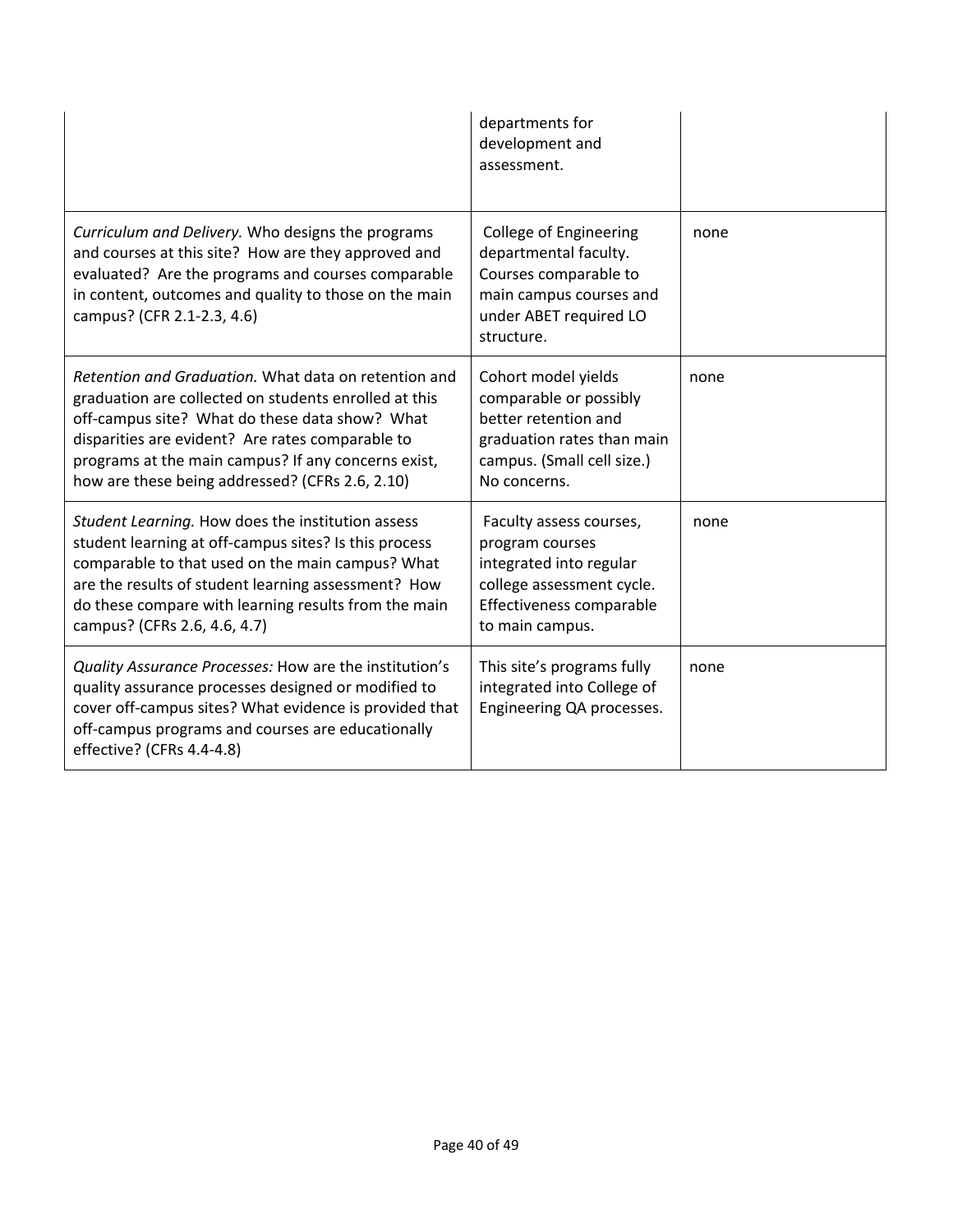### **APPENDIX 2b – OFF-CAMPUS LOCATIONS REVIEW: TEAM REPORTS, EDUCATION**

| Institution:        | California State University, Long Beach |
|---------------------|-----------------------------------------|
| Type of Visit:      | <b>Accreditation Visit</b>              |
| Name of reviewer/s: | Richard Mahon, Robin Romans             |
| Date/s of review:   | October 14, 2020                        |

A completed copy of this form should be appended to the team report for all visits in which off-campus sites were reviewed<sup>[1](#page-40-0)</sup>. One form should be used for each site visited. Teams are not required to include a narrative about this matter in the team report but may include recommendations, as appropriate, in the Findings and Recommendations section of the team report.

4. Site Name and Address

| Huntington Beach High School Huntington Beach |                  | Additional |
|-----------------------------------------------|------------------|------------|
| Lake Center Middle School                     | Santa Fe Springs | Additional |
| Manhattan Beach USD Office                    | Manhattan Beach  | Additional |

5. Background Information (number of programs offered at this site; degree levels; FTE of faculty and enrollment; brief history at this site; designation as a branch campus standalone location, or satellite location by WSCUC)

Graduate level teaching certificate programs. UTEACH UDCP – Urban Dual Credential Program

6. Nature of the Review (material examined and persons/committees interviewed)

<span id="page-40-0"></span>

| Shireen Pavri         | <b>CSULB</b>                                     | Dean, College of Education                        |               |
|-----------------------|--------------------------------------------------|---------------------------------------------------|---------------|
| Rebecca Bustamante    | <b>CSULB</b>                                     | Assoc. Dean, College of Education                 |               |
| Karina Gerger         | Manhatttan Beach Unif.                           | Principal PenneKamp Elementary & district liaison | EDAD          |
| Dan Bryan             | Huntington Beach Union                           | Director of Educational Sycs. & district liaison  | EDAD          |
| Danielle Chung        | Long Beach Unified                               | <b>Elementary Teacher</b>                         | <b>UTEACH</b> |
| Nancy Hoyt            | Long Beach Unified                               | <b>Elementary Teacher</b>                         | <b>UTEACH</b> |
| Sam Platis            | Long Beach Unified                               | Principal Florence Bixby Elementary               | <b>UTEACH</b> |
| <b>Emily Martinez</b> | Student                                          |                                                   | <b>UDCP</b>   |
| Tony Valencia         | Little Lake School Director of Special Education |                                                   | <b>UDCP</b>   |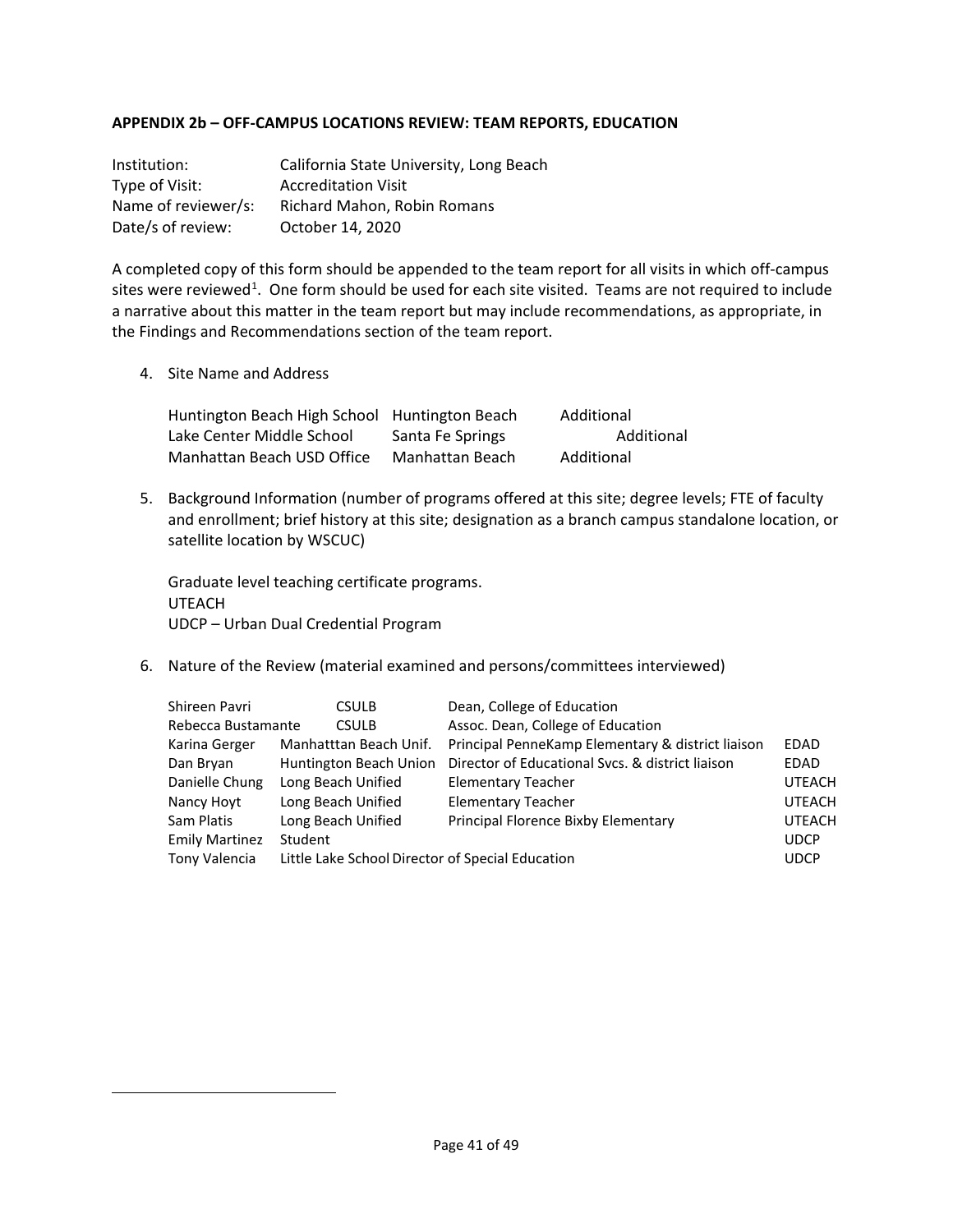| <b>Lines of Inquiry</b>                                                                                                                                                                                                                                                                                   | <b>Observations and Findings</b>                                                                                                                                                                                                                                                                                                                        | <b>Follow-up Required</b><br>(identify the issues) |
|-----------------------------------------------------------------------------------------------------------------------------------------------------------------------------------------------------------------------------------------------------------------------------------------------------------|---------------------------------------------------------------------------------------------------------------------------------------------------------------------------------------------------------------------------------------------------------------------------------------------------------------------------------------------------------|----------------------------------------------------|
| For a recently approved site. Has the institution<br>followed up on the recommendations from the<br>substantive change committee that approved this new<br>site?                                                                                                                                          | n/a                                                                                                                                                                                                                                                                                                                                                     | none                                               |
| Fit with Mission. How does the institution conceive of<br>this and other off-campus sites relative to its mission,<br>operations, and administrative structure? How is the<br>site planned and operationalized? (CFRs 1.2, 3.1, 3.5,<br>4.1)                                                              | Programs are entirely<br>consistent with the mission<br>of CSULB and the College of<br>Education.                                                                                                                                                                                                                                                       | none                                               |
| Connection to the Institution. How visible and deep is<br>the presence of the institution at the off-campus site?<br>In what ways does the institution integrate off-campus<br>students into the life and culture of the institution?<br>(CFRs 1.2, 2.10)                                                 | Education sites align to<br>CSULB's promotion of the<br>Public Good and of Equity.                                                                                                                                                                                                                                                                      | none                                               |
| Quality of the Learning Site. How does the physical<br>environment foster learning and faculty-student<br>contact? What kind of oversight ensures that the off-<br>campus site is well managed? (CFRs 1.8, 2.1, 2.5, 3.1,<br>3.5)                                                                         | Very passionate about the<br>learning environment.<br>They're very careful about<br>hiring of high-quality<br>faculty committed to<br>mentoring and to being<br>equity-minded.<br>The student representative<br>is thrilled to be near young<br>the students they serve.<br>The immersion is valuable.<br>The mentor is great; gives<br>great feedback. | none                                               |
| Student Support Services. What is the site's capacity for<br>providing advising, counseling, library, computing<br>services and other appropriate student services? Or<br>how are these otherwise provided? What do data show<br>about the effectiveness of these services? (CFRs 2.11-<br>2.13, 3.6, 3.7 | Access to services is<br>facilitated by faculty, online<br>resources, and mentor<br>teachers.<br>CSULB has been proactive<br>in thinking about what<br>services need to be made<br>available.                                                                                                                                                           | none                                               |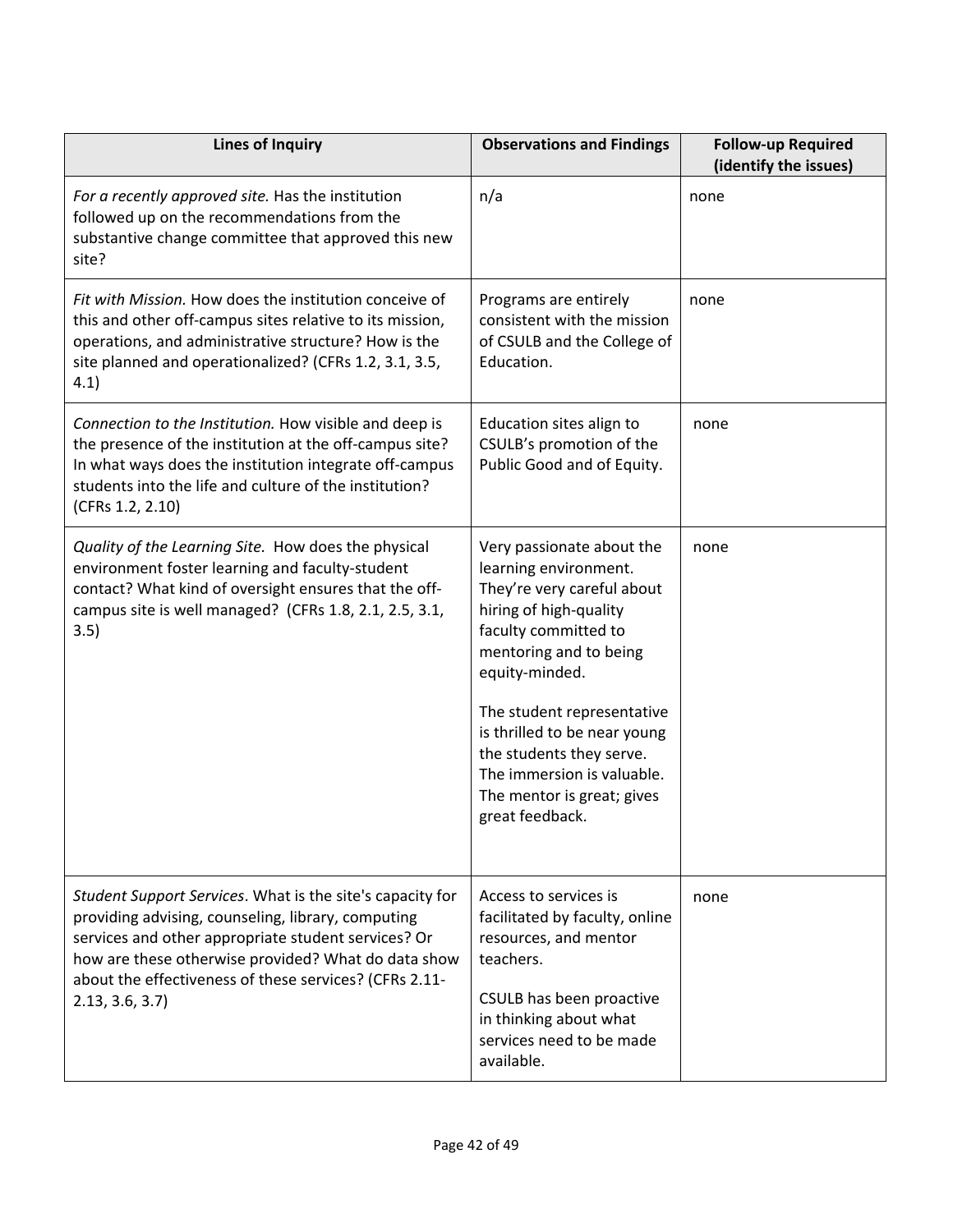| A mix of tenure/tenure-<br>track and adjunct faculty.<br>Strong community of<br>teachers.<br>To date, there is no CSU<br>process for promoting off-<br>tenure track faculty (their<br>contracts are different).                                                                                                                           | none         |
|-------------------------------------------------------------------------------------------------------------------------------------------------------------------------------------------------------------------------------------------------------------------------------------------------------------------------------------------|--------------|
| Teaching practicums and<br>graduate curriculum<br>happen at K-12 school<br>sites.<br>Faculty are able to<br>integrate and take<br>advantage of the different<br>sites into their pedagogy.                                                                                                                                                | none         |
| Very high retention and<br>graduation rates.<br><b>Employment is more</b><br>challenging to track though<br>substantive anecdotal<br>evidence suggests high<br>demand for program<br>completers.                                                                                                                                          | none         |
| As part of the College of<br>Education, they take this<br>very seriously. They use<br>"signature assignments" to<br>judge effectiveness at the<br>program level.<br>They do regular surveys of<br>continuing students and<br>exit surveys of graduating<br>students. More surveys<br>one year out from<br>graduation and of<br>employers. | none         |
|                                                                                                                                                                                                                                                                                                                                           | Very robust! |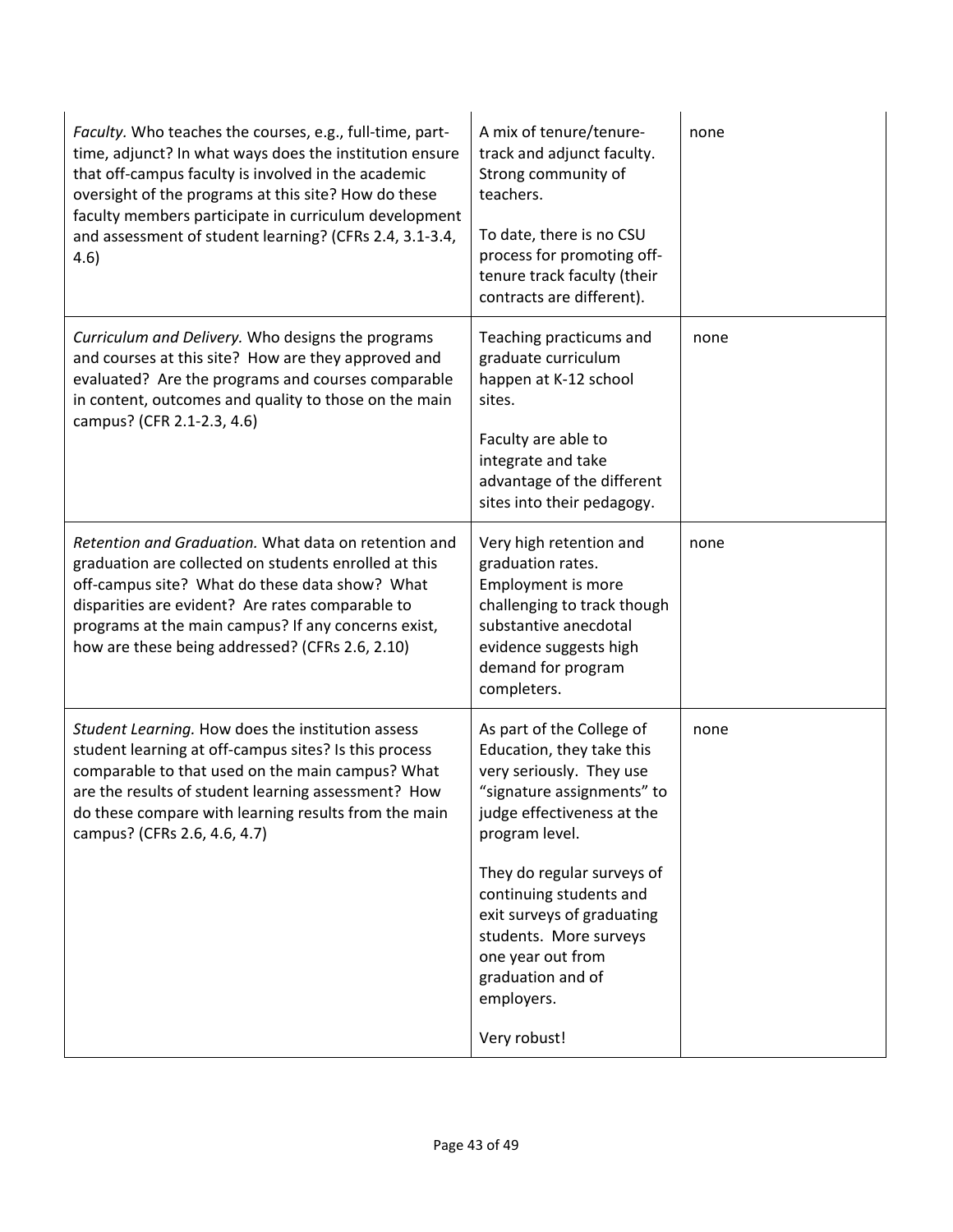| Quality Assurance Processes: How are the institution's<br>quality assurance processes designed or modified to | They go through<br>programmatic | none |
|---------------------------------------------------------------------------------------------------------------|---------------------------------|------|
| cover off-campus sites? What evidence is provided that                                                        | accreditation and don't         |      |
| off-campus programs and courses are educationally                                                             | participate in CSULB            |      |
| effective? (CFRs 4.4-4.8)                                                                                     | program review.                 |      |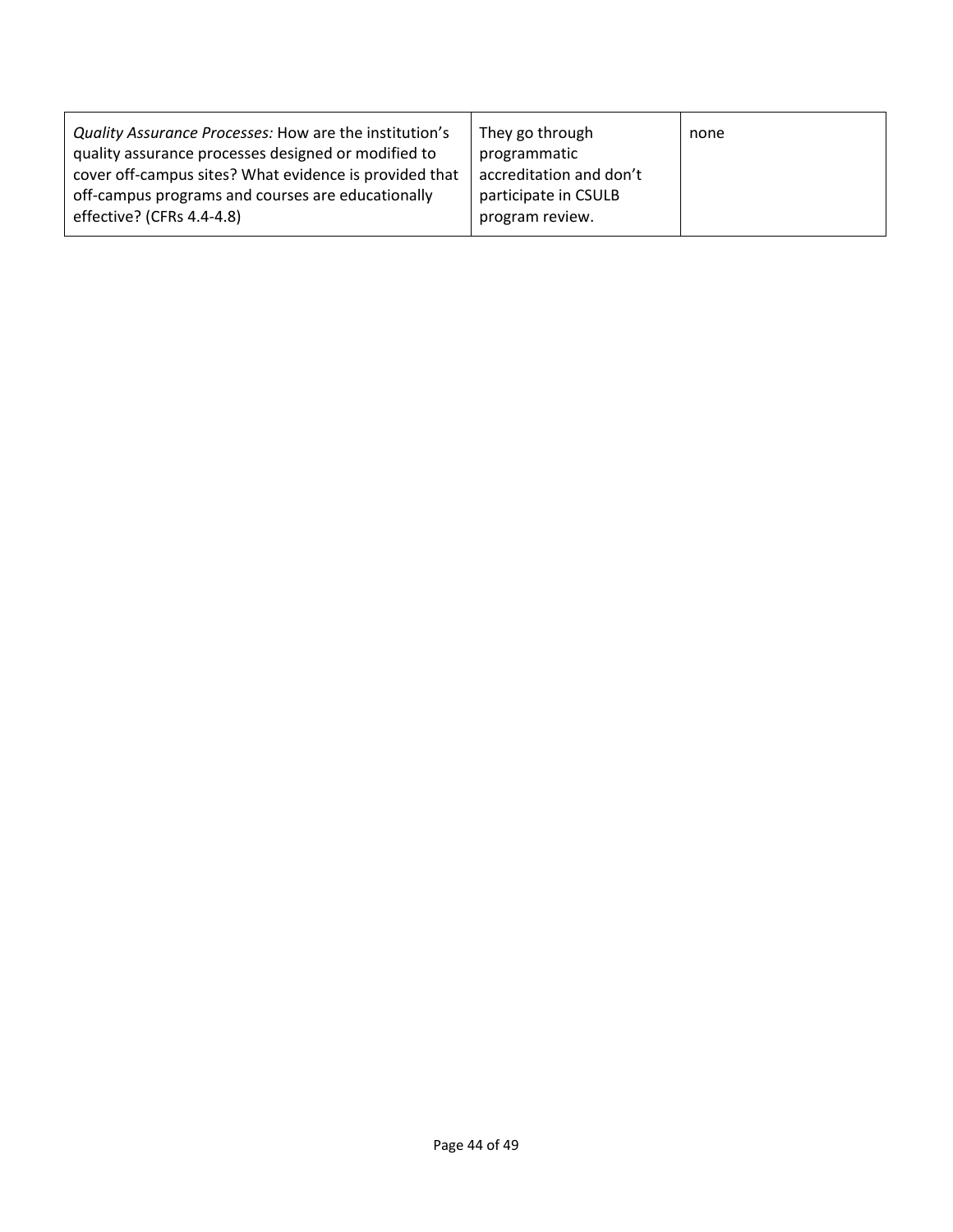## **APPENDIX 3 – DISTANCE EDUCAION REVIEW: TEAM REPORT**

| Institution:        | California State University - Long Beach |
|---------------------|------------------------------------------|
| Type of Visit:      | Reaccreditation                          |
| Name of reviewer/s: | Geoffrey Chase                           |
| Date/s of review:   | 10/5/20 and 10/7/20                      |

A completed copy of this form should be appended to the team report for all comprehensive visits to institutions that offer distance education programs and for other visits as applicable. Teams can use the institutional report to begin their investigation, then, use the visit to confirm claims and further surface possible concerns. Teams are not required to include a narrative about this in the team report but may include recommendations, as appropriate, in the Findings and Recommendations section of the team report. (If the institution offers only online courses, the team may use this form for reference but need not submit it as the team report is expected to cover distance education in depth in the body of the report.)

1. Programs and courses reviewed (please list)

Online MBA - 2019 Public Administration MA - 2001 Emergency Services Administration MA - 2004 Criminology and Criminal Justice MA - 2016

Courses for each as noted below.

2. Background Information (number of programs offered by distance education; degree levels; FTE enrollment in distance education courses/programs; history of offering distance education; percentage growth in distance education offerings and enrollment; platform, formats, and/or delivery method)

CSULB offers four online programs, as noted above, and each was established in the years noted above. Enrollments are relatively small. Cohorts consist of 20-30 student per program. The university uses ongoing technological platforms such as Zoom to offer these programs.

3. Nature of the review (material examined and persons/committees interviewed)

Online MBA persons interviewed: Michael Solt (Dean of the College of Business), Rod Smith (Graduate Programs Director, College of Business), and Richard Okumoto (Online MBA Program Director for the College of Business).

Public Administration, Emergency Services Administration, and Criminology and Criminal Justice persons interviewed: Jennifer Ostergren (Associate Dean, CHHS), David Powell (Director of the Graduate Center for Public Policy), Brenda Vogel (Director of the School of Criminology, Criminal Justice, and Emergency Management), Peter Kreysa (graduate advisor for EMER), Aili Malm (graduate advisor for CCJ), Tim Mozia, (Associate Dean, CPIE), Matt Reimers (CPIE Program Developer) for these three programs.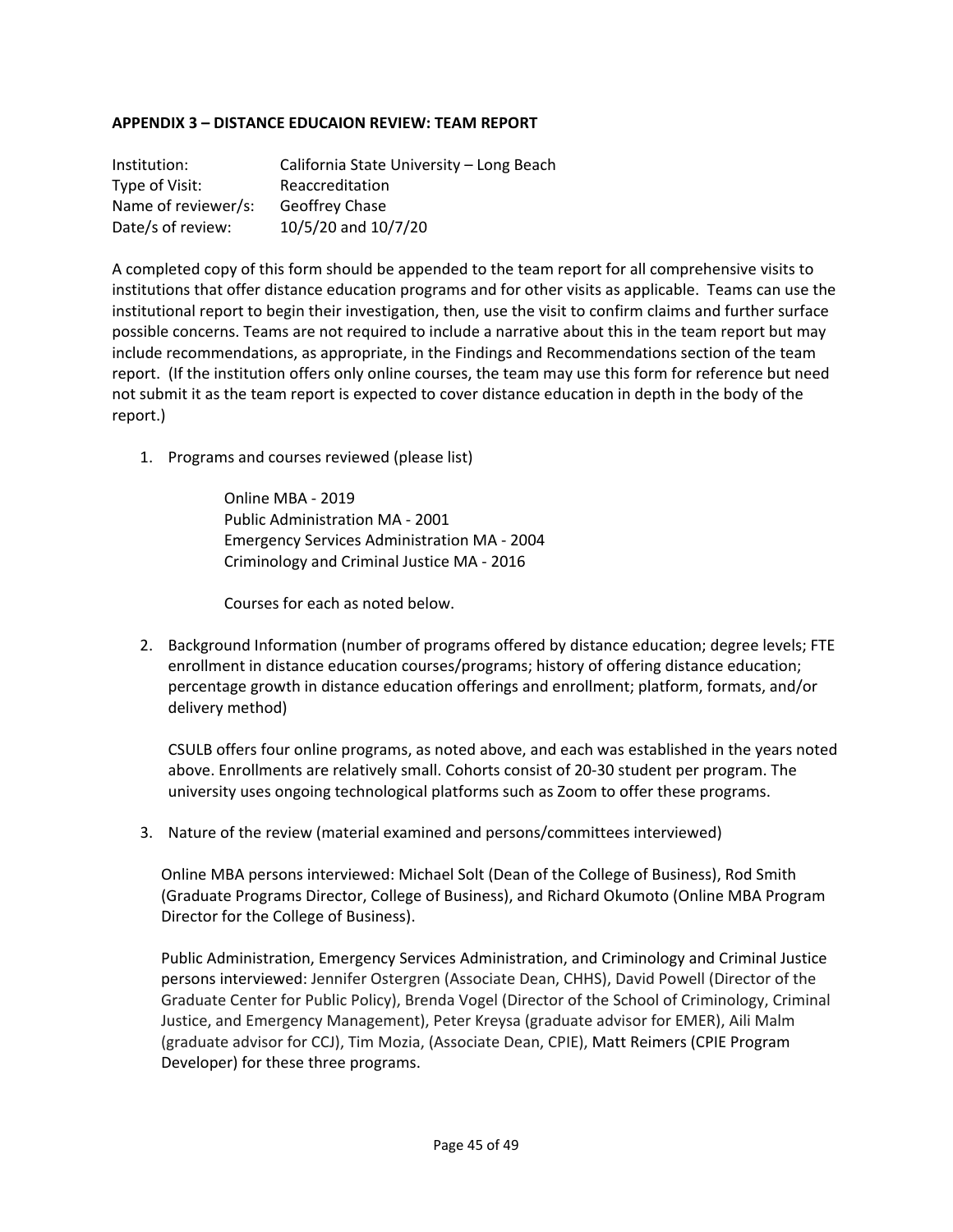## **Material Examined**

## Syllabi:

- 1. ACCT 610 Managerial Accounting and Control, Quantitative Methods in Managerial Decision Making
- 2. MKTG 661-02 Seminar Marketing Policies
- 3. EMER 540 Section 01Emergency Management Organizations: Constructs for Influencing Complex Systems
- 4. CRJU 504: Criminological Theory
- 5. CRJU 520: Advanced Criminal Justice Research Methods
- 6. PPA 500 Foundations of Public Policy and Administration
- 7. PPA 535 Intergovernmental Relations
- 8. PPA 670 -Distance Policy Issue Analysis

## Additional Documents Reviewed:

- 1. Program Review and Assessment Council, University Program Review Committee Program Review Report for the College of Business Administration
- 2. Enrollment Data
- 3. AACSB Accreditation Report and Approval for the College of Business CSULB
- 4. External Review Report for the School of Criminology, Criminal Justice and Emergency Management
- 5. Master of Science in Emergency Services Administration California State University at Long Beach External Review
- 6. Program Review and Assessment Council, Program Review Report for the Graduate Center for Public Policy and Administration

### **Observations and Findings**

| Lines of Inquiry (refer to relevant CFRs to assure<br>comprehensive consideration)                                                                                                                                                 | <b>Observations and Findings</b>                                                                                                                                                                                                                                                                                                   | <b>Follow-up Required</b><br>(identify the issues) |
|------------------------------------------------------------------------------------------------------------------------------------------------------------------------------------------------------------------------------------|------------------------------------------------------------------------------------------------------------------------------------------------------------------------------------------------------------------------------------------------------------------------------------------------------------------------------------|----------------------------------------------------|
| Fit with Mission. How does the institution conceive<br>of distance learning relative to its mission,<br>operations, and administrative structure? How are<br>distance education offerings planned, funded, and<br>operationalized? | All four distance learning<br>degrees are consistent with<br>mission of CSULB (CFRs 1.5,<br>1.2, 2.1                                                                                                                                                                                                                               | No follow-up required                              |
| Connection to the Institution. How are distance<br>education students integrated into the life and<br>culture of the institution?                                                                                                  | All the services available to<br>all students are accessible by<br>students in the online MBA.<br>Additionally, students are<br>invited to campus for events<br>and since the cohorts are<br>relatively small (25-30), there<br>is a lot of interaction<br>between instructors,<br>advisors, as students (CFRs<br>2.10, 2.12, 2.13 | No follow-up required                              |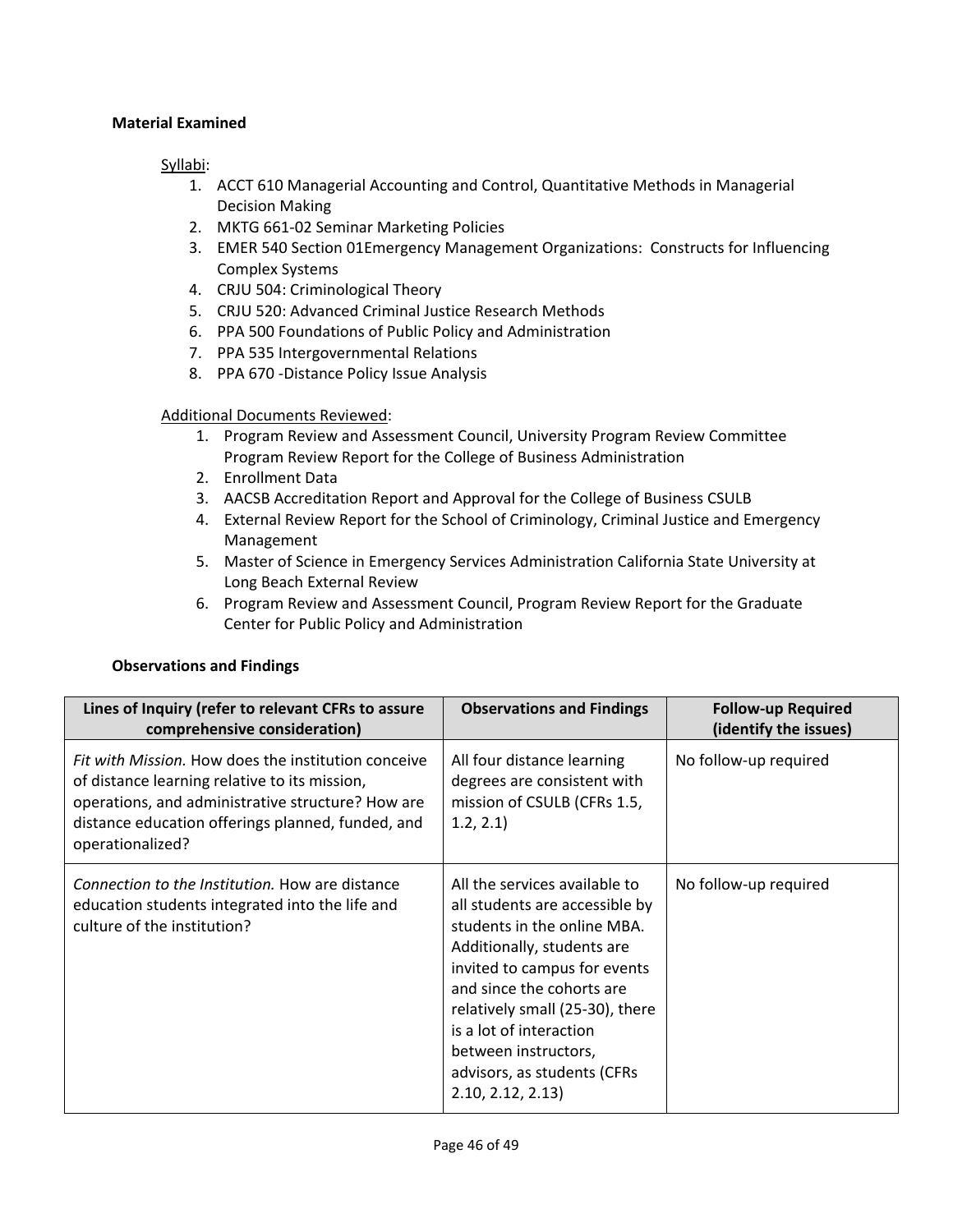| Quality of the DE Infrastructure. Are the learning<br>platform and academic infrastructure of the site<br>conducive to learning and interaction between<br>faculty and students and among students? Is the<br>technology adequately supported? Are there back-<br>ups?                                                                                                                                                                                             | Yes.                                                                                                                                                                                                                                                                                                                                                                                                                                                                                                                                                                                  | No follow-up required |
|--------------------------------------------------------------------------------------------------------------------------------------------------------------------------------------------------------------------------------------------------------------------------------------------------------------------------------------------------------------------------------------------------------------------------------------------------------------------|---------------------------------------------------------------------------------------------------------------------------------------------------------------------------------------------------------------------------------------------------------------------------------------------------------------------------------------------------------------------------------------------------------------------------------------------------------------------------------------------------------------------------------------------------------------------------------------|-----------------------|
| Student Support Services: What is the institution's<br>capacity for providing advising, counseling, library,<br>computing services, academic support and other<br>services appropriate to distance modality? What do<br>data show about the effectiveness of the services?                                                                                                                                                                                         | Students in all the MBA/MA<br>distance education programs<br>have virtual access to all<br>these services (CFRs 2.10,<br>2.5)                                                                                                                                                                                                                                                                                                                                                                                                                                                         | No follow-up required |
| Faculty. Who teaches the courses, e.g., full-time,<br>part-time, adjunct? Do they teach only online<br>courses? In what ways does the institution ensure<br>that distance learning faculty are oriented,<br>supported, and integrated appropriately into the<br>academic life of the institution? How are faculty<br>involved in curriculum development and<br>assessment of student learning? How are faculty<br>trained and supported to teach in this modality? | Online MBA: primarily full-<br>time faculty. The courses are<br>the same, except for<br>modality, as those offered in<br>the in person MBA. Faculty<br>teaching in the online<br>program work with<br>instructional designers to<br>prepare their classes for<br>online instruction.<br>The courses in Emergency<br>Services Administration and<br>Criminology and Criminal<br>Justice are taught by<br>professionals in the field.<br><b>Public Administration is</b><br>taught by the same faculty<br>who teach in the on-campus<br>PA program.<br>(CFRs 2.2b, 2.4, 2.6, 3.1, 3.10) | No follow-up required |
| Curriculum and Delivery. Who designs the distance<br>education programs and courses? How are they<br>approved and evaluated? Are the programs and<br>courses comparable in content, outcomes and<br>quality to on-ground offerings? (Submit credit hour<br>report.)                                                                                                                                                                                                | Yes, the student learning<br>outcomes are identical to the<br>courses offered in person.<br>Courses are designed by the<br>faculty teaching, and they are<br>regularly evaluated through<br>the program review process.<br>These faculty also work with<br>and contribute to FEMA on<br>developing appropriate                                                                                                                                                                                                                                                                        | No follow-up required |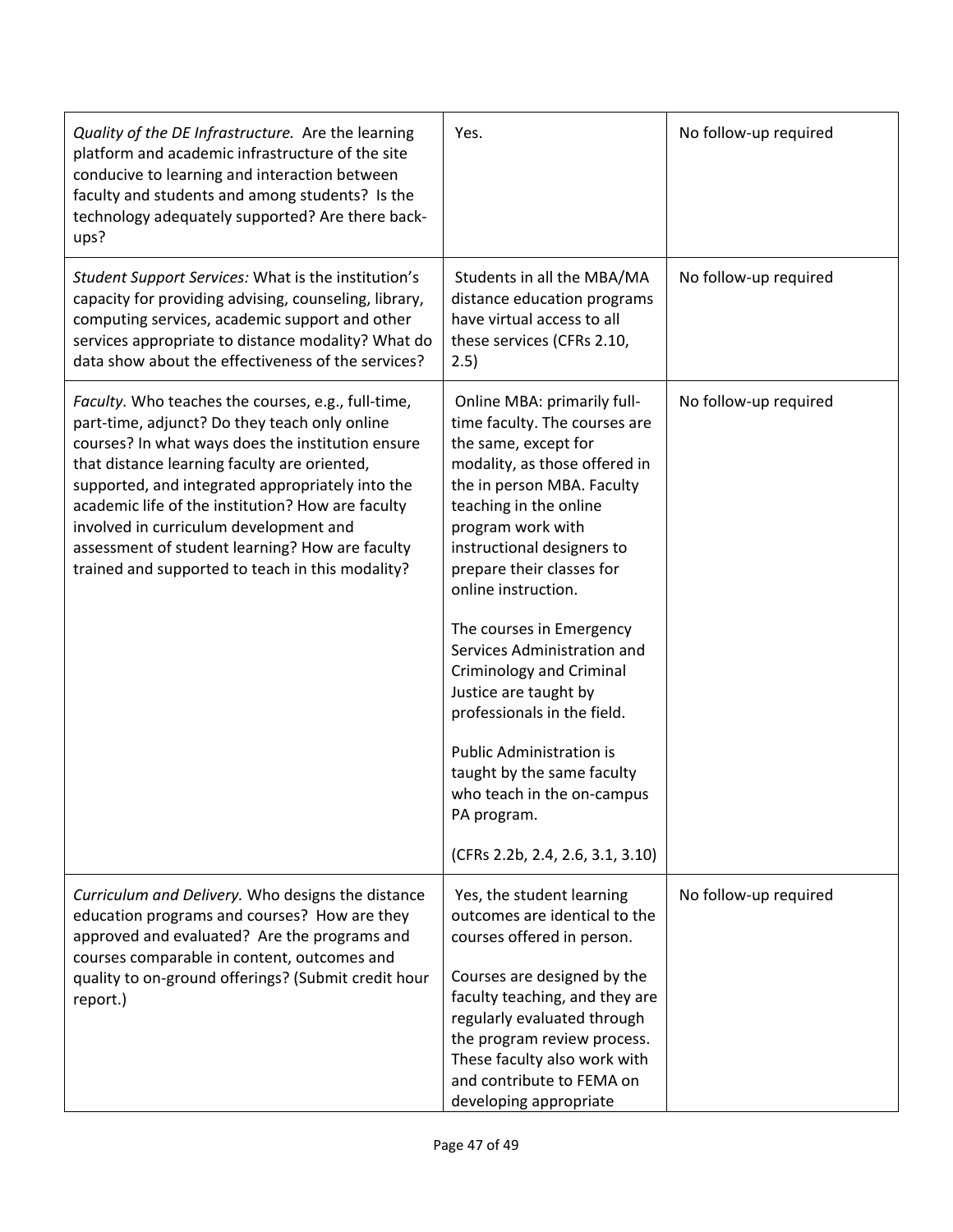|                                                                                                                                                                                                                                                                                                                                                      | curricula. They also make use<br>of Curriculog so that faculty<br>across the program can<br>review and approve of<br>courses throughout the<br>curriculum.<br>Credit hours are consistent<br>with credit hours required in<br>on-campus courses.<br>(CFRs 2.1, 2.2b, 2.3, 2.4, 2.7)                                                                                                                                                                                                                                                                   |                       |
|------------------------------------------------------------------------------------------------------------------------------------------------------------------------------------------------------------------------------------------------------------------------------------------------------------------------------------------------------|-------------------------------------------------------------------------------------------------------------------------------------------------------------------------------------------------------------------------------------------------------------------------------------------------------------------------------------------------------------------------------------------------------------------------------------------------------------------------------------------------------------------------------------------------------|-----------------------|
| Retention and Graduation. What data on retention<br>and graduation are collected on students taking<br>online courses and programs? What do these data<br>show? What disparities are evident? Are rates<br>comparable to on-ground programs and to other<br>institutions' online offerings? If any concerns exist,<br>how are these being addressed? | The online MBA is new, the<br>first cohort began in 2019,<br>and from that cohort, 4<br>students dropped out.<br>Interviews were conducted<br>with all of these 4 students to<br>determine the reasons for<br>non-retention.<br>As students enter the<br><b>Emergency Services</b><br>Administration program,<br>faculty and advisors work<br>with them to reinforce how<br>to balance life/work<br>demands with a rigorous<br>curriculum. Students are now<br>tracked with Salesforce so<br>that advisors can reach out if<br>students drop a class. | No follow-up required |
|                                                                                                                                                                                                                                                                                                                                                      | The University has noted that<br>there is more attrition in the<br>online Criminology and<br>Criminal Justice program,<br>however, some of that is due<br>to work emergencies that<br>students who are working<br>experience through the<br>nature of their jobs. The<br>University is also working to<br>increase retention by<br>allowing students to take                                                                                                                                                                                          |                       |